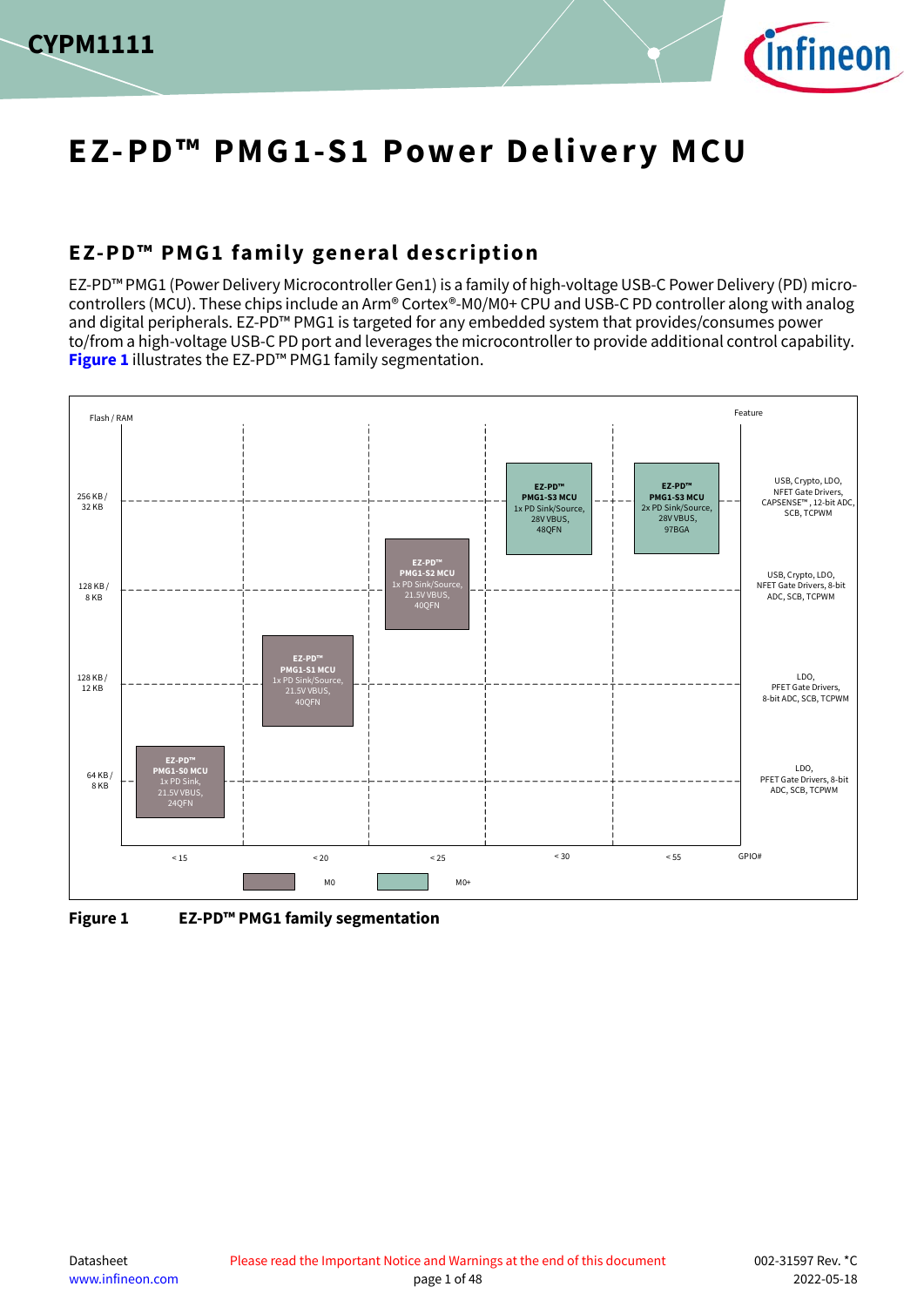

EZ-PD™ PMG1 family general description

#### **[Table 1](#page-1-0)** shows the comparison of features of different MCUs of the EZ-PD™ PMG1 family.

#### <span id="page-1-0"></span>**Table 1 Comparison of features of different MCUs of the EZ-PD™ PMG1 family Subsystem or range Item EZ-PD™ PMG1-S0 EZ-PD™ PMG1-S1 EZ-PD™ PMG1-S2 EZ-PD™ PMG1-S3** CPU and Memory Subsystem Core Arm® Cortex®-M0 Arm® Cortex®-M0 Arm® Cortex®-M0 Arm® Cortex®-M0+ Max Freq (MHz) | 48 | 48 48 | 48 | 48 Flash (KB) 64 128 128 256 SRAM (KB) | 8 | 12 | 8 | 32 Power Delivery Power Delivery Ports 1 1 1 1 port for 48-QFN 2 ports for 97-BGA Role | Sink | DRP | DRP | DRP MOSFET Gate Drivers 1x PFET  $\vert$  2x PFET  $\vert$  2x NFET  $\vert$  Flexible 2x NFET Fault **Protections** VBUS OVP and UVP VBUS OVP, UVP, and OCP. SCP and RCP (for Source Configuration only). VBUS OVP, UVP, and OCP VBUS OVP, UVP, and OCP. SCP and RCP (for Source Configuration only). USB | Integrated Full Speed USB 2.0 Device with Billboard Class Support No No Yes Yes Voltage Range Supply  $(V)$   $|$  VDDD  $(2.7-5.5)$ VBUS (4–21.5) VSYS (2.75–5.5) VBUS (4–21.5) VSYS (2.7–5.5) VBUS (4–21.5) VSYS (2.8–5.5) VBUS (4–28) IO (V) 1.71–5.5 1.71–5.5 1.71–5.5 1.71–5.5 Digital SCB (configurable as I2C/UART/SPI) 2 | 4 | 4 | 7 for 48-OFN (out of which only 5 can be configured as SPI and UART) 8 for 97-BGA TCPWM Block (configurable as timer, counter or pulse-width modulator) 4 2 4 7 for 48-QFN 8 for 97-BGA Hardware Authentication Block (Crypto) No No Yes (AES-128/192/25 6, SHA1, SHA2-224, SHA2-256, PRNG, CRC) Yes (AES-128, SHA2-256, TRNG, Vector Unit) Analog ADC 2x 8-bit SAR 1x 8-bit SAR 2x 8-bit SAR 2x 8-bit SAR 1x 12-bit SAR On-chip **Temperature** Sensor Yes Yes Yes Yes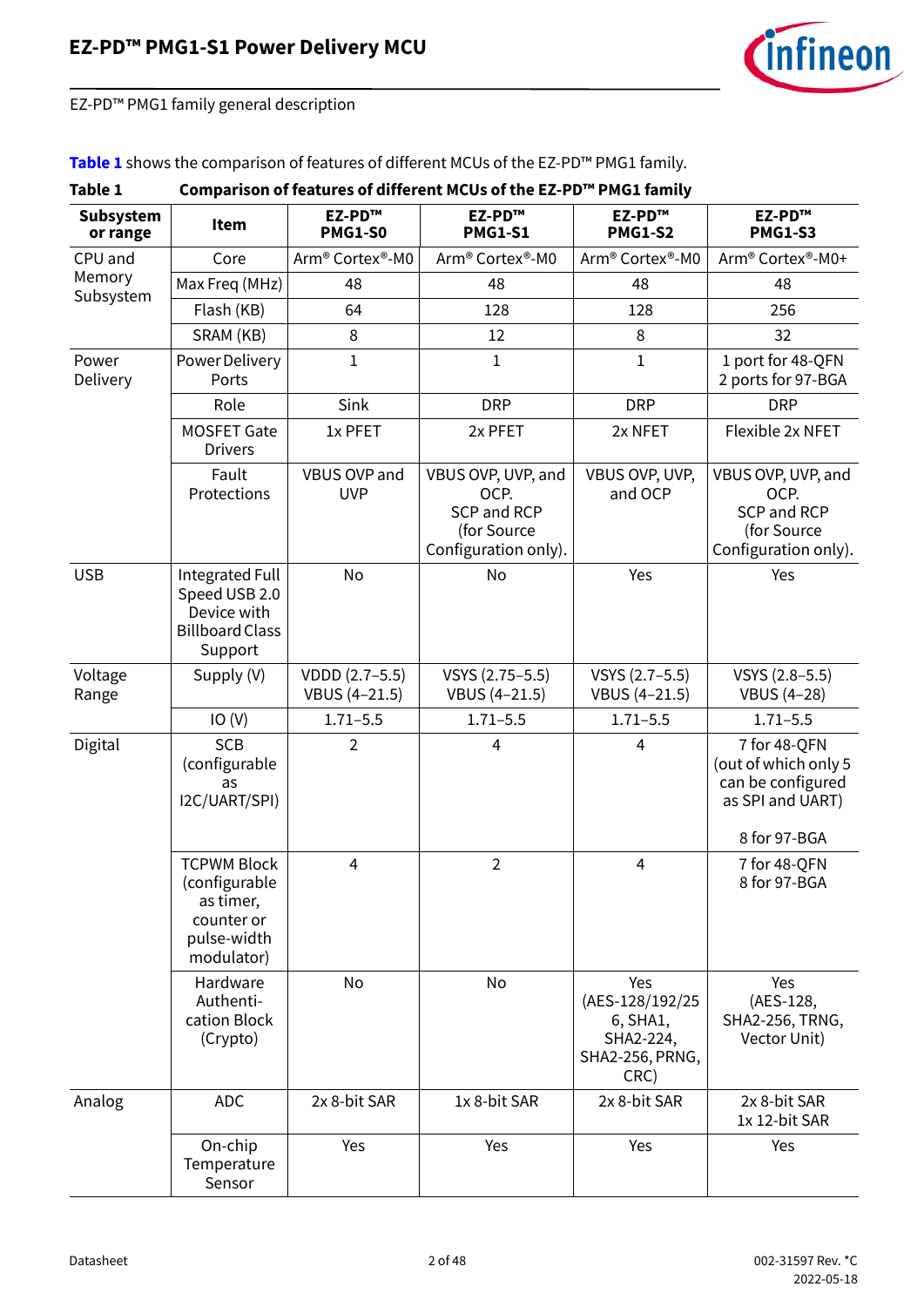

EZ-PD™ PMG1 family general description

| Table 1                                 |                              |                                                                                                                                                           | Comparison of features of different MCUs of the EZ-PD™ PMG1 family (continued) |                                                                                                  |                                                                                        |  |  |  |  |
|-----------------------------------------|------------------------------|-----------------------------------------------------------------------------------------------------------------------------------------------------------|--------------------------------------------------------------------------------|--------------------------------------------------------------------------------------------------|----------------------------------------------------------------------------------------|--|--|--|--|
| Subsystem<br>or range                   | Item                         | EZ-PD™<br><b>PMG1-S0</b>                                                                                                                                  | EZ-PD™<br><b>PMG1-S1</b>                                                       | EZ-PD™<br><b>PMG1-S2</b>                                                                         | EZ-PD™<br><b>PMG1-S3</b>                                                               |  |  |  |  |
| <b>Direct</b><br>Memory<br>Access (DMA) | <b>DMA</b>                   | No                                                                                                                                                        | No                                                                             | No                                                                                               | Yes                                                                                    |  |  |  |  |
| GPIO                                    | Max # of $I/O$               | $12(10 + 2$ OVT)                                                                                                                                          | $17(15 + 2$ OVT)                                                               | $20(18 + 2$ OVT)                                                                                 | 26 (24 + 2 OVT) for<br>48-QFN<br>50 (48 + 2 OVT) for<br>97-BGA                         |  |  |  |  |
| Charging<br><b>Standards</b>            | Charging<br><b>Standards</b> |                                                                                                                                                           | BC 1.2, AC                                                                     | BC 1.2, AC                                                                                       | BC 1.2, AC, AFC and<br>Quick Charge 3.0                                                |  |  |  |  |
|                                         | Charging Sink                | BC 1.2, Apple<br>Charging (AC)                                                                                                                            | BC 1.2, AC                                                                     | BC 1.2, AC                                                                                       | BC 1.2, AC                                                                             |  |  |  |  |
| <b>ESD</b><br>Protection                | <b>ESD Protection</b>        | Yes<br>(up to $\pm$ 8-kV<br>Contact<br>Discharge,<br>up to ±15-kV Air<br>Discharge,<br>human body<br>model (HBM),<br>and charged<br>device model<br>(CDM) | Yes<br>(HBM, CDM)                                                              | Yes<br>(up to $\pm$ 8-kV<br>Contact<br>Discharge,<br>up to ±15-kV Air<br>Discharge,<br>HBM, CDM) | Yes<br>(HBM and CDM)                                                                   |  |  |  |  |
| Packages                                | Package<br>Options           | 24-pin QFN<br>$(4 \times 4$ mm,<br>0.5 mm pitch)                                                                                                          | 40-pin QFN<br>$(6 \times 6$ mm, 0.5 mm<br>pitch)                               | 40-pin QFN<br>$(6 \times 6$ mm,<br>0.5 mm pitch)                                                 | 48-pin QFN<br>$(6 \times 6$ mm, 0.5 mm<br>pitch)<br>97-BGA<br>$(6 \times 6$ mm, 0.5 mm |  |  |  |  |
|                                         |                              |                                                                                                                                                           |                                                                                |                                                                                                  | and 0.65 mm pitch)                                                                     |  |  |  |  |

The rest of this document discusses the EZ-PD™ PMG1-S1 device in detail.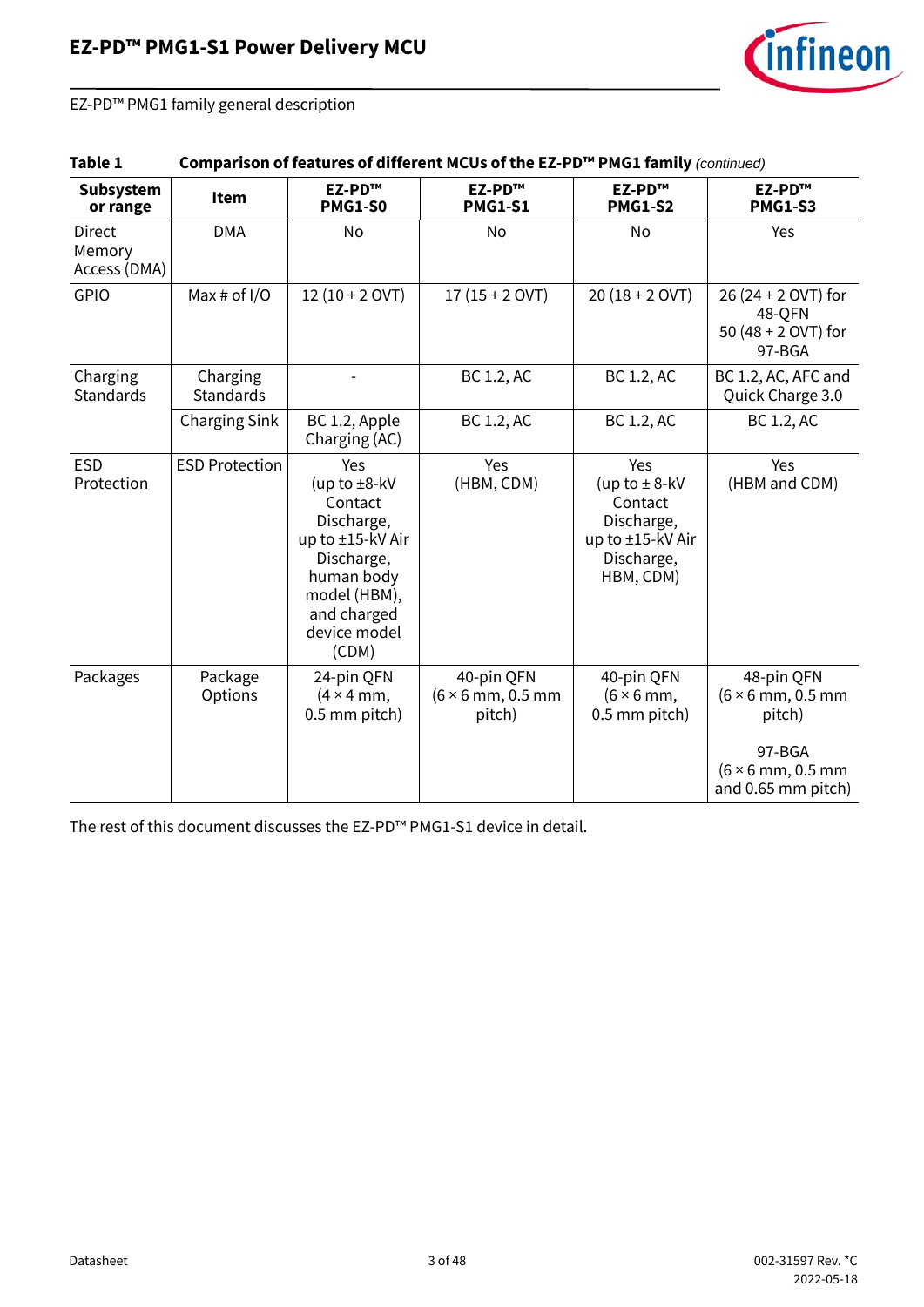

EZ-PD™ PMG1-S1 general description

### <span id="page-3-2"></span>**EZ-PD™ PMG1-S1 general description**

EZ-PD™ PMG1-S1 includes 128-KB flash, a complete Type-C USB PD transceiver with all termination resistors R<sub>P</sub>,  $R_D$  and dead battery  $R_D$ , and true random number generator (TRNG) for authentication. It is available in a 40-pin QFN package.

#### <span id="page-3-3"></span>**Features**

- USB PD
	- Supports latest USB PD 3.0 specification
	- Fast role swap (FRS)
	- Extended data messaging (EDM)
- Type-C
	- Integrated current sources for downstream facing port (DFP) $^{[1]}$  $^{[1]}$  $^{[1]}$  role (R<sub>p</sub>).
		- Default current at 500 / 900 mA
		- 1.5 A
	- 3 A
	- Integrated  $R_D$  resistor for UFP<sup>[[2](#page-3-1)]</sup> role
	- Integrated VCONN FETs to power EMCA cables
	- Integrated dead battery termination
	- Integrated high-voltage protection on CC pins to protect against accidental shorts to the VBUS pin on the Type-C connector
- Legacy charging (source and sink)
	- BCv1.2
	- Apple
- Mux
	- Integrated USB2.0 analog mux for USB 2.0 high-speed (HS) data
- <span id="page-3-4"></span>• Integrated VBUS load switch controller
	- Supports up to 20 V on VBUS provider path
	- Slew rate controlled gate driver, tolerant to 24 V, to drive external VBUS PFET on the provider path
	- Gate Driver, tolerant to 24 V, to drive external VBUS PFET on the consumer path
	- Configurable hardware-controlled VBUS overvoltage protection (OVP), undervoltage protection (UVP), overcurrent protection (OCP), short circuit protection (SCP), and reverse current protection (RCP)
	- VBUS high-side current sense amplifier capable of measuring current across 5-mΩ series resistance
	- In response to FRS request, turns off consumer PFET and turns on provider PFET
- LDO
	- Integrated high-voltage LDO operational up to 21.5 V for dead battery mode operation
- 32-bit MCU subsystem
	- 48-MHz Arm® Cortex® -M0 CPU
	- 128-KB Flash
	- 12-KB SRAM
- Integrated digital blocks
	- Two integrated timers and counters to meet response times required by the USB PD protocol
	- Four run-time serial communication blocks (SCBs) with reconfigurable I<sup>2</sup>C, SPI, or UART functionality

#### **Notes**

- <span id="page-3-0"></span>1. DFP refers to power source.
- <span id="page-3-1"></span>2. UFP refers to power sink.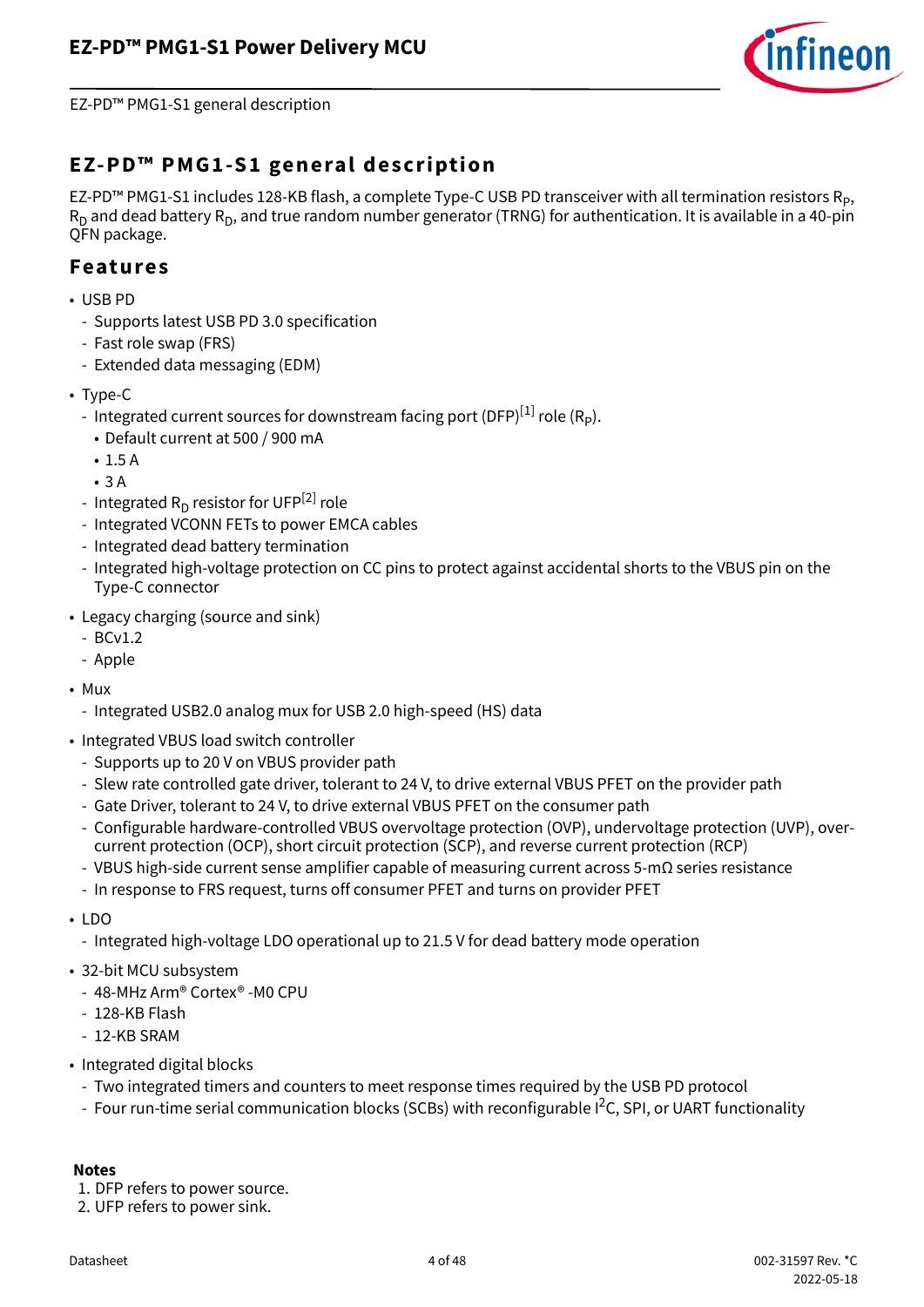

#### Features

- Authentication
	- True random number generator
- Clocks and oscillators
	- Integrated oscillator eliminating the need for an external clock
- Operating range
	- VSYS (2.75 V–5.5 V)
	- VBUS (4 V–21.5 V)
- Hot-swappable I/Os
	- I<sup>2</sup>C pins from SCB1 are hot-swappable
- Packages
	- $-6.0$  mm  $\times$  6.0 mm, 0.5 mm, 40-pin QFN
	- Supports industrial temperature range (–40°C to +85°C)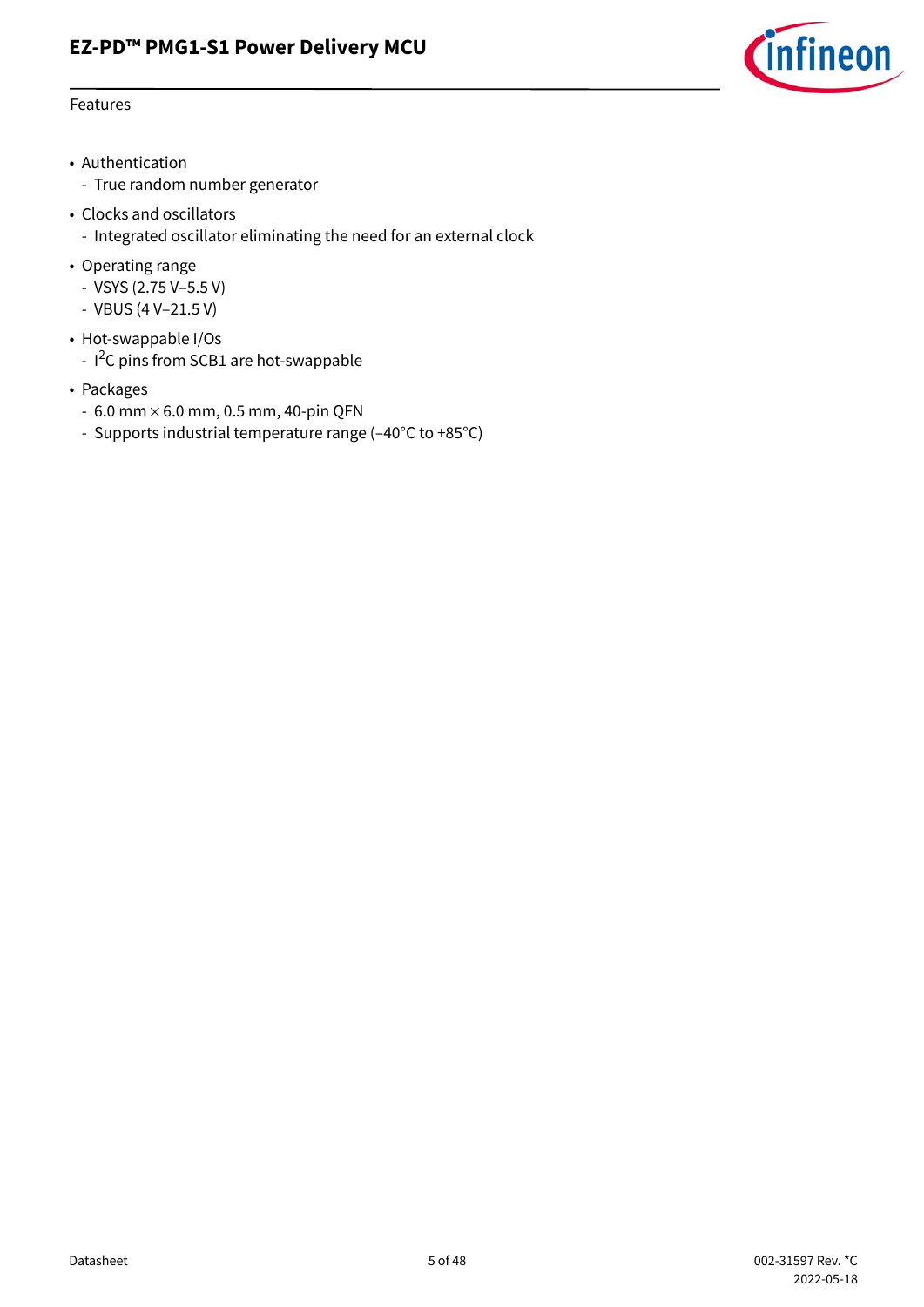

Block diagram

### <span id="page-5-0"></span>**Block diagram**

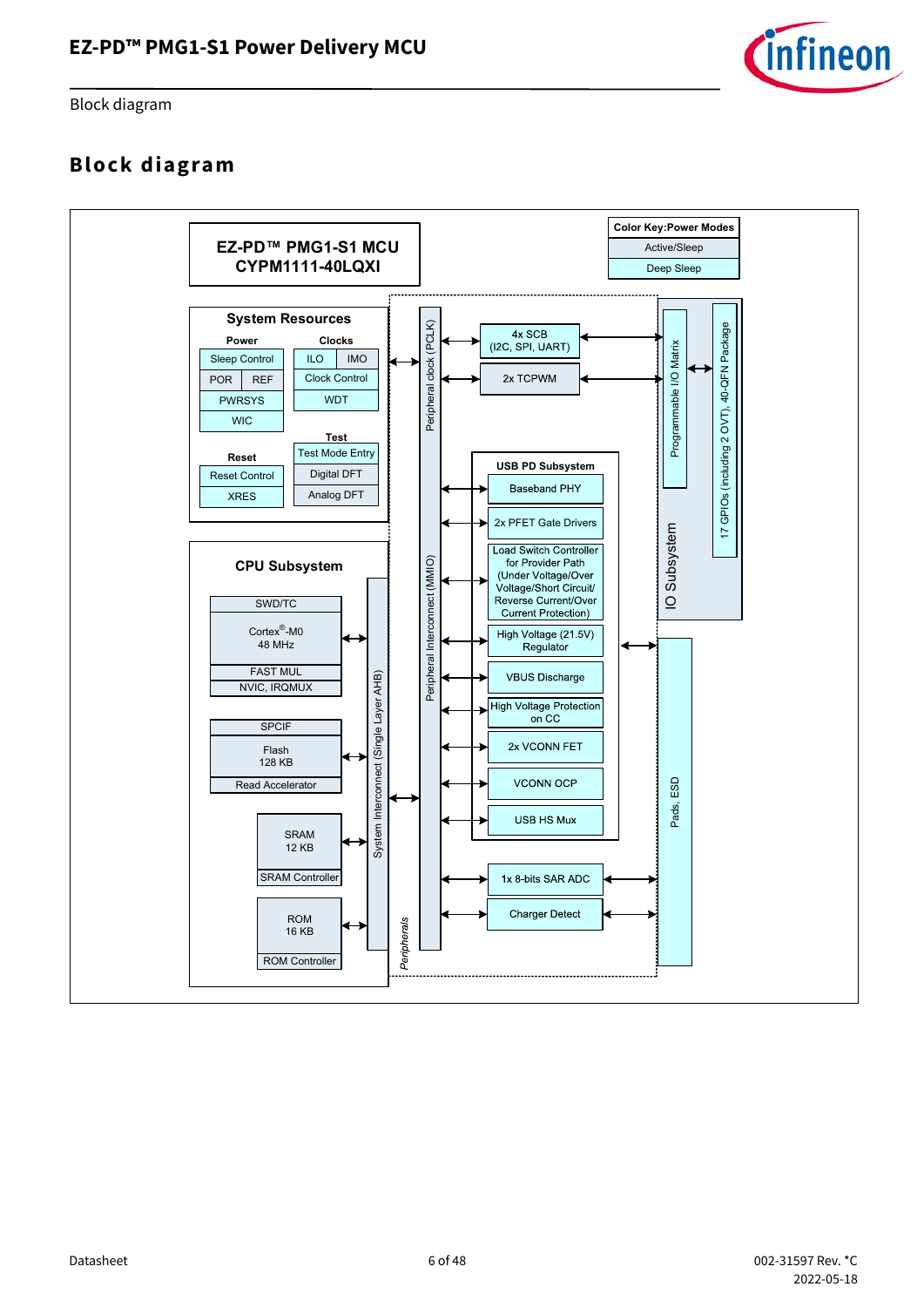

Table of contents

### <span id="page-6-0"></span>**Table of contents**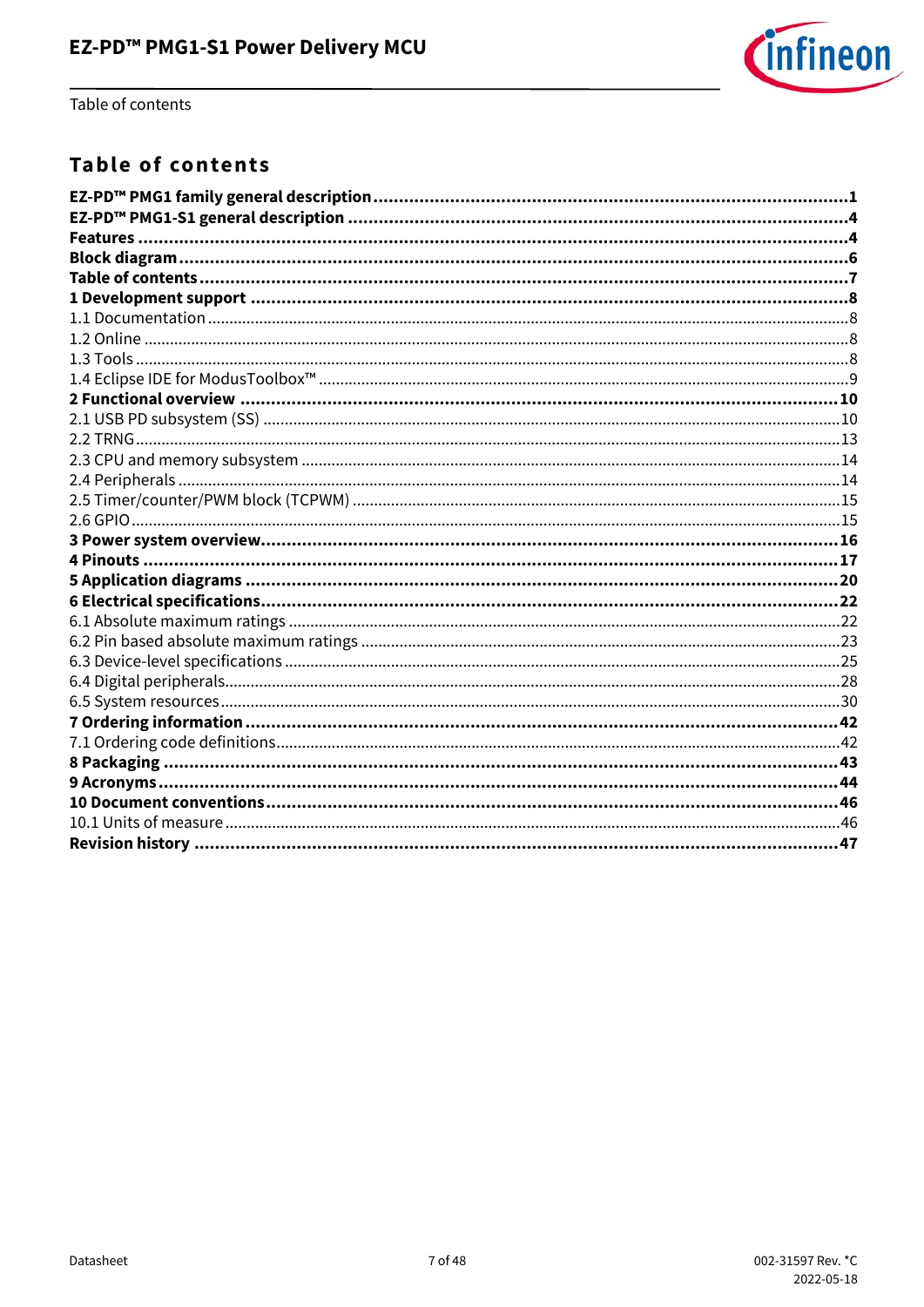

Development support

### <span id="page-7-0"></span>**1 Development support**

The EZ-PD™ PMG1 family has a rich set of documentation, development tools, and online resources to assist you during your development process. Visit **[EZ-PD™ PMG1 MCU](https://www.infineon.com/cms/en/product/universal-serial-bus-usb-power-delivery-controller/usb-c-and-power-delivery/ez-pd-pmg1-portfolio-high-voltage-mcus-usb-c-power-delivery/)** webpage to find out more.

#### <span id="page-7-1"></span>**1.1 Documentation**

A suite of documentation supports the EZ-PD™ PMG1 family to ensure that you can find answers to your questions quickly. This section contains a list of some of the key documents.

**[Software user guide:](https://www.infineon.com/dgdl/Infineon-ModusToolbox_2.2_User_Guide-Software-v02_40-EN.pdf?fileId=8ac78c8c7e7124d1017e912544870cb3)** A step-by-step guide for using ModusToolbox™ software. The software user guide shows you how ModusToolbox™ software build process works in detail, how to use source control with ModusToolbox™ software, and much more.

**Component datasheets:** The flexibility of EZ-PD™ PMG1 allows the creation of new peripherals (components) long after the device has gone into production. Component datasheets provide all the information needed to select and use a particular component, including functional description, API documentation, example codes, and AC/DC specifications.

**Application notes:** This includes the getting started application note and the hardware design guidelines.

**Technical reference manual:** The technical reference manual (TRM) contains all the technical detail you need to use a EZ-PD™ PMG1 device, including a complete description of all EZ-PD™ PMG1 registers. The TRM is available in the Documentation section at **[EZ-PD™ PMG1 MCU](https://www.infineon.com/cms/en/product/universal-serial-bus-usb-power-delivery-controller/usb-c-and-power-delivery/ez-pd-pmg1-portfolio-high-voltage-mcus-usb-c-power-delivery/)** webpage.

#### <span id="page-7-2"></span>**1.2 Online**

In addition to print documentation, the **[EZ-PD™ PMG1 MCU forums](https://community.infineon.com/t5/USB-EZ-PD-Type-C/bd-p/USBEZPDTypeC)** connect you with fellow users and experts in EZ-PD™ PMG1 from around the world, 24 hours a day, 7 days a week.

#### <span id="page-7-3"></span>**1.3 Tools**

With industry standard cores, programming, and debugging interfaces, the EZ-PD™ PMG1 MCU family is part of a development tool ecosystem.

Visit us at **[ModusToolbox™ software](https://www.infineon.com/cms/en/design-support/tools/sdk/modustoolbox-software/)** for the latest information on the revolutionary, easy to use Eclipse IDE for ModusToolbox™ , supported third party compilers, programmers, debuggers, and development kits.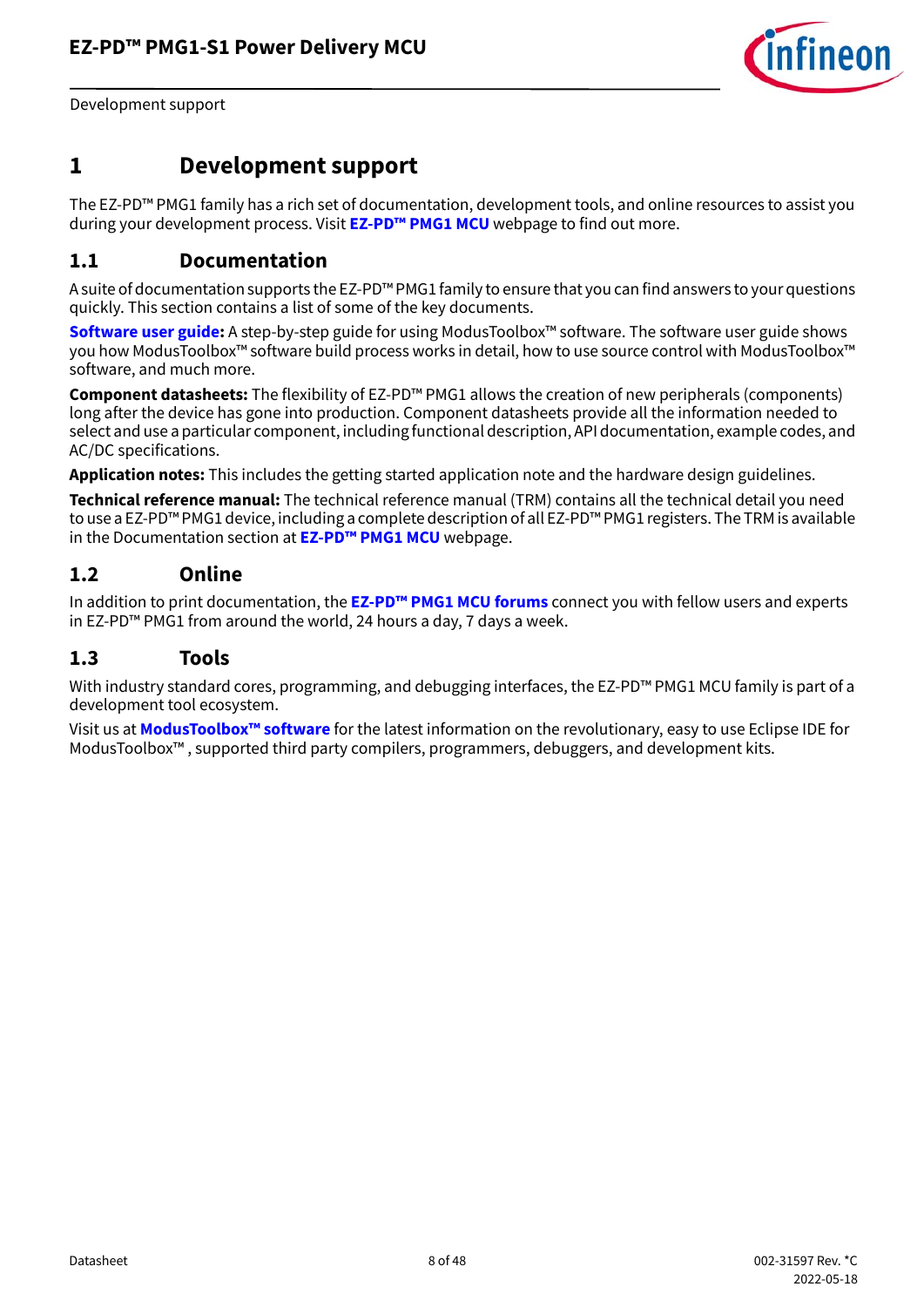

Development support

#### <span id="page-8-0"></span>**1.4 Eclipse IDE for ModusToolbox™**

ModusToolbox™ software is an Eclipse-based development environment on Windows, macOS, and Linux platforms that includes the Eclipse IDE for ModusToolbox™. The Eclipse IDE for ModusToolbox™ brings together several device resources, middleware, and firmware to build an application. Using ModusToolbox™, you can enable and configure device resources and middleware libraries, write C/C++/assembly source code, and program and debug the device.

For additional details on using the Infineon tools, refer to **[AN232553 - Getting started with EZ-PD™ PMG1 MCU](https://www.infineon.com/dgdl/Infineon-AN232553_Getting_started_with_EZ-PD_PMG1_MCU_on_ModusToolbox_software-ApplicationNotes-v02_00-EN.pdf?fileId=8ac78c8c7cdc391c017d0d3e98ed67ea)  [on ModusToolbox™ software](https://www.infineon.com/dgdl/Infineon-AN232553_Getting_started_with_EZ-PD_PMG1_MCU_on_ModusToolbox_software-ApplicationNotes-v02_00-EN.pdf?fileId=8ac78c8c7cdc391c017d0d3e98ed67ea)** and the documentation and help integrated into ModusToolbox™ software. As **[Figure 2](#page-8-1)** shows, with the Eclipse IDE for ModusToolbox™, you can:

- 1. Create a new application based on a list of template applications, filtered by kit or device, or browse the collection of code examples online.
- 2. Configure device resources in Device Configurator to build your hardware system design in the workspace.
- 3. Add software components or middleware.
- 4. Develop your application firmware.

<span id="page-8-1"></span>

**Figure 2 Eclipse IDE for ModusToolbox™ and middleware**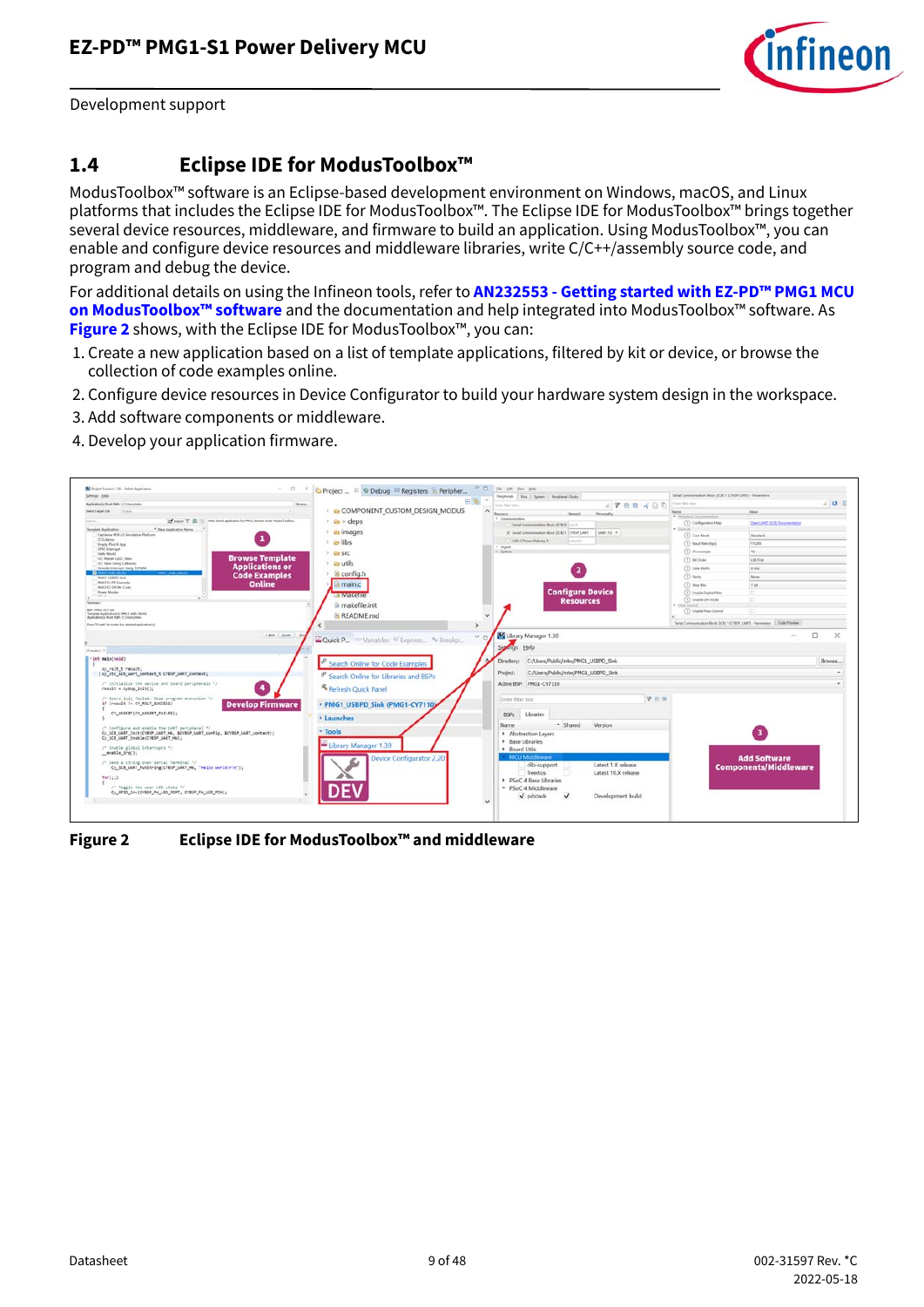

### <span id="page-9-0"></span>**2 Functional overview**

### <span id="page-9-1"></span>**2.1 USB PD subsystem (SS)**

#### **2.1.1 USB PD physical layer**

The EZ-PD™ PMG1-S1 USB PD subsystem, as shown in **[Figure 3](#page-9-2)**, consists of the USBPD physical layer (PHY) block and supporting circuits. The PHY consists of a transmitter and receiver that communicates using BMC and 4b/5b encoded/decoded data over the CC channel based on the PD 3.0 specification. All communication is half-duplex. The PHY practices collision avoidance to minimize communication errors on the channel.

In addition, the EZ-PD™ PMG1-S1 USBPD block includes all termination resistors ( $R_p$  and  $R_p$ ) and their switches as required by the USB Type-C specification.  $R_p$  and  $R_p$  resistors are required for connection detection, plug orientation detection, and for establishing the USB source/sink roles.

The integrated  $R_p$  resistor enables EZ-PD™ PMG1-S1 to be configured as a Source. The  $R_p$  resistor is implemented as a current source and can be programmed to support the complete range of current capacity on the VBUS defined in the USB Type-C spec.

The  $R_D$  resistor is used to identify EZ-PD<sup>™</sup> PMG1-S1 as a sink in a dual role power (DRP) application. The dead battery  $R_D$  resistor on CC pins is required when the part is not powered for dead battery termination detection and charging.

To support the latest USB PD 3.0 specification, EZ-PD™ PMG1-S1 includes fast role swap (FRS). The FRS feature enables externally powered docks and hubs to rapidly switch to bus power when their external power supply is removed.

For more details about FRS, refer to Section 6.3.19 in the **[USB PD 3.0 specification](http://www.usb.org/developers/powerdelivery/)**.

EZ-PD™ PMG1-S1 is designed to be fully interoperable with revision 3.0 of the USB Power Delivery specification as well as revision 2.0 of the USB Power Delivery specification.

EZ-PD™ PMG1-S1 supports Extended Messages containing data of up to 260 bytes. The Extended Messages will be larger than expected by the USBPD 2.0 hardware. To accommodate Revision 2.0 based systems, a Chunking mechanism is implemented such that messages are limited to Revision 2.0 sizes unless it is discovered that both systems support longer message lengths.



<span id="page-9-2"></span>**Figure 3 USB PD subsystem**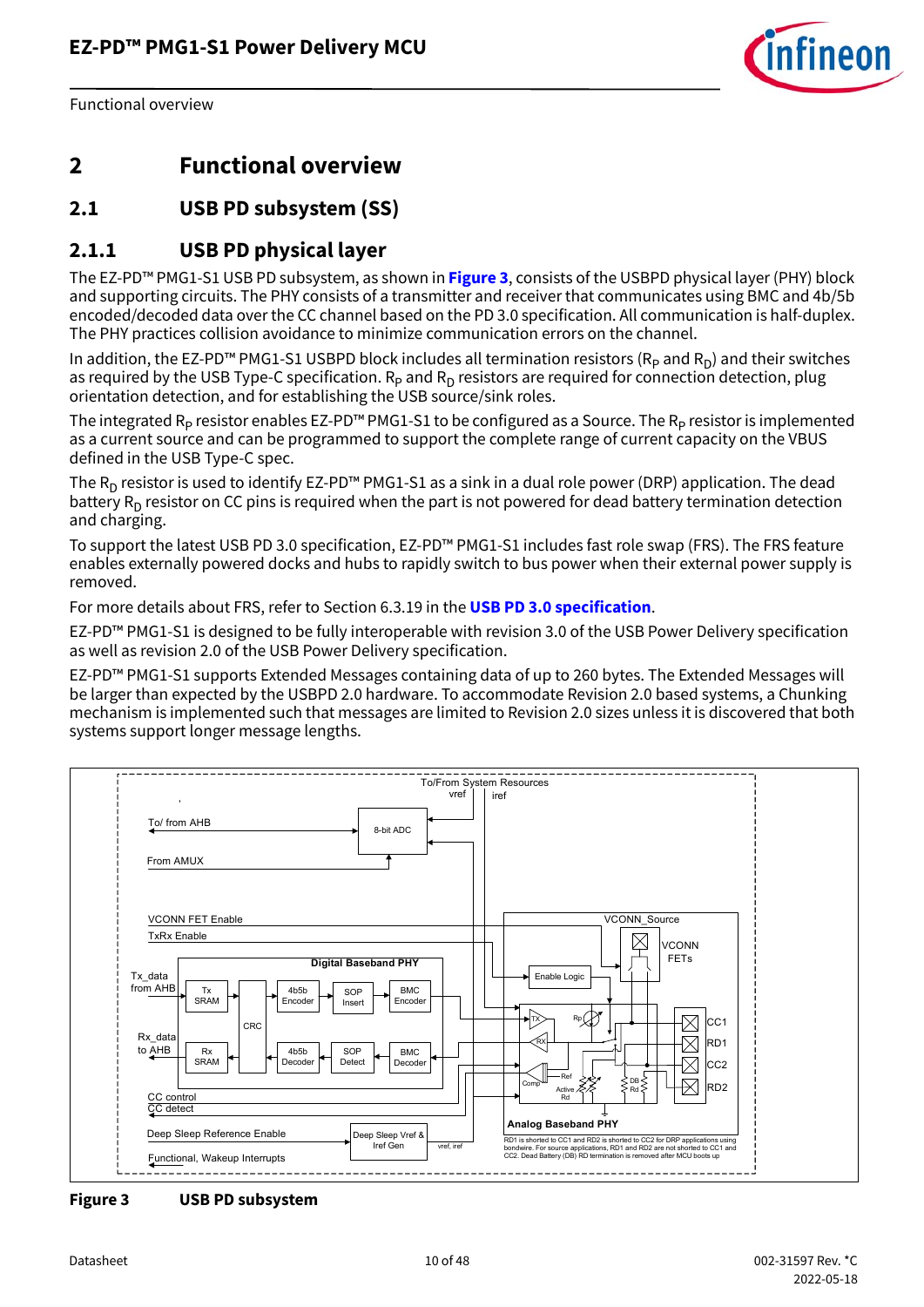

### **2.1.2 VCONN FET**

EZ-PD™ PMG1-S1 has a power supply input, VCONN\_Source, for providing power to EMCA cables through integrated VCONN FETs. There are two VCONN FETs to power either CC1 or CC2 pins. These FETs can provide 1.5-W power over VCONN on the CC1 and CC2 pins for the active EMCA cables. EZ-PD™ PMG1-S1 also includes overcurrent protection (OCP) on VCONN.

#### **2.1.3 ADC**

The USB PD subsystem contains one 8-bit 125 ksps successive approximation register analog-to-digital converter (SAR ADC). The ADC includes an 8-bit DAC and a comparator. The DAC output forms the positive input of the comparator. The negative input of the comparator is from a 4-input multiplexer. The four inputs of the multiplexer are a pair of global analog multiplex buses, an internal bandgap voltage, and an internal voltage proportional to the absolute temperature. All GPIOs on the chip have access to the ADC through the chip-wide analog mux bus. The CC1 and CC2 pins are not available to connect to the mux bus.

#### **2.1.4 USB 2.0 Mux**

The USB2.0 HS mux contains a  $2 \times 1$  cross bar switch to route the system DP and DM lines to the Type-C top or bottom port based on the CC (Type-C plug) orientation.

The USB 2.0 mux also contains charger detection/emulation for detecting USB BC1.2 and Apple terminations. The charger detection block is connected to the DP and DM from the system as shown in **[Figure 4](#page-10-0)**.

To meet the HS eye diagram requirements with sufficient margin, follow these guidelines:

- It is recommended to keep the total USB HS signal trace lengths (USB 2.0 host to EZ-PD™ PMG1-S1 + EZ-PD™ PMG1-S1 to Type-C connector pins) to 4 inches.
- Total USB HS signal trace lengths can be increased up to 8 inches by adjusting the drive strength on the USB 2.0 host.
- The differential impedance across the DP/DM signal traces shall be 90  $\Omega$ .
- Trace width shall be 6 mils.
- Air Gap (distance between lines) shall be 8 mils.



<span id="page-10-0"></span>**Figure 4 DP/DM switch block diagram**

#### **2.1.5 VBUS discharge**

EZ-PD™ PMG1-S1 also has integrated VBUS discharge circuit. It is used to discharge VBUS to meet the USB PD specification timing on a detach condition or negative voltage transition.

#### **2.1.6 VBUS regulator**

EZ-PD™ PMG1-S1 can operate from two power supplies – VSYS and VBUS. EZ-PD™ PMG1-S1 integrates the regulator (that supports up to 21.5 V) to derive operating supply voltage. The VSYS always takes priority over VBUS. In the absence of VSYS, the regulator powers EZ-PD™ PMG1-S1 from VBUS.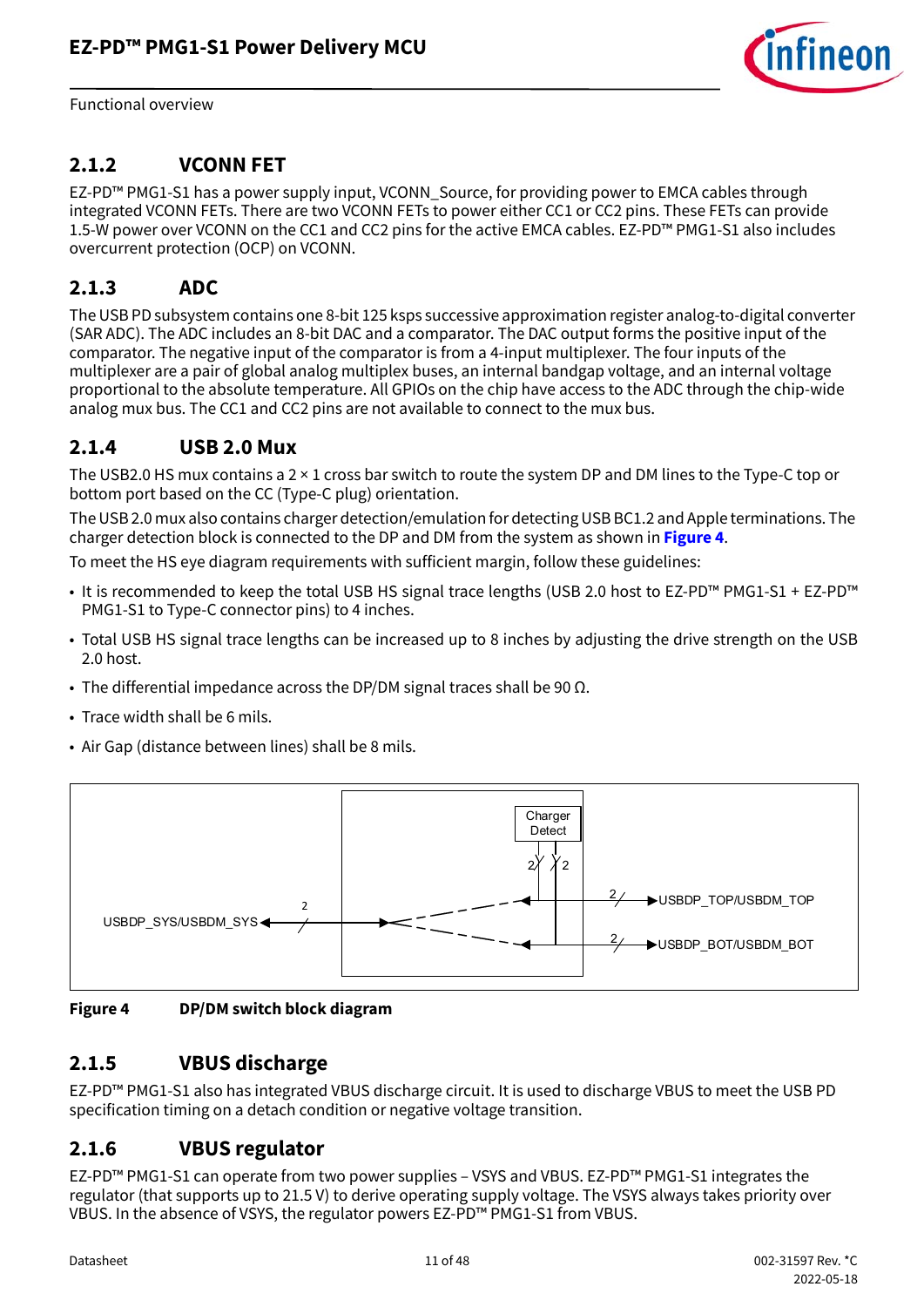

#### **2.1.7 Gate driver for VBUS PFET on consumer path**

EZ-PD™ PMG1-S1 has an integrated PFET gate driver to drive external PFETs on the VBUS consumer path. The gate driver can drive only low or high-Z, thus requiring an external pull-up. This pin is VBUS voltage-tolerant.

#### **2.1.8 Charger detect**

EZ-PD™ PMG1-S1 integrates battery charger emulation and detection for USB BC.1.2 and Apple charge.

#### **2.1.9 High-voltage tolerant CC lines**

The chip supports high-voltage tolerant CC lines. In the case of CC short to VBUS through connectors, these lines will be protected internally.

### <span id="page-11-0"></span>**2.1.10 VBUS load switch controller for provider path**

The load switch controller supports up to 20 V on the VBUS provider path.

#### <span id="page-11-1"></span>**2.1.11 RCP**

EZ-PD™ PMG1-S1 integrates the RCP circuitry that has the capability of sensing reverse current that lasts for more than 10 µs and protects the system by shutting down the gate automatically upon detection of such events.

EZ-PD™ PMG1-S1 provides RCP circuitry that can detect reverse current flow from connector VBUS\_C to provider VBUS\_P.

The RCP event is recognized whenever VBUS\_C > VBUS\_P while provider FET is ON, causing current to flow from connector VBUS to provider VBUS. After recognizing the RCP event, the provider FET is shut down thus isolating the provider and connector VBUS.

EZ-PD™ PMG1-S1 has three distinct mechanisms to detect the reverse current as shown in **[Figure 5](#page-12-1)**.

- Mechanism 1: A comparator senses the voltage drop across external Rsense through pins CSP and CSN. This comparator signals an RCP event whenever CSN > CSP by the Vcsa\_rcp voltage given in **[Table 34](#page-36-0)**. The output of this comparator RCP1 is shown in **[Figure 5](#page-12-1)**.
- Mechanism 2: A comparator senses the voltage drop across provider FET through CSN and VBUS pin of EZ-PD™ PMG1-S1. This comparator signals an RCP event whenever VBUS > CSN by the Vcomp\_rcp voltage given in **[Table 34](#page-36-0)**. The output of this comparator RCP2 is shown in **[Figure 5](#page-12-1)**.
- Mechanism 3: A comparator senses the 20% voltage of the CSN pin and compares it against Vref = 1.15 V for 5-V provider VBUS application. This comparator signals an RCP event whenever CSN voltage goes above Vbus\_ max\_det voltage given in **[Table 34](#page-36-0)** for a 5-V application. The output of this comparator RCP3 is shown in **[Figure 5](#page-12-1)**. Note that Vref is programmable and the voltage divider has an option to use 10% or 20% value. For a higher voltage of the provider, the VBUS device automatically adjusts this threshold.

When any one of the three comparator outputs show an RCP event, then the provider FET is turned OFF. The firmware has an option to enable or disable the individual mechanism depending on the application.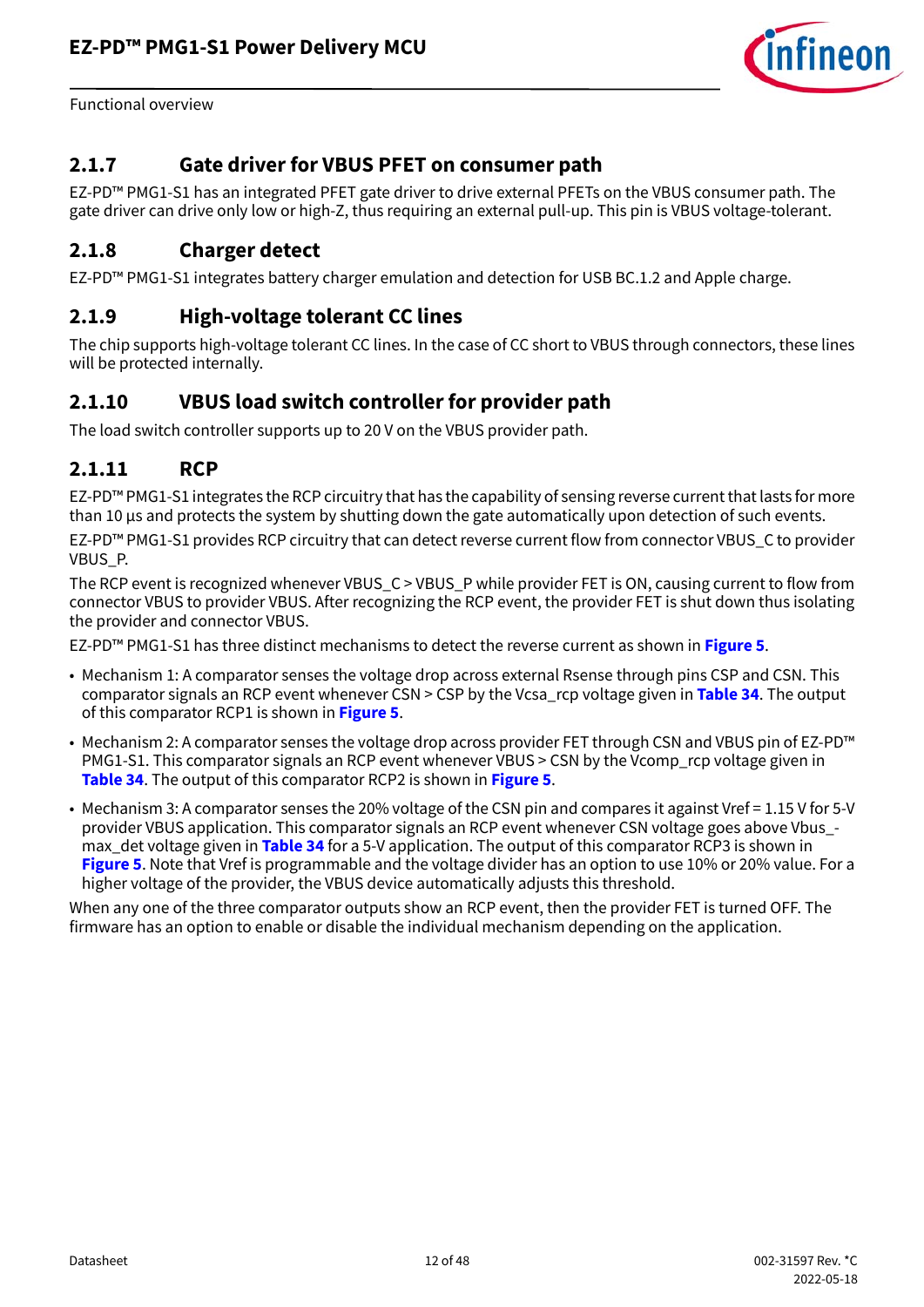



<span id="page-12-1"></span>**Figure 5 RCP mechanism**

### **2.1.12 CSA**

EZ-PD™ PMG1-S1 MCU chip has an integrated high-side current sense amplifier that is capable of detecting current in the order of 100 mA across a 5-mΩ external resistor in the provider path. This is used to monitor the current load and detect system faults such as OCP and SCP while sourcing VBUS to the sink on the Type C port so that the PD controller can shut down the Provider FET to protect devices.

### **2.1.13 Slew-rate controllable gate driver**

EZ-PD™ PMG1-S1 has a programmable slew-rate controllable gate driver, which can help in limiting the in-rush currents during connect events.

### **2.1.14 OVP and UVP on VBUS**

EZ-PD™ PMG1-S1 implements an undervoltage/overvoltage (UVOV) detection circuit for the VBUS supply. The threshold for OV and UV detection can be set independently. Both UV and OV detectors have programmable thresholds and are controlled by the firmware. The inputs to the OV comparator are a division (8% or 10%) of VBUS supply voltage and a reference voltage. The reference voltage is configurable in the range (200 mV to 2190 mV) in steps of 10 mV.

The inputs to the UV comparator are a division (10% or 20%) of VBUS supply voltage and a reference voltage. The reference voltage is configurable in the range (200 mV to 2190 mV) in steps of 10 mV.

### **2.1.15 OCP on VBUS**

EZ-PD™ PMG1-S1 integrates a high-side current sense amplifier to detect overcurrent on the VBUS. The VBUS load is sensed using an external 5-mΩ sense resistor connected between the "CSP" and "CSN" pins and compared against the OCP detector threshold. The OCP detector threshold is programmable and controlled by the firmware.

#### <span id="page-12-0"></span>**2.2 TRNG**

EZ-PD™ PMG1-S1 supports a TRNG to generate random numbers. These random numbers can be used to generate random challenges as part of the initiator implementation of the USB Type-C Authentication Specification (USBTCAS).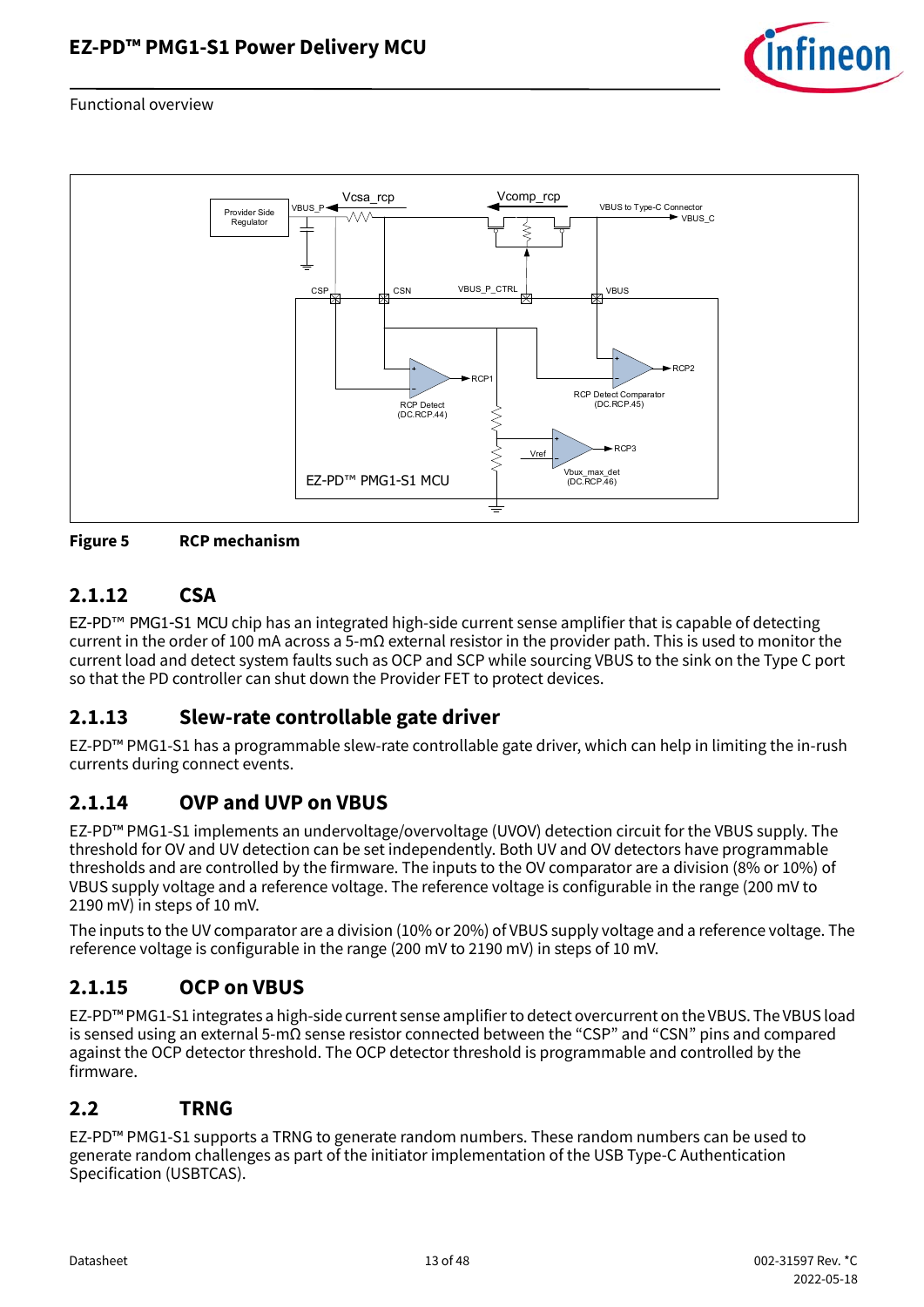

#### <span id="page-13-0"></span>**2.3 CPU and memory subsystem**

#### **2.3.1 CPU**

The Cortex®-M0 CPU in EZ-PD™ PMG1-S1 is part of the 32-bit MCU subsystem, which is optimized for low-power operation with extensive clock gating.

The CPU also includes a serial wire debug (SWD) interface, which is a 2-wire form of JTAG. The debug configuration used for EZ-PD™ PMG1-S1 has four break-point (address) comparators and two watchpoint (data) comparators.

#### **2.3.2 Flash**

The EZ-PD™ PMG1-S1 device has a 128-KB flash module with a flash accelerator, tightly coupled to the CPU to improve average access times from the flash block. The flash block is designed to deliver two wait-states (WS) access time at 48 MHz. The flash accelerator delivers 85% of single-cycle SRAM access performance on average. Part of the flash module can be used to emulate EEPROM operation if required.

#### **2.3.3 SROM**

A supervisory ROM that contains boot and configuration routines is provided.

#### **2.3.4 SRAM**

EZ-PD™ PMG1-S1 supports 12-KB SRAM.

#### <span id="page-13-1"></span>**2.4 Peripherals**

EZ-PD™ PMG1-S1 has four SCBs, which can each implement an I<sup>2</sup>C, UART, or SPI interface.

**I<sup>2</sup>C mode:** The hardware I<sup>2</sup>C block implements a full multi-master and slave interface (it is capable of multimaster arbitration). This block is capable of operating at speeds of up to 1 Mbps (Fast Mode Plus) and has flexible buffering options to reduce interrupt overhead and latency for the CPU. The FIFO mode is available in all channels and is very useful in the absence of DMA.

The I<sup>2</sup>C peripheral is compatible with the I<sup>2</sup>C Standard-mode, Fast Mode, and Fast Mode Plus devices as defined in the NXP I<sup>2</sup>C bus specification and user manual (UM10204). The I<sup>2</sup>C bus I/O is implemented with GPIO in open-drain modes. The I2C bus uses open-drain drivers for clock and data with pull-up resistors on the bus for clock and data connected to all nodes. The required rise and fall times for different I<sup>2</sup>C speeds are guaranteed by using appropriate pull-up resistor values depending on VDDD, bus capacitance, and resistor tolerance.

For detailed information on how to calculate the optimum pull-up resistor value for your design, refer to the UM10204 I<sup>2</sup>C bus specification and user manual (the latest revision is available at <www.nxp.com>).

EZ-PD™ PMG1-S1 is not completely compliant with the  $I^2C$  spec for the following:

- Only SCB1 is overvoltage-tolerant. SCB2, SCB3, and SCB4 GPIO cells are not overvoltage-tolerant and, therefore, cannot be hot-swapped or powered up independently of the rest of the  $I^2C$  system.
- Fast Mode Plus has an IOL specification of 20 mA at a VOL of 0.4 V. The GPIO cells can sink a maximum of 8-mA IOL with a VOL maximum of 0.6 V.
- Fast Mode and Fast Mode Plus specify minimum Fall times, which are not met with the GPIO cell; Slow strong mode can help meet this spec depending on the Bus Load.

**UART mode:** This is a full-feature UART operating at up to 1 Mbps. It supports automotive single-wire interface (LIN), infrared interface (IrDA), and SmartCard (ISO7816) protocols, all of which are minor variants of the basic UART protocol. In addition, it supports the 9-bit multiprocessor mode that allows addressing of peripherals connected over common RX and TX lines. Common UART functions such as parity error, break detect, and frame error are supported. An 8-deep FIFO allows much greater CPU service latencies to be tolerated.

**SPI mode:** The SPI mode supports full Motorola SPI, TI SSP (essentially adds a start pulse used to synchronize SPI Codecs), and National Microwire (half-duplex form of SPI). The SPI block can use the FIFO.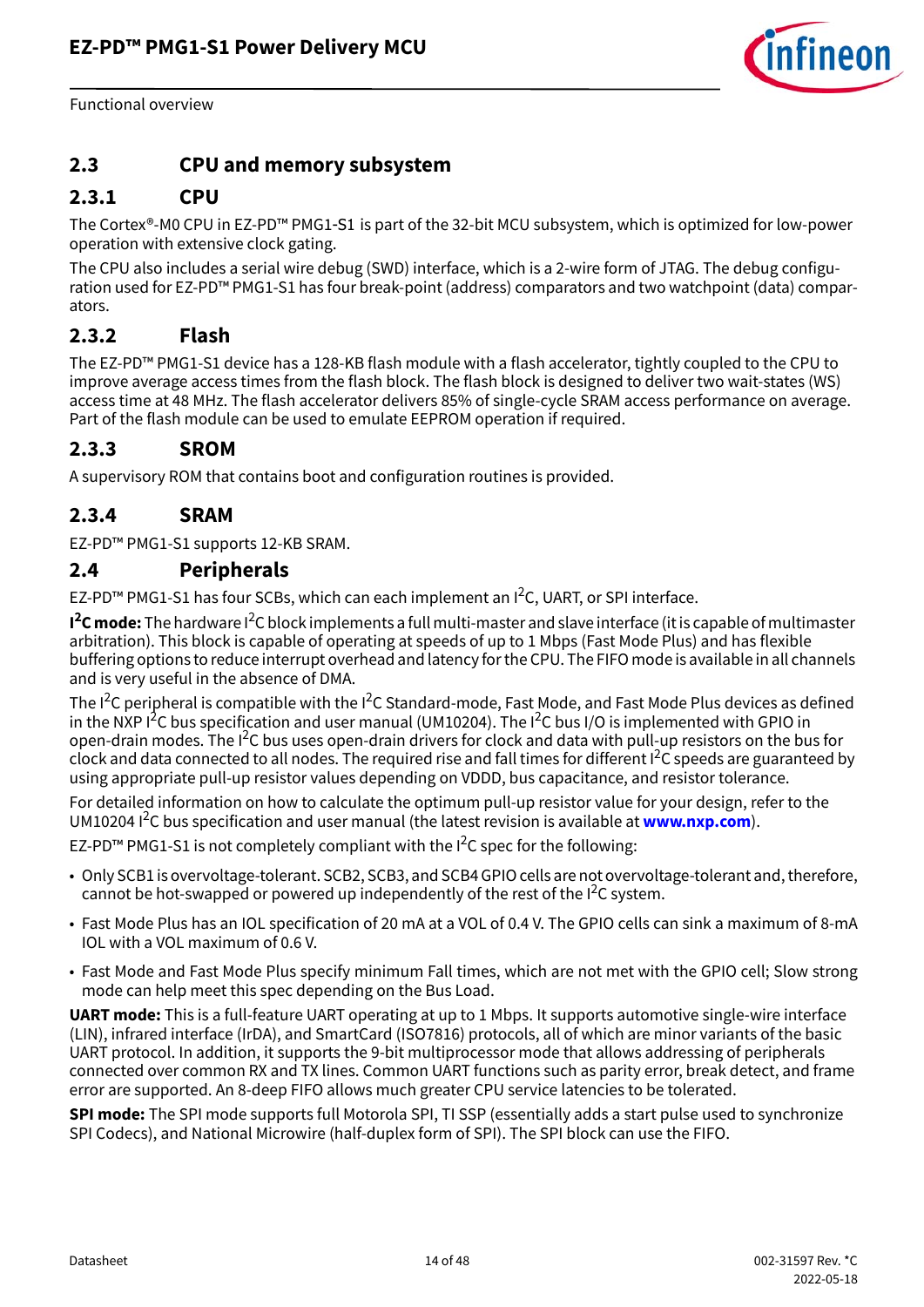

### <span id="page-14-0"></span>**2.5 Timer/counter/PWM block (TCPWM)**

EZ-PD™ PMG1-S1 has two TCPWM blocks. Each TCPWM block consists of four 16-bit counters with user-programmable period length. There is a Capture register to record the count value at the time of an event (which may be an I/O event), a period register which is used to either stop or auto-reload the counter when its count is equal to the period register, and compare registers to generate compare value signals which are used as PWM duty cycle outputs. The block also provides true and complementary outputs with programmable offset between them to allow use as deadband programmable complementary PWM outputs. It also has a Kill input to force outputs to a predetermined state; for example, this is used in motor drive systems when an overcurrent state is indicated and the PWMs driving the FETs need to be shut off immediately with no time for software intervention.

#### <span id="page-14-1"></span>**2.6 GPIO**

EZ-PD™ PMG1-S1 has 17 GPIOs that includes the SCB and SWD pins, which can also be used as GPIOs. The I<sup>2</sup>C pins from only SCB 1 are overvoltage-tolerant. The GPIO block implements the following:

- Seven drive strength modes
	- Input only
	- Weak pull-up with strong pull-down
	- Strong pull-up with weak pull-down
	- Open drain with strong pull-down
	- Open drain with strong pull-up
	- Strong pull-up with strong pull-down
	- Weak pull-up with weak pull-down
- Input threshold select (CMOS or LVTTL)
- Individual control of input and output buffer enabling/disabling in addition to the drive strength modes
- Hold mode for latching previous state (used for retaining I/O state in Deep Sleep mode)
- Selectable slew rates for dV/dt related noise control to improve EMI

The pins are organized in logical entities called ports, which are 8-bit in width. During power-on and reset, the blocks are forced to the disable state so as not to crowbar any inputs and/or cause excess turn-on current. A multiplexing network known as a high-speed I/O matrix is used to multiplex between various signals that may connect to an I/O pin. Pin locations for fixed-function peripherals are also fixed to reduce internal multiplexing complexity.

Data output and pin state registers store, respectively, the values to be driven on the pins and the states of the pins themselves. Every I/O pin can generate an interrupt if so enabled and each I/O port has an interrupt request (IRQ) and interrupt service routine (ISR) vector associated with it (6 for EZ-PD™ PMG1-S1 since it has six ports).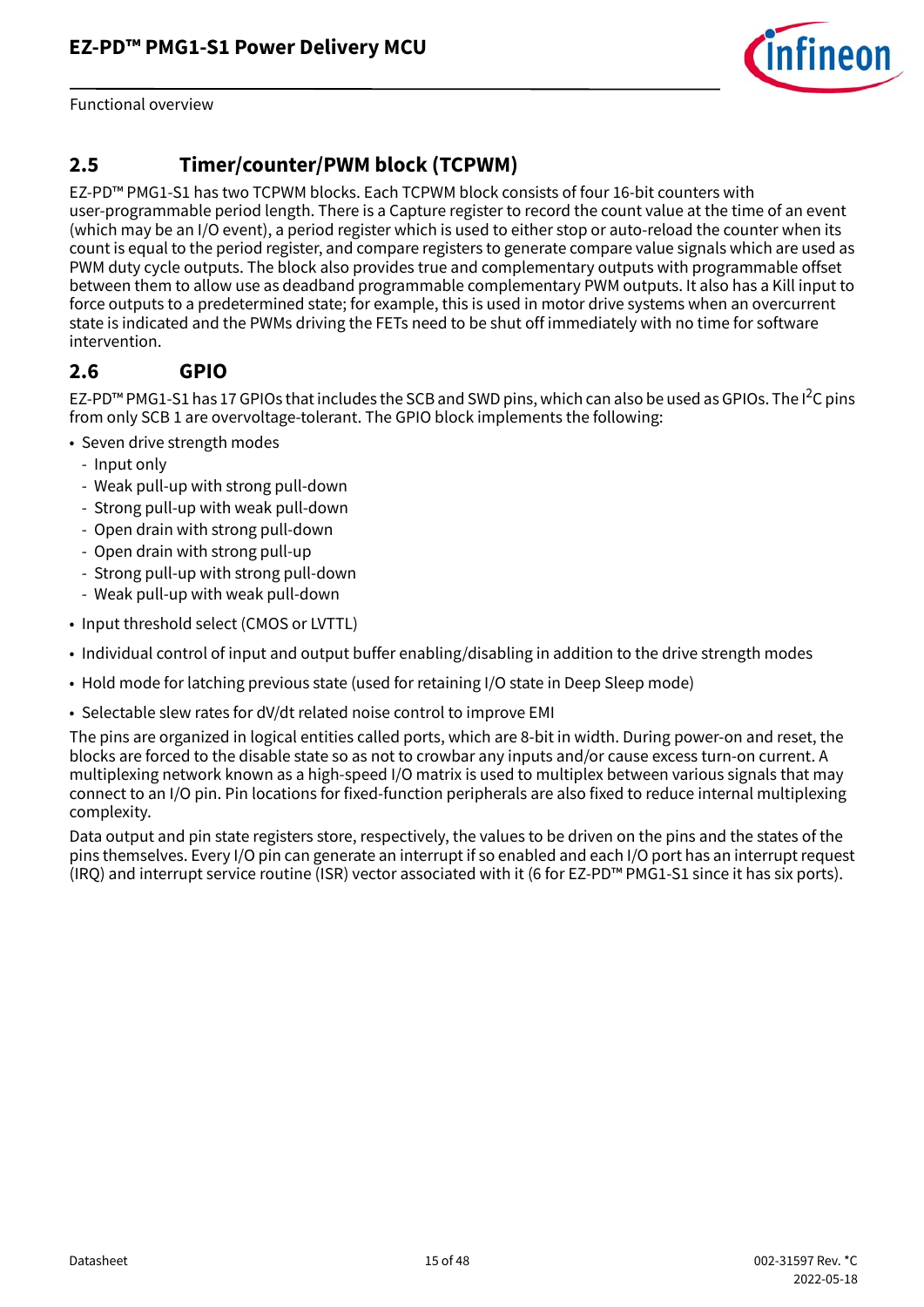

Power system overview

### <span id="page-15-0"></span>**3 Power system overview**

**[Figure 6](#page-15-1)** provides an overview of the EZ-PD™ PMG1-S1 power system. EZ-PD™ PMG1-S1 can operate from two possible external supply sources: VBUS (4 V to 21.5 V) or VSYS (2.75 V to 5.5 V). The VBUS supply is regulated inside the chip with a LDO. The switched supply, VDDD, is used directly inside some analog blocks and further regulated down to VCCD, which powers majority of the core. EZ-PD™ PMG1-S1 has two different power modes: Active and Deep Sleep. Transitions between these power modes are managed by the power system. A separate power domain, VDDIO, is provided for the GPIOs. The VDDD and VCCD pins, both outputs of regulators, are brought out for connecting a 1-µF and 0.1-µF capacitor respectively for the regulator stability only. The VCCD pin is not supported as a power supply. VDDD can source 2 mA (max) for external load. In EZ-PD™ PMG1-S1, VDDD shall be shorted to VDDIO on PCB.

| Mode              | <b>Description</b>                                                                                                                          |
|-------------------|---------------------------------------------------------------------------------------------------------------------------------------------|
| <b>RESET</b>      | Power is valid and XRES is not asserted. An internal reset source is asserted or Sleep<br>Controller is sequencing the system out of reset. |
| <b>ACTIVE</b>     | Power is valid and CPU is executing instructions.                                                                                           |
| <b>DEEP SLEEP</b> | Main regulator and most blocks are shut off. DeepSleep regulator powers logic, but<br>only the low-frequency clock is available.            |

#### **Table 2 EZ-PD™ PMG1-S1 power modes**



<span id="page-15-1"></span>**Figure 6 EZ-PD™ PMG1-S1 power system**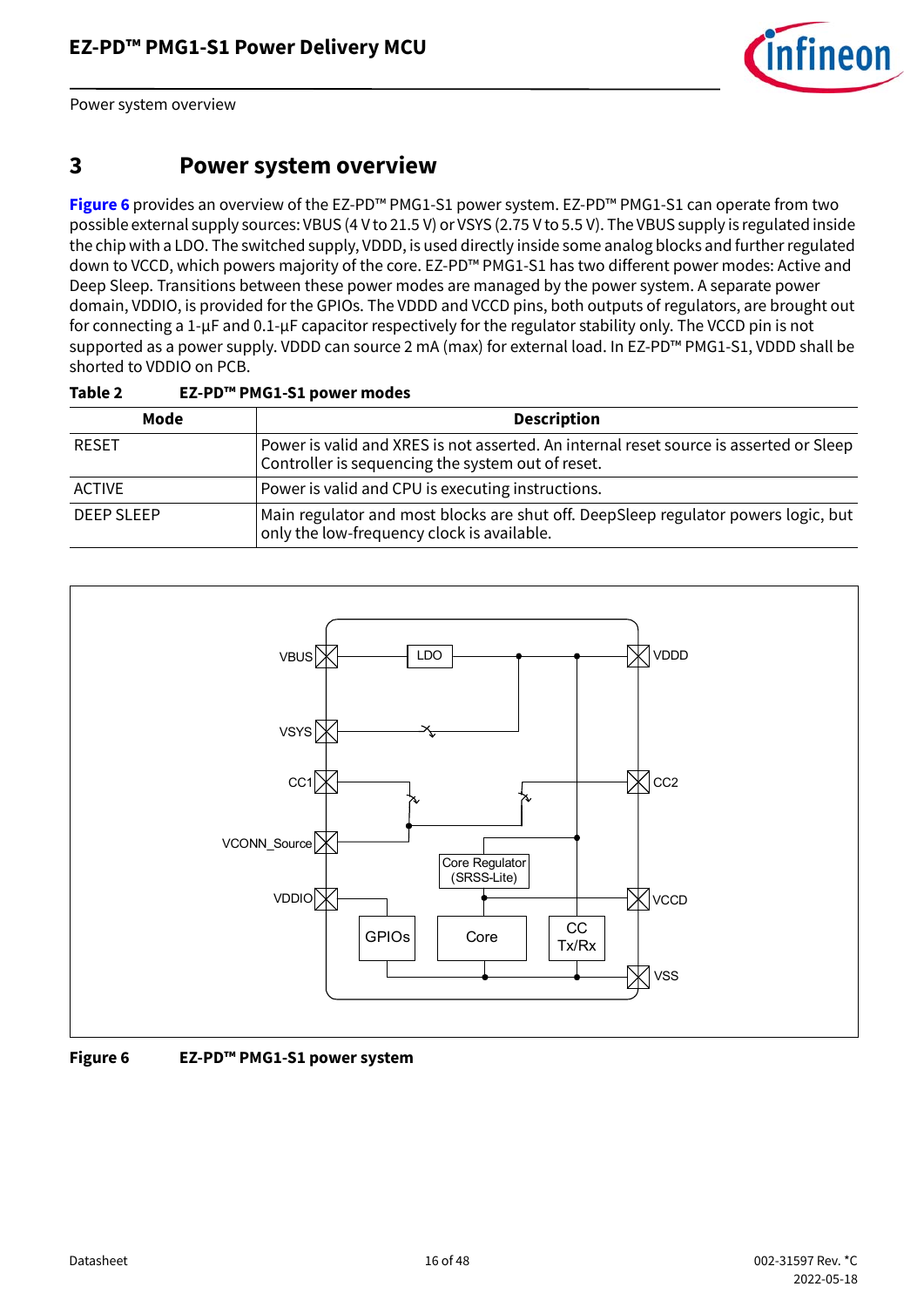

Pinouts

### <span id="page-16-0"></span>**4 Pinouts**

<span id="page-16-1"></span>**Table 3 Pinout for CYPM1111-40LQXI**

| 40-pin<br>Group<br>Pin name<br>QFN |                |                                         | <b>Description</b>                                                                                                |  |  |  |
|------------------------------------|----------------|-----------------------------------------|-------------------------------------------------------------------------------------------------------------------|--|--|--|
|                                    | $\overline{2}$ | P1.0/SWD_CLK/UART_2_RX/<br>SPI_2_SEL    | GPIO/SWD Clock/UART_2_RX/SPI_2_SEL                                                                                |  |  |  |
|                                    | 3              | P1.1/UART_2_TX/SPI_2_MOSI/<br>I2C_2_SDA | GPIO/UART_2_TX/SPI_2_MOSI/I2C_2_SDA                                                                               |  |  |  |
|                                    | 4              | P1.2/UART_2_CTS/SPI_2_MISO/I2C_2_SCL    | GPIO/UART_2_CTS /SPI_2_MISO/I2C_2_SCL                                                                             |  |  |  |
|                                    | 5              | P1.3/UART_2_RTS/SPI_2_CLK               | GPIO/UART_2_RTS/SPI_2_CLK                                                                                         |  |  |  |
|                                    | 6              | P1.4/SWD_IO                             | GPIO/SWD IO                                                                                                       |  |  |  |
|                                    | 13             | P2.0/UART_4_CTS /SPI_4_SEL/I2C_4_SCL    | GPIO/UART_4_CTS /SPI_4_SEL/I2C_4_SCL                                                                              |  |  |  |
|                                    | 14             | P2.1/UART_4_RTS/SPI_4_MOSI/I2C_4_SDA    | GPIO/UART_4_RTS/SPI_4_MOSI/I2C_4_SDA                                                                              |  |  |  |
|                                    | 15             | P2.2/UART_1_CTS/SPI_1_SEL               | GPIO/UART_1_CTS/SPI_1_SEL                                                                                         |  |  |  |
| GPIOs and serial                   | 16             | P5.0/UART_1_RTS/SPI_1_MOSI/I2C_1_SDA    | GPIO/UART_1_RTS/SPI_1_MOSI/I2C_1_SDA                                                                              |  |  |  |
| interface                          | 17             | P5.1/UART_1_TX/SPI_1_MISO/I2C_1_SCL     | GPIO/UART_1_TX/SPI_1_MISO/ I2C_1_SCL                                                                              |  |  |  |
|                                    | 18             | P3.0/UART_1_RX/SPI_1_CLK                | GPIO/UART_1_RX/SPI_1_CLK                                                                                          |  |  |  |
|                                    | 20             | P3.1/UART_3_CTS/SPI_3_SEL/I2C_3_SDA     | GPIO/UART_3_CTS/SPI_3_SEL/I2C_3_SDA                                                                               |  |  |  |
|                                    | 21             | P3.2/UART_3_RTS/SPI_3_MOSI/I2C_3_SCL    | GPIO/UART_3_RTS/SPI_3_MOSI/I2C_3_SCL                                                                              |  |  |  |
|                                    | 29             | P4.0/UART_3_TX/SPI_3_MISO               | GPIO/UART_3_TX/SPI_3_MISO. If not used, leave<br>floating.                                                        |  |  |  |
|                                    | 30             | P4.1/UART_3_RX/SPI_3_CLK                | GPIO/UART_3_RX/SPI_3_CLK. If not used, leave<br>floating.                                                         |  |  |  |
|                                    | 38             | P0.0/UART_4_TX/SPI_4_MISO               | GPIO/UART_4_TX/SPI_4_MISO. If not used, leave<br>floating.                                                        |  |  |  |
|                                    | 39             | P0.1/UART_4_RX/SPI_4_CLK                | GPIO/UART_4_RX/SPI_4_CLK. If not used, leave<br>floating.                                                         |  |  |  |
|                                    | 9              | CC1                                     | Connect to Type-C CC1 pin. Filter noise with<br>390-pF cap to GND.                                                |  |  |  |
| USB Type-C                         | $\overline{7}$ | CC <sub>2</sub>                         | Connect to Type-C CC2 pin. Filter noise with<br>390-pF cap to GND.                                                |  |  |  |
|                                    | 23             | USBDP_SYS                               | Connect to USB 2.0 DP from Host side.                                                                             |  |  |  |
|                                    | 24             | USBDM_SYS                               | Connect to USB 2.0 DM from Host side.                                                                             |  |  |  |
|                                    | 25             | USBDM_BOT                               | Connect to Type-C D- Bottom pin. Keep trace<br>length less than 2".                                               |  |  |  |
| Muxes/switches                     | 26             | USBDP_BOT                               | Connect to Type-C D+ Bottom pin. Keep trace<br>length less than 2".                                               |  |  |  |
|                                    | 27             | USBDM_TOP                               | Connect to Type-C D- Top pin. Keep trace length<br>less than 2".                                                  |  |  |  |
|                                    | 28             | USBDP_TOP                               | Connect to Type-C D+ Top pin. Keep trace length<br>less than 2".                                                  |  |  |  |
| <b>VBUS</b>                        | 11             | VBUS_P_CTRL                             | Slew Rate controlled I/O for enabling/disabling<br>Provider side<br><b>PFET</b><br>0: Path ON<br>High Z: Path OFF |  |  |  |
|                                    | 12             | VBUS_C_CTRL                             | Pin for enabling/disabling Consumer side PFET<br>0: Path ON<br>High Z: Path OFF                                   |  |  |  |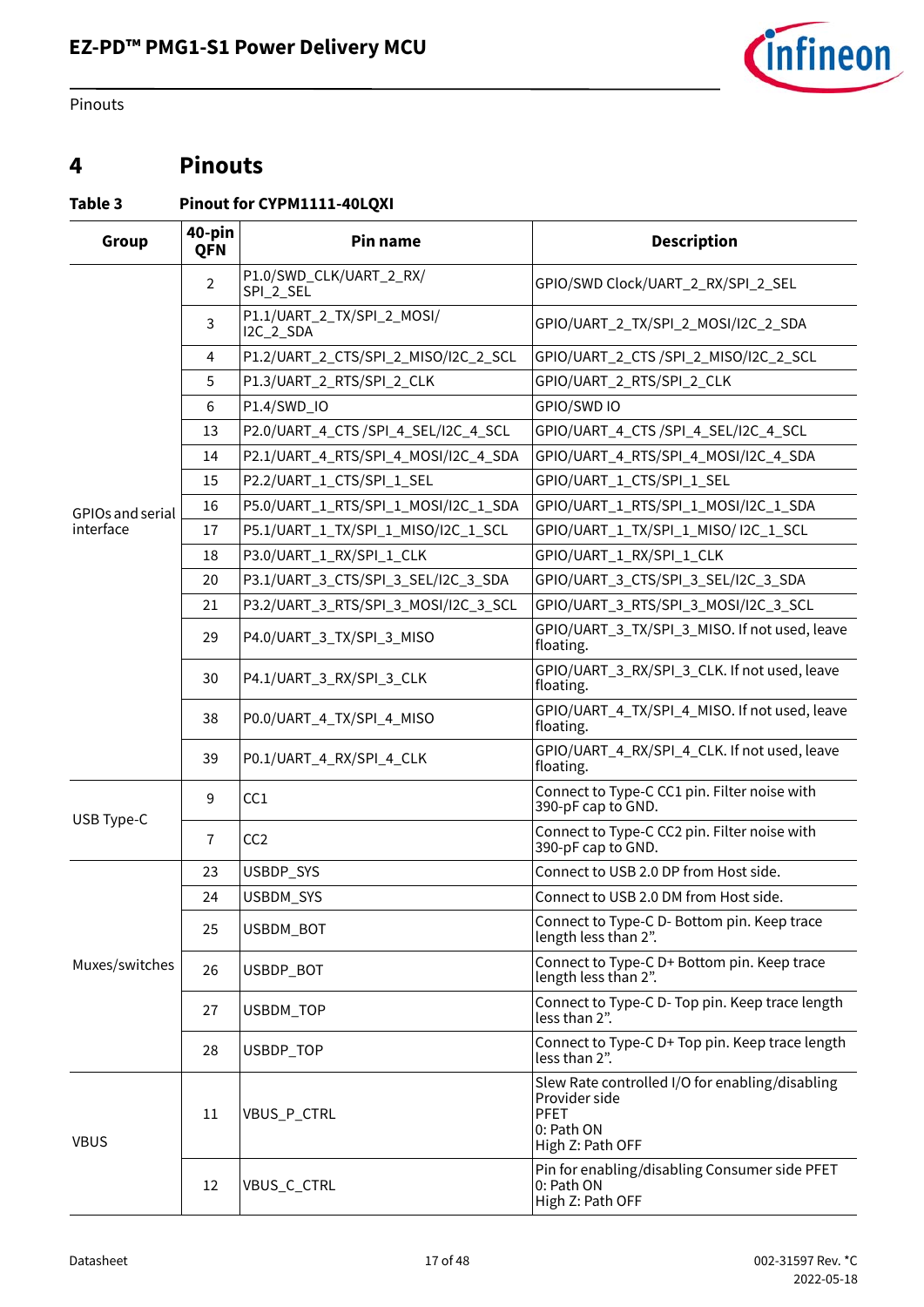# **EZ-PD™ PMG1-S1 Power Delivery MCU**



#### Pinouts

#### **Table 3 Pinout for CYPM1111-40LQXI** *(continued)*

| Group                      | 40-pin<br><b>QFN</b> | Pin name     | <b>Description</b>                                                                                                                                                                        |  |  |
|----------------------------|----------------------|--------------|-------------------------------------------------------------------------------------------------------------------------------------------------------------------------------------------|--|--|
| <b>VBUS</b><br>OCP/SCP/RCP | 1                    | <b>CSP</b>   | <b>Current Sense Positive Input</b><br>Connect this pin to a higher potential compared to<br>CSN pin                                                                                      |  |  |
|                            | 40                   | <b>CSN</b>   | <b>Current Sense Negative Input</b>                                                                                                                                                       |  |  |
| Reset                      | 10                   | <b>XRES</b>  | Reset input (Active LOW)                                                                                                                                                                  |  |  |
| Power                      | 8                    | VCONN_Source | 4.85-V to 5.5-V supply input to power EMCA cables.<br>Connected<br>to CC1 or CC2 using low impedance switches.<br>NA for UFP/Sink only applications                                       |  |  |
|                            | 19                   | <b>VSYS</b>  | Supply input (2.75 V-5.5 V) for PD subsystem and<br>System resources.                                                                                                                     |  |  |
|                            | 22                   | <b>VBUS</b>  | Supply input (4 V-21.5 V) for VBUS to 3.3-V<br>Regulator. This pin also discharges VBUS using<br>internal pull-down and also has monitors for<br>overvoltage and undervoltage conditions. |  |  |
|                            | 31                   | VDDD         | Output of VBUS to 3.3-V regulator or connected to<br>VSYS using switch. Bypass with cap to gnd. This<br>pin can drive 2-mA external load.                                                 |  |  |
|                            | 32                   | <b>VDDIO</b> | 1.71 V-5.5 V supply for $1/Os$                                                                                                                                                            |  |  |
|                            | 33                   | <b>VCCD</b>  | 1.8-V regulator output for filter capacitor. This pin<br>cannot drive external load.                                                                                                      |  |  |
| GND                        | EPAD                 | <b>VSS</b>   | Ground                                                                                                                                                                                    |  |  |
|                            | 34                   | <b>NC</b>    | Not connected                                                                                                                                                                             |  |  |
|                            | 35                   | <b>NC</b>    | Not connected                                                                                                                                                                             |  |  |
| <b>NC</b>                  | 36                   | <b>NC</b>    | Not connected                                                                                                                                                                             |  |  |
|                            | 37                   | <b>NC</b>    | Not connected                                                                                                                                                                             |  |  |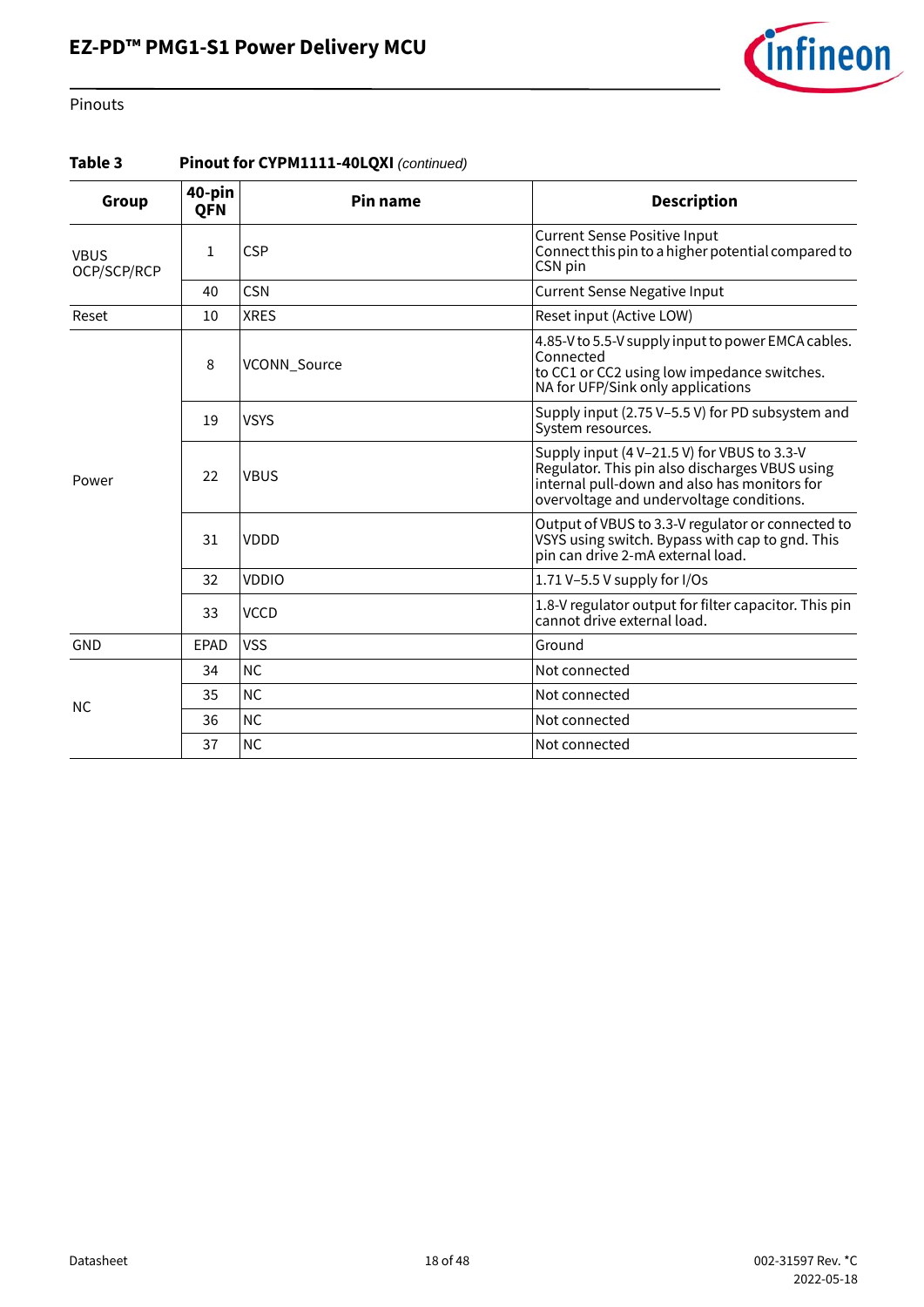

Pinouts

**[Table 4](#page-18-0)** provides the various configuration options for the serial interfaces.

| Port             | 40-pin QFN        |             | <b>SCB function</b> |           | <b>GPIO functionality</b> |  |  |
|------------------|-------------------|-------------|---------------------|-----------|---------------------------|--|--|
| Pin              | <b>Pin number</b> | <b>UART</b> | <b>SPI</b>          | 12C       |                           |  |  |
| P5.0             | 16                | UART_1_RTS  | SPI_1_MOSI          | I2C_1_SDA | GPIO                      |  |  |
| P5.1             | 17                | UART_1_TX   | SPI_1_MISO          | I2C_1_SCL | <b>GPIO</b>               |  |  |
| P3.0             | 18                | UART_1_RX   | SPI_1_CLK           |           | <b>GPIO</b>               |  |  |
| P <sub>2.2</sub> | 15                | UART_1_CTS  | SPI_1_SEL           |           | <b>GPIO</b>               |  |  |
| P1.0             | 2                 | UART_2_RX   | SPI_2_SEL           |           | SWD_CLK/GPIO              |  |  |
| P1.1             | 3                 | UART_2_TX   | SPI_2_MOSI          | I2C_2_SDA | GPIO                      |  |  |
| P1.2             | 4                 | UART_2_CTS  | SPI_2_MISO          | I2C_2_SCL | <b>GPIO</b>               |  |  |
| P1.3             | 5                 | UART_2_RTS  | SPI_2_CLK           |           | GPIO                      |  |  |
| P3.1             | 20                | UART_3_CTS  | SPI_3_SEL           | I2C_3_SDA | <b>GPIO</b>               |  |  |
| P3.2             | 21                | UART_3_RTS  | SPI_3_MOSI          | I2C_3_SCL | <b>GPIO</b>               |  |  |
| P4.0             | 29                | UART_3_TX   | SPI_3_MISO          |           | <b>GPIO</b>               |  |  |
| P4.1             | 30                | UART_3_RX   | SPI_3_CLK           |           | <b>GPIO</b>               |  |  |
| P <sub>2.0</sub> | 13                | UART_4_CTS  | SPI_4_SEL           | I2C_4_SCL | <b>GPIO</b>               |  |  |
| P2.1             | 14                | UART_4_RTS  | SPI_4_MOSI          | I2C_4_SDA | <b>GPIO</b>               |  |  |
| P <sub>0.0</sub> | 38                | UART_4_TX   | SPI_4_MISO          |           | GPIO                      |  |  |
| P0.1             | 39                | UART_4_RX   | SPI_4_CLK           |           | GPIO                      |  |  |

<span id="page-18-0"></span>



<span id="page-18-1"></span>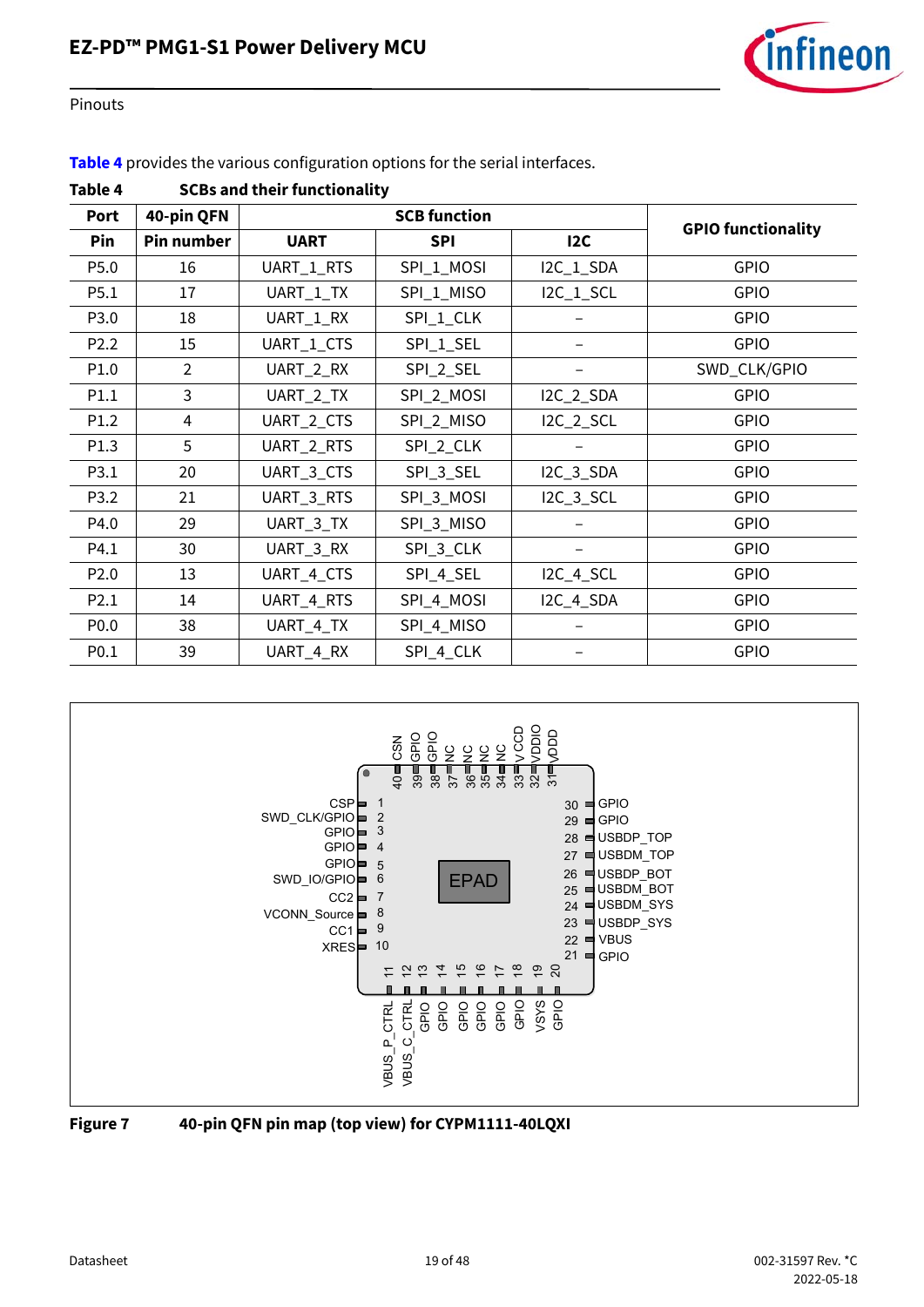

Application diagrams

## <span id="page-19-0"></span>**5 Application diagrams**

**[Figure 8](#page-19-1)** illustrates a Sink application using EZ-PD™ PMG1-S1. It has two main parts: a USB Type-C receptacle that sinks power to the application and a load used as the output power.



<span id="page-19-1"></span>**Figure 8 EZ-PD™ PMG1-S1 based sink application diagram**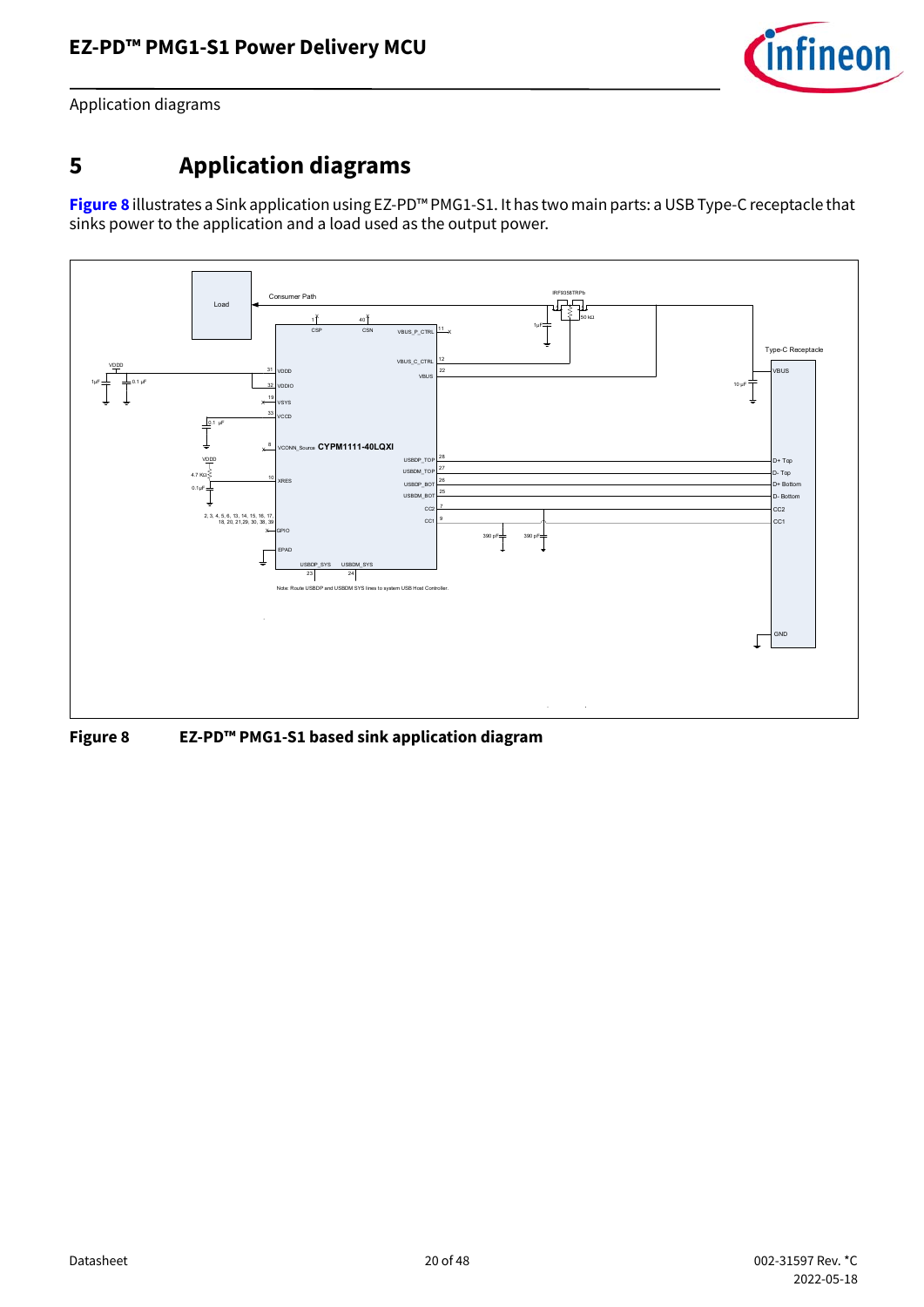

#### Application diagrams

**[Figure 9](#page-20-0)** illustrates a DRP application using EZ-PD™ PMG1-S1. In such applications, the Type-C port is used as a power provider and a power consumer. There are VBUS FETs for providing or consuming power over VBUS.

The VBUS\_P\_CTRL pin of EZ-PD™ PMG1-S1 has an in-built VBUS monitoring circuit that can detect OVP and UVP on VBUS. In addition to this, the 5-mΩ resistor between the 5-V supply and provider FETs can detect overcurrent on the VBUS. The EZ-PD™ PMG1-S1 device also has integrated VCONN FETs for applications that need to provide power for accessories and cables.



<span id="page-20-0"></span>**Figure 9 EZ-PD™ PMG1-S1 based DRP application diagram**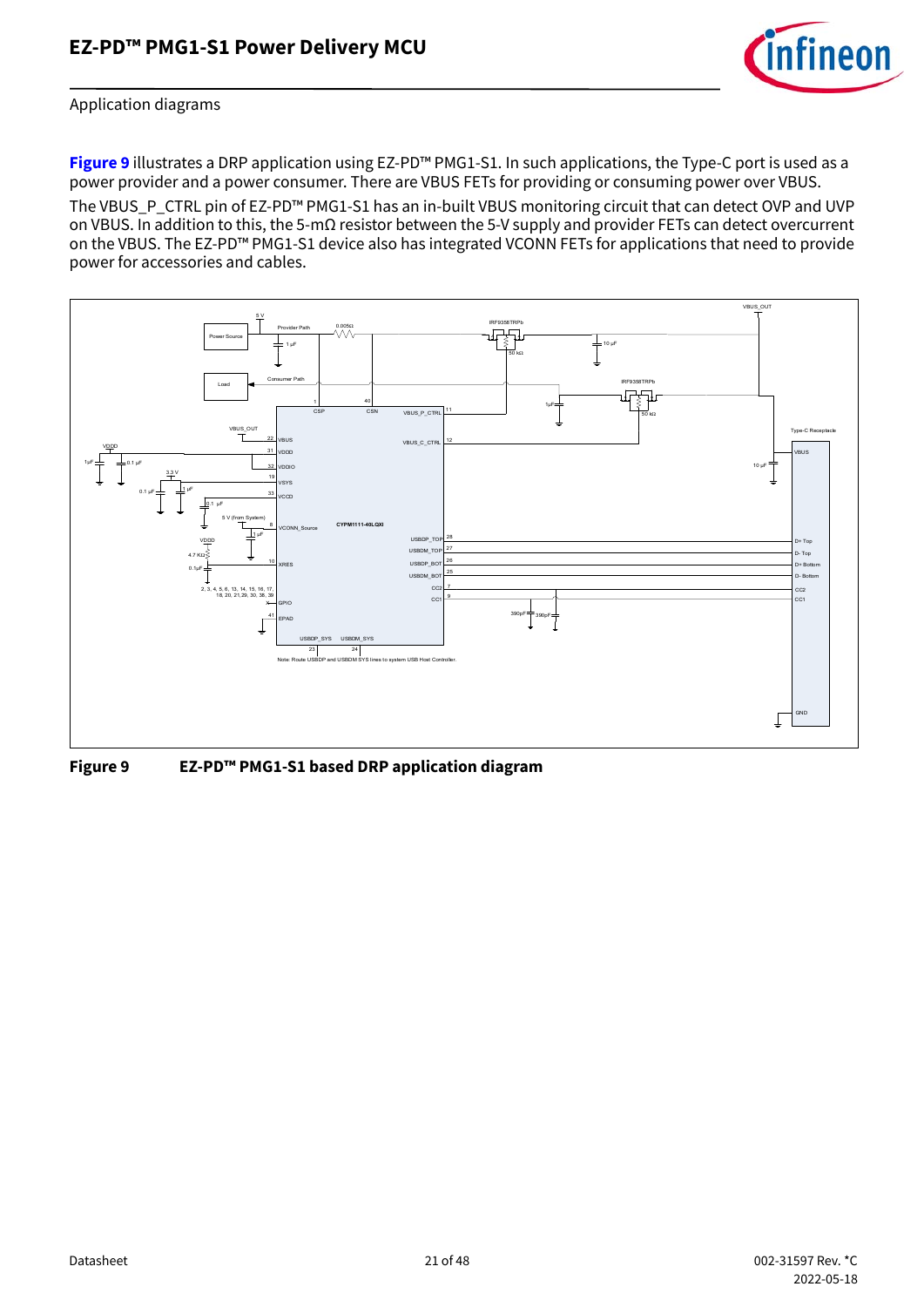

### <span id="page-21-0"></span>**6 Electrical specifications**

### <span id="page-21-1"></span>**6.1 Absolute maximum ratings**

#### <span id="page-21-3"></span>**Table 5 Absolute maximum ratings**[\[3](#page-21-2)]

| <b>Parameter</b>          | <b>Description</b>                                                                         | Min                      | <b>Typ</b> | Max                 | Unit      | Details/<br>conditions                       |
|---------------------------|--------------------------------------------------------------------------------------------|--------------------------|------------|---------------------|-----------|----------------------------------------------|
| V <sub>SYS_MAX</sub>      | Supply relative to $V_{SS}$                                                                | -                        |            | 6                   | $V^{[4]}$ |                                              |
| VCONN_SOURCE_MAX          | Max supply voltage relative to $V_{SS}$                                                    | $\overline{\phantom{0}}$ |            | 6                   | V         |                                              |
| V <sub>BUS_MAX</sub>      | Max V <sub>BUS</sub> voltage relative to Vss                                               |                          |            | 24                  | $\vee$    |                                              |
| V <sub>DDIO_MAX</sub>     | Max supply voltage relative to $V_{SS}$                                                    |                          |            | $V_{DDD}$           | $\vee$    |                                              |
| V <sub>GPIO ABS</sub>     | Inputs to GPIO, DP/DM mux<br>(USBDP/DM_SYS,<br>USBDP/DM_TOP/BOT)                           | $-0.5^{[5]}$             |            | $V_{DDIO}$ +<br>0.5 | $\vee$    |                                              |
| GPIO_ABS                  | Maximum current per GPIO                                                                   | $-25$                    |            | 25                  | mA        |                                              |
| GPIO_INJECTION            | GPIO injection current,<br>Max for $V_{IH}$ > $V_{DDD}$ , and<br>Min for $V_{II} < V_{SS}$ | $-0.5$                   |            | 0.5                 | mA        | Absolute max,<br>current injected<br>per pin |
| ESD_HBM                   | Electrostatic discharge human body<br>model (ESD-HBM)                                      | 2200                     |            |                     | V         |                                              |
| ESD_CDM                   | Electrostatic discharge charged<br>device model (ESD-CDM)                                  | 500                      |            |                     | $\vee$    |                                              |
| LU                        | Pin current for latch-up                                                                   | $-200$                   |            | 200                 | mA        |                                              |
| V <sub>CC_PIN_ABS</sub>   | Max voltage on CC1 and CC2 pins                                                            |                          |            | 24                  | $\vee$    |                                              |
| V <sub>GPIO_OVT_ABS</sub> | OVT pins (16, 17) voltage                                                                  | $-0.5$                   |            | 6                   | V         |                                              |

#### **Notes**

- <span id="page-21-2"></span>3. Usage above the absolute maximum conditions listed in **[Table 5](#page-21-3)** may cause permanent damage to the device. Exposure to absolute maximum conditions for extended periods of time may affect device reliability. The maximum storage temperature is 150°C in compliance with JEDEC Standard JESD22-A103, High Temperature Storage Life. When used below absolute maximum conditions but above normal operating conditions, the device may not operate to specification.
- <span id="page-21-4"></span>4. All voltages are relative to Ground unless otherwise specified.
- <span id="page-21-5"></span>5. In a system, if the negative spike exceeds the minimum voltage specified here, it is recommended to add Schottky diode to clamp the negative spike.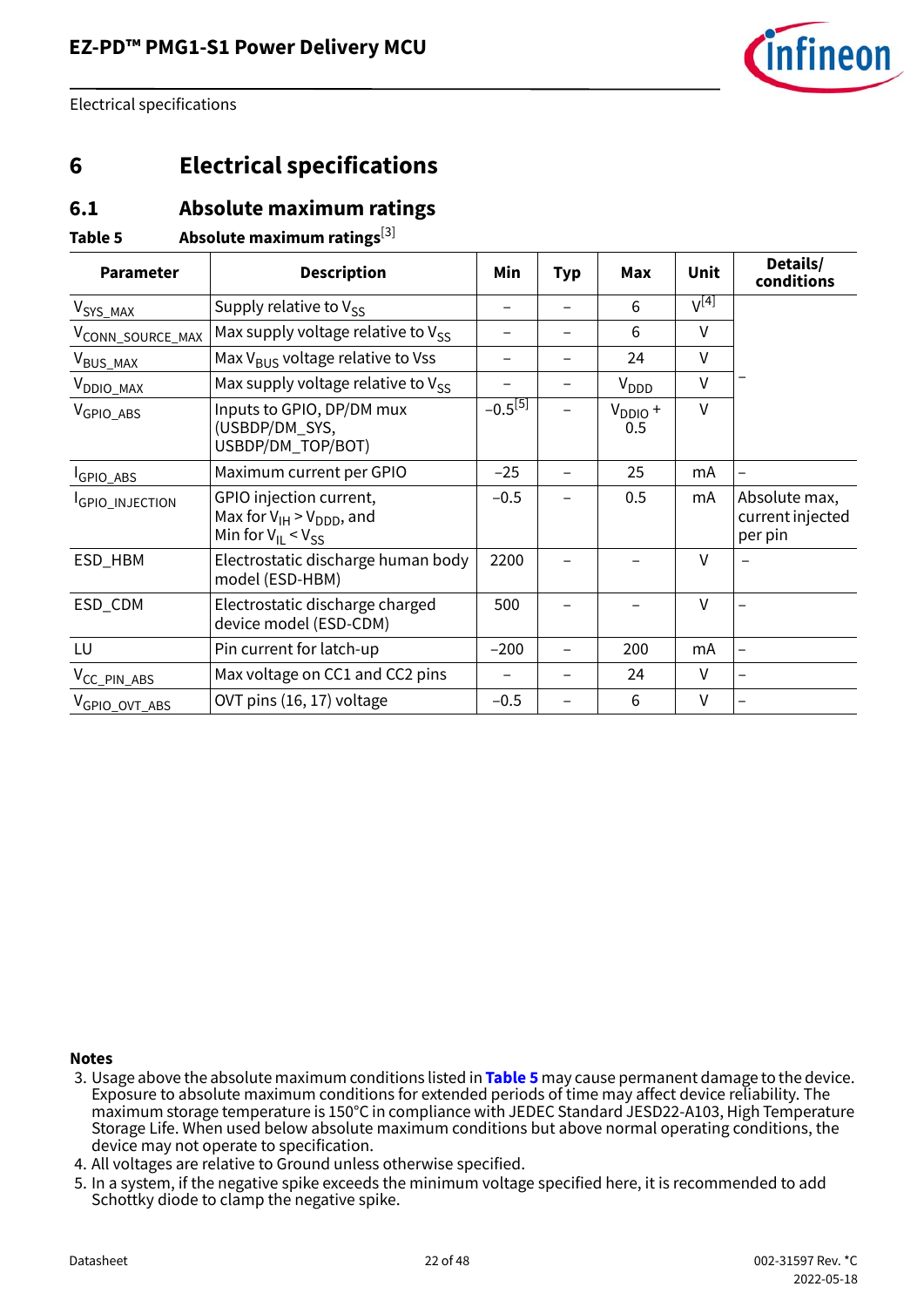

### <span id="page-22-0"></span>**6.2 Pin based absolute maximum ratings**

| Table 6 | Pin based absolute maximum ratings |
|---------|------------------------------------|
|---------|------------------------------------|

| S.<br><b>No</b> | Pin<br>(40 QFN) | <b>Name</b>      | <b>Absolute</b><br>minimum<br>(V) | <b>Absolute</b><br>maximum<br>(V) | <b>Remarks</b>                            |  |  |
|-----------------|-----------------|------------------|-----------------------------------|-----------------------------------|-------------------------------------------|--|--|
| $\mathbf{1}$    | $\overline{2}$  | P1.0             | $-0.5$                            | 6                                 | Maximum voltage cannot exceed VDDIO + 0.5 |  |  |
| $\overline{2}$  | 3               | P1.1             | $-0.5$                            | 6                                 | Maximum voltage cannot exceed VDDIO + 0.5 |  |  |
| 3               | $\overline{4}$  | P1.2             | $-0.5$                            | 6                                 | Maximum voltage cannot exceed VDDIO + 0.5 |  |  |
| $\overline{4}$  | 5               | P1.3             | $-0.5$                            | $\,6\,$                           | Maximum voltage cannot exceed VDDIO + 0.5 |  |  |
| 5               | 6               | P1.4             | $-0.5$                            | 6                                 | Maximum voltage cannot exceed VDDIO + 0.5 |  |  |
| 6               | 13              | P <sub>2.0</sub> | $-0.5$                            | 6                                 | Maximum voltage cannot exceed VDDIO + 0.5 |  |  |
| $\overline{7}$  | 14              | P2.1             | $-0.5$                            | $\,6\,$                           | Maximum voltage cannot exceed VDDIO + 0.5 |  |  |
| 8               | 15              | P <sub>2.2</sub> | $-0.5$                            | $6\,$                             | Maximum voltage cannot exceed VDDIO + 0.5 |  |  |
| 9               | 16              | P5.0             | $-0.5$                            | 6                                 | Maximum voltage cannot exceed VDDIO + 0.5 |  |  |
| 10              | 17              | P5.1             | $-0.5$                            | $\,6\,$                           | Maximum voltage cannot exceed VDDIO + 0.5 |  |  |
| 11              | 18              | P3.0             | $-0.5$                            | 6                                 | Maximum voltage cannot exceed VDDIO + 0.5 |  |  |
| 12              | 20              | P3.1             | $-0.5$                            | $\,6\,$                           | Maximum voltage cannot exceed VDDIO + 0.5 |  |  |
| 13              | 21              | P3.2             | $-0.5$                            | 6                                 | Maximum voltage cannot exceed VDDIO + 0.5 |  |  |
| 14              | 29              | P4.0             | $-0.5$                            | $\,6\,$                           | Maximum voltage cannot exceed VDDIO + 0.5 |  |  |
| 15              | 30              | P4.1             | $-0.5$                            | 6                                 | Maximum voltage cannot exceed VDDIO + 0.5 |  |  |
| 16              | 38              | P0.0             | $-0.5$                            | $6\,$                             | Maximum voltage cannot exceed VDDIO + 0.5 |  |  |
| 17              | 39              | P0.1             | $-0.5$                            | $6\,$                             | Maximum voltage cannot exceed VDDIO + 0.5 |  |  |
| 18              | $9\,$           | CC1              | $-0.5$                            | 24                                |                                           |  |  |
| 19              | $\overline{7}$  | CC <sub>2</sub>  | $-0.5$                            | 24                                |                                           |  |  |
| 20              | 23              | USBDP_SYS        | $-0.5$                            | $6\,$                             | Maximum voltage cannot exceed VDDIO + 0.5 |  |  |
| 21              | 24              | USBDM_SYS        | $-0.5$                            | 6                                 | Maximum voltage cannot exceed VDDIO + 0.5 |  |  |
| 22              | 25              | USBDM_BOT        | $-0.5$                            | $\,6\,$                           | Maximum voltage cannot exceed VDDIO + 0.5 |  |  |
| 23              | 26              | USBDP_BOT        | $-0.5$                            | 6                                 | Maximum voltage cannot exceed VDDIO + 0.5 |  |  |
| 24              | 27              | USBDM_TOP        | $-0.5$                            | $\,6$                             | Maximum voltage cannot exceed VDDIO + 0.5 |  |  |
| 25              | 28              | <b>USBDP TOP</b> | $-0.5$                            | 6                                 | Maximum voltage cannot exceed VDDIO + 0.5 |  |  |
| 26              | 11              | VBUS_P_CTRL      | $-0.5$                            | 24                                | This is an output only pin                |  |  |
| 27              | 12              | VBUS_C_CTRL      | $-0.5$                            | 24                                | This is an output only pin                |  |  |
| 28              | $\mathbf{1}$    | <b>CSP</b>       | $-0.5$                            | 6                                 |                                           |  |  |
| 29              | 40              | <b>CSN</b>       | $-0.5$                            | 6                                 |                                           |  |  |
| 30              | $10\,$          | <b>XRES</b>      | $-0.5$                            | 6                                 | Maximum voltage cannot exceed VDDIO + 0.5 |  |  |
| 31              | 8               | VCONN_Source     |                                   | 6                                 |                                           |  |  |
| 32              | 19              | <b>VSYS</b>      | -                                 | 6                                 | $\overline{a}$                            |  |  |
| 33              | 22              | <b>VBUS</b>      |                                   | 24                                |                                           |  |  |
| 34              | 31              | VDDD             |                                   | 6                                 | This is an output only pin                |  |  |
| 35              | 32              | <b>VDDIO</b>     |                                   | VDDD                              |                                           |  |  |
| 36              | 33              | <b>VCCD</b>      |                                   | 1.95                              | This is an output only pin                |  |  |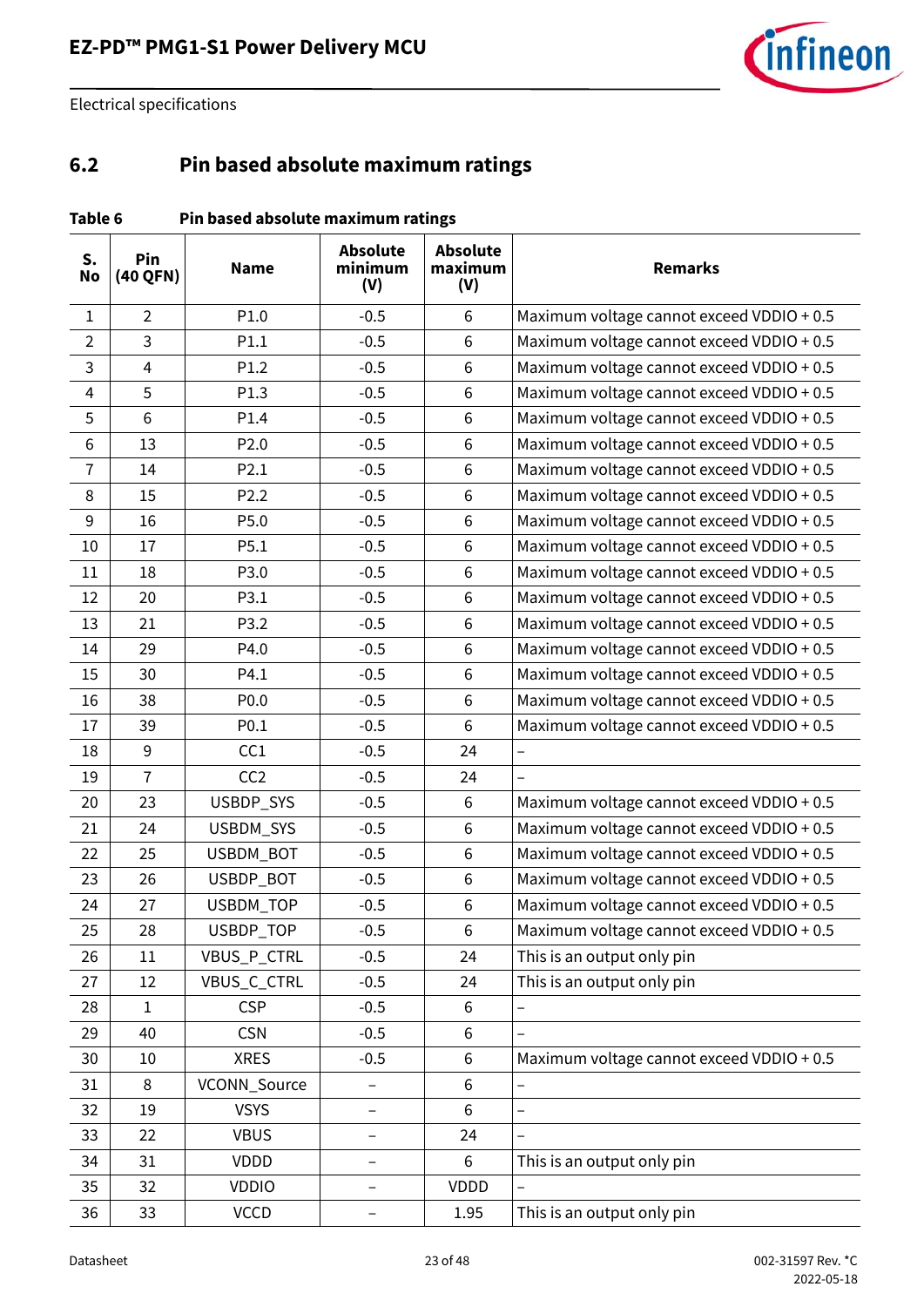

| S.<br><b>No</b> | Pin<br>(40 QFN) | <b>Name</b> | <b>Absolute</b><br>minimum<br>(V) | <b>Absolute</b><br>maximum<br>(V) | <b>Remarks</b>           |  |  |  |
|-----------------|-----------------|-------------|-----------------------------------|-----------------------------------|--------------------------|--|--|--|
| 37              | EPAD            | <b>VSS</b>  |                                   |                                   | $\overline{\phantom{a}}$ |  |  |  |
| 38              | 34              | <b>NC</b>   |                                   |                                   |                          |  |  |  |
| 39              | 35              | <b>NC</b>   |                                   |                                   | $\overline{\phantom{a}}$ |  |  |  |
| 40              | 36              | <b>NC</b>   |                                   |                                   | $\overline{\phantom{a}}$ |  |  |  |
| 41              | 37              | <b>NC</b>   |                                   |                                   | $\overline{\phantom{a}}$ |  |  |  |

#### **Table 6 Pin based absolute maximum ratings**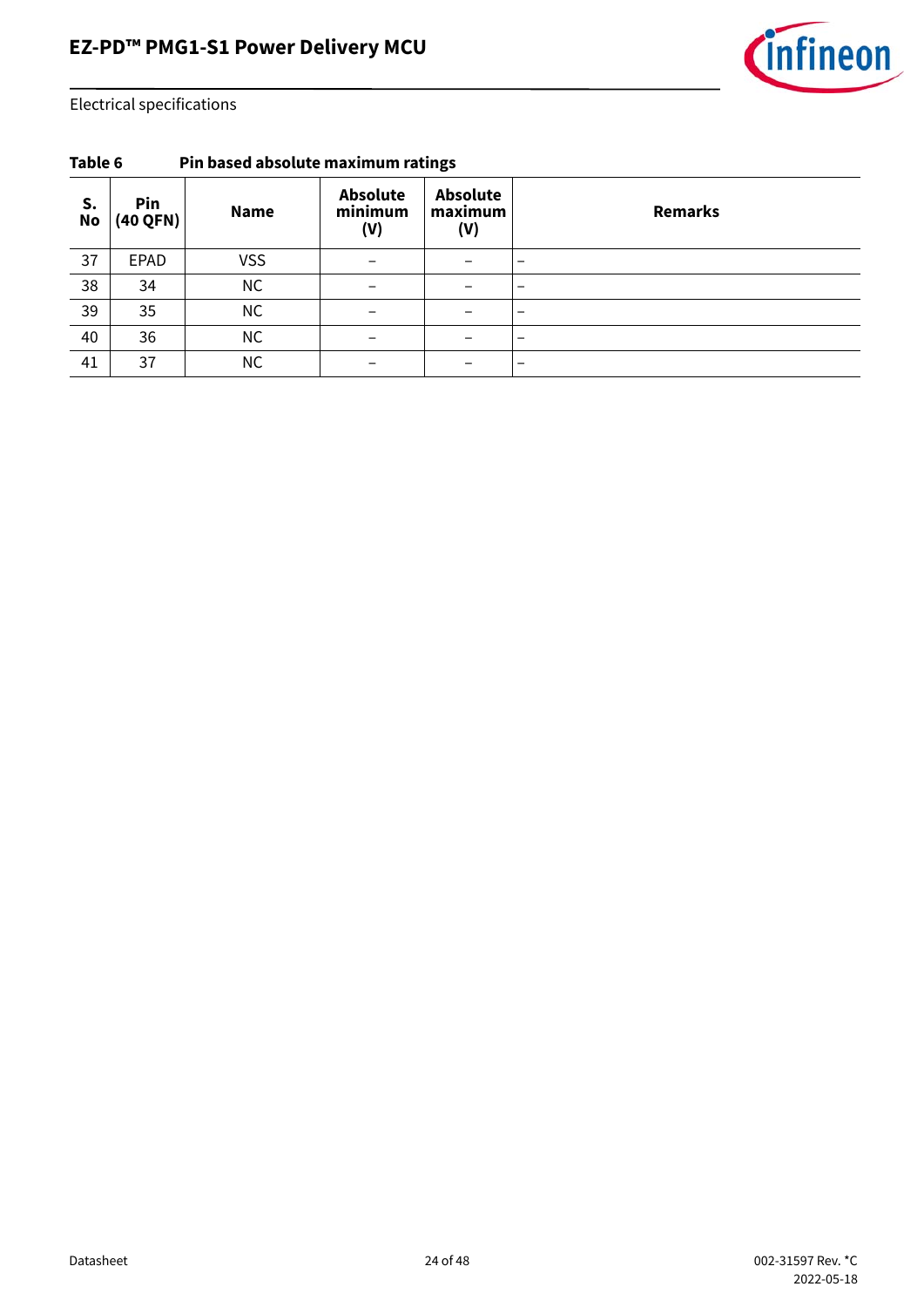

### <span id="page-24-0"></span>**6.3 Device-level specifications**

All specifications are valid for –40°C  $\leq$  T<sub>A</sub>  $\leq$  85°C and T $_{\rm J}$   $\leq$  100°C, except where noted. Specifications are valid for 3.0 V to 5.5 V except where noted.

### **6.3.1 DC specifications**

#### **Table 7 DC specifications (operating conditions)**

| <b>Spec ID</b>                               | <b>Parameter</b>   | <b>Description</b>                                                                     | Min                 |                          | Max              | Unit    | <b>Details/conditions</b>                                                                                                                        |  |
|----------------------------------------------|--------------------|----------------------------------------------------------------------------------------|---------------------|--------------------------|------------------|---------|--------------------------------------------------------------------------------------------------------------------------------------------------|--|
|                                              |                    |                                                                                        |                     | <b>Typ</b>               |                  |         |                                                                                                                                                  |  |
| SID.PWR#23                                   | $V_{\text{SYS}}$   |                                                                                        | 2.75                | $\overline{\phantom{0}}$ | 5.5              | $\sf V$ | <b>UFP</b> applications                                                                                                                          |  |
| SID.PWR#23_A                                 | V <sub>SYS</sub>   |                                                                                        | 3                   | $\overline{\phantom{0}}$ | 5.5              | V       | DFP/DRP applications                                                                                                                             |  |
| SID.PWR#22                                   | V <sub>BUS</sub>   |                                                                                        | 4                   | $\overline{\phantom{0}}$ | 21.5             | $\vee$  |                                                                                                                                                  |  |
| SID.PWR#1                                    | $V_{\text{DDD}}$   | Regulated output voltage<br>when V <sub>SYS</sub> powered                              | $V_{SYS}$ -<br>0.05 |                          | V <sub>SYS</sub> | V       |                                                                                                                                                  |  |
| SID.PWR#1_A                                  | $V_{\text{DDD}}$   | Regulated output voltage<br>when V <sub>BUS</sub> powered                              | 3                   | $\overline{\phantom{0}}$ | 3.65             | V       |                                                                                                                                                  |  |
| SID.PWR#26                                   | $V_{5V}$           |                                                                                        | 4.85                | $\overline{\phantom{0}}$ | 5.5              | V       | $\overline{\phantom{0}}$                                                                                                                         |  |
| SID.PWR#13                                   | V <sub>DDIO</sub>  |                                                                                        | $V_{\text{DDD}}$    | -                        | $V_{\text{DDD}}$ | $\vee$  |                                                                                                                                                  |  |
| SID.PWR#24                                   | V <sub>CCD</sub>   | Regulated output voltage<br>(for Core Logic)                                           |                     | 1.8                      |                  | V       |                                                                                                                                                  |  |
| SID.PWR#15                                   | $C_{EFC}$          | Regulator bypass capacitor<br>for $V_{CCD}$                                            |                     | 100                      |                  | nF      |                                                                                                                                                  |  |
| SID.PWR#16                                   | $C_{EXC}$          | Regulator bypass capacitor<br>for $V_{DDD}$                                            |                     | $\mathbf{1}$<br>μF       |                  |         | X5R ceramic                                                                                                                                      |  |
|                                              |                    | Active Mode, $V_{SYS}$ = 2.75 V to 5.5 V. Typical values measured at $V_{SYS}$ = 3.3 V |                     |                          |                  |         |                                                                                                                                                  |  |
| SID.PWR#4                                    | D <sub>D12</sub>   | Supply current                                                                         |                     | 10                       |                  | mA      | $T_A = 25^{\circ}C$ , CC I/O IN<br>Transmit or Receive, no<br>I/O sourcing current,<br>CPU at 24 MHz, PD port<br>active                          |  |
| Deep Sleep Mode, $V_{SYS} = 2.75$ V to 3.6 V |                    |                                                                                        |                     |                          |                  |         |                                                                                                                                                  |  |
| <b>SID34</b>                                 | $I_{DD29}$         | $V_{SYS}$ = 2.75 to 3.6 V, I <sup>2</sup> C,<br>wakeup and WDT on.                     |                     | 150                      |                  | μA      | $V_{\text{SYS}}$ = 3.3 V, T <sub>A</sub> = 25 <sup>o</sup> C,                                                                                    |  |
| SID_DS1                                      | <b>I</b> DD_DS1    | $V_{\text{SYS}}$ = 3.3 V, CC wakeup on,<br>Type-C not connected.                       |                     | 100                      |                  | μA      | Power source = $V_{SYS}$ ,<br>Type-C not attached, CC<br>enabled for wakeup, R <sub>P</sub><br>and $R_D$ connected at<br>70-ms intervals by CPU. |  |
| SID_DS3                                      | DD_DS2             | $V_{\rm{SVS}}$ = 3.3 V, CC wakeup on,<br>DP/DM ON with<br>ADC/CSA/UVOV On              |                     | 500                      |                  | μA      | IDD_DS1 + DP/DM, CC<br>ON, ADC/CSA/UVOV ON                                                                                                       |  |
| <b>XRES Current</b>                          |                    |                                                                                        |                     |                          |                  |         |                                                                                                                                                  |  |
| SID307                                       | <sup>I</sup> DD_XR | Supply current while XRES<br>asserted                                                  |                     | 50                       |                  | μA      | Power Source = $V_{SYS}$ =<br>3.3 V, Type-C Not<br>Attached, $T_A = 25^{\circ}C$                                                                 |  |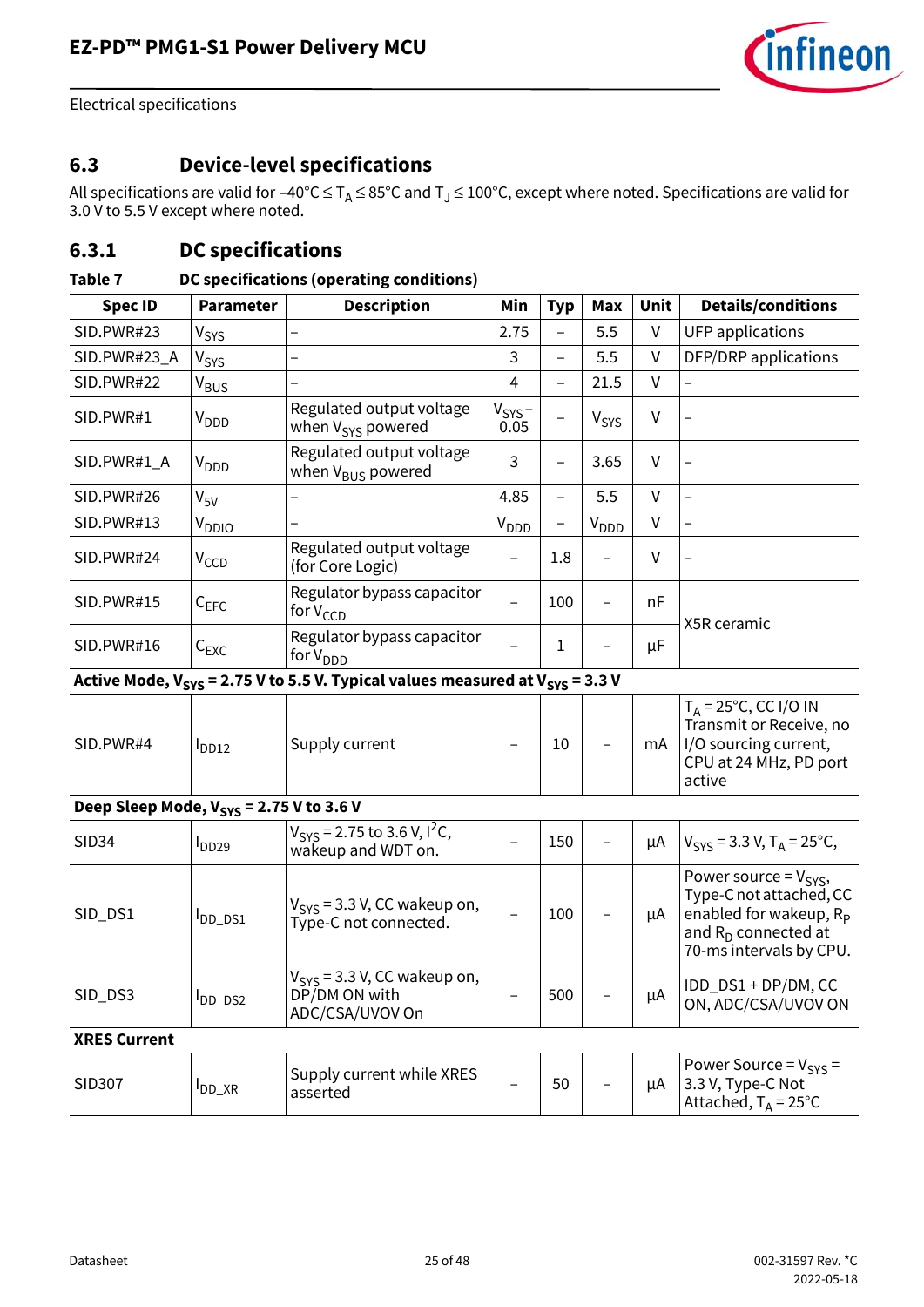

### **6.3.2 CPU**

### **Table 8 CPU specifications (guaranteed by characterization)**

| <b>Spec ID</b> | Parameter          | <b>Description</b>                                           | Min | <b>Typ</b>      | <b>Max</b> | <b>Unit</b> | <b>Details/conditions</b>         |
|----------------|--------------------|--------------------------------------------------------------|-----|-----------------|------------|-------------|-----------------------------------|
| SID.CLK#4      | F <sub>CPU</sub>   | CPU input frequency                                          |     |                 | 48         | <b>MHz</b>  | All $V_{DDD}$                     |
| SID.PWR#21     | <b>I</b> DEEPSLEEP | Wakeup from Deep Sleep<br>mode                               | -   | 35              | -          | μs          |                                   |
| SYS.XRES#5     | <b>XRES</b>        | External reset pulse width                                   | 5   | $\qquad \qquad$ |            | μs          | Guaranteed by<br>characterization |
| SYS.FES#1      | PWR_RDY            | Power-up to "Ready to<br>accept I <sup>2</sup> C/CC command" |     | 5               | 25         | ms          |                                   |

#### **6.3.3 GPIO**

#### **Table 9 GPIO DC specifications**

| <b>Spec ID</b>                    | <b>Parameter</b>          | <b>Description</b>                        | Min                        | <b>Typ</b>               | <b>Max</b>                        | Unit   | <b>Details/conditions</b>                                                                                  |
|-----------------------------------|---------------------------|-------------------------------------------|----------------------------|--------------------------|-----------------------------------|--------|------------------------------------------------------------------------------------------------------------|
| <b>SID.GIO#37</b>                 | $V_{\text{IH\_CMOS}}$     | Input voltage HIGH threshold              | $0.7 \times$<br>$V_{DDIO}$ |                          |                                   | V      | <b>CMOS input</b>                                                                                          |
| <b>SID.GIO#38</b>                 | V <sub>IL_CMOS</sub>      | Input voltage LOW threshold               |                            |                          | $0.3 \times$<br>V <sub>DDIO</sub> | $\vee$ | <b>CMOS</b> input                                                                                          |
| SID.GIO#39                        | V <sub>IH_VDDIO2.7-</sub> | LVTTL input, $V_{DDIO}$ < 2.7 V           | $0.7 \times$<br>$V_{DDIO}$ |                          |                                   | $\vee$ |                                                                                                            |
| SID.GIO#40                        | V <sub>IL_VDDIO2.7-</sub> | LVTTL input, $V_{DDIO}$ < 2.7 V           |                            | $\overline{a}$           | $0.3 \times$<br>$V_{DDIO}$        | $\vee$ |                                                                                                            |
| SID.GIO#41                        | V <sub>IH_VDDIO2.7+</sub> | LVTTL input, $V_{DDIO} \geq 2.7 V$        | 2.0                        |                          |                                   | $\vee$ |                                                                                                            |
| <b>SID.GIO#42</b>                 | V <sub>IL_VDDIO2.7+</sub> | LVTTL input, $V_{DDIO} \geq 2.7 V$        | $\qquad \qquad -$          | $\overline{\phantom{0}}$ | 0.8                               | $\vee$ |                                                                                                            |
| <b>SID.GIO#33</b>                 | $V_{OH}$                  | Output voltage HIGH level                 | $V_{DDIO}$ –<br>0.6        |                          |                                   | $\vee$ | $I_{OH}$ = -4 mA at 3-V V <sub>DDIO</sub>                                                                  |
| SID.GIO#34                        | $V_{OH}$                  | Output voltage HIGH level                 | $V_{DDIO}$ –<br>0.5        |                          |                                   | V      | $I_{OH}$ = -1mA at 1.8-V V <sub>DDIO</sub>                                                                 |
| SID.GIO#35                        | $\rm V_{OL}$              | Output voltage LOW level                  | $\overline{\phantom{0}}$   | $\overline{\phantom{0}}$ | 0.6                               | $\vee$ | $I_{OL}$ = 4 mA at 1.8-V V <sub>DDIO</sub>                                                                 |
| SID.GIO#35A                       | $V_{OL\_I2C\_2}$          | Output low voltage                        |                            |                          | 0.4                               | $\vee$ | $I_{OL} = 3$ mA, $V_{DDIO} > 2$ V                                                                          |
| $SID.GIO#35B VOL_12C_3$           |                           | Output low voltage                        |                            |                          | $0.6^{[6]}$                       | $\vee$ | $I_{OL} = 6$ mA, $V_{DDIO} > 1.71$ V                                                                       |
| SID.GIO#35C V <sub>OL1_20mA</sub> |                           | Output low voltage                        |                            |                          | 0.4                               | $\vee$ | $I_{\text{OI}}$ = 20 mA, $V_{\text{DDIO}}$ > 3.0 V,<br>Applicable for<br>overvoltage-tolerant<br>pins only |
| SID.GIO#36                        | $V_{OL}$                  | Output voltage LOW level                  |                            | $\qquad \qquad -$        | 0.6                               | $\vee$ | $I_{OL}$ = 10 mA (IOL_LED) at<br>3-V V <sub>DDIO</sub>                                                     |
| SID.GIO#5                         | Rpu                       | Pull-up resistor when<br>enabled          | 3.5                        | 5.6                      | 8.5                               | kΩ     | +25°C T <sub>A</sub> , All V <sub>DDIO</sub>                                                               |
| SID.GIO#6                         | Rpd                       | Pull-down resistor when<br>enabled        | 3.5                        | 5.6                      | 8.5                               | kΩ     | +25°C $T_A$ , All V <sub>DDIO</sub>                                                                        |
| SID.GIO#16                        | I <sub>IL</sub>           | Input leakage current<br>(absolute value) |                            |                          | $\overline{2}$                    | nA     | +25°C $T_A$ , 3-V V <sub>DDIO</sub>                                                                        |
| SID.GIO#17                        | $C_{\text{PIN}}$          | Max pin capacitance                       | $\overline{\phantom{0}}$   | 3                        | $\overline{7}$                    | pF     |                                                                                                            |
| <b>SID.GIO#43</b>                 | V <sub>HYSTTL</sub>       | Input hysteresis, LVTTL                   | 15                         | 40                       |                                   | mV     | V <sub>DDIO</sub> > 2.7 V. Guaranteed<br>by characterization.                                              |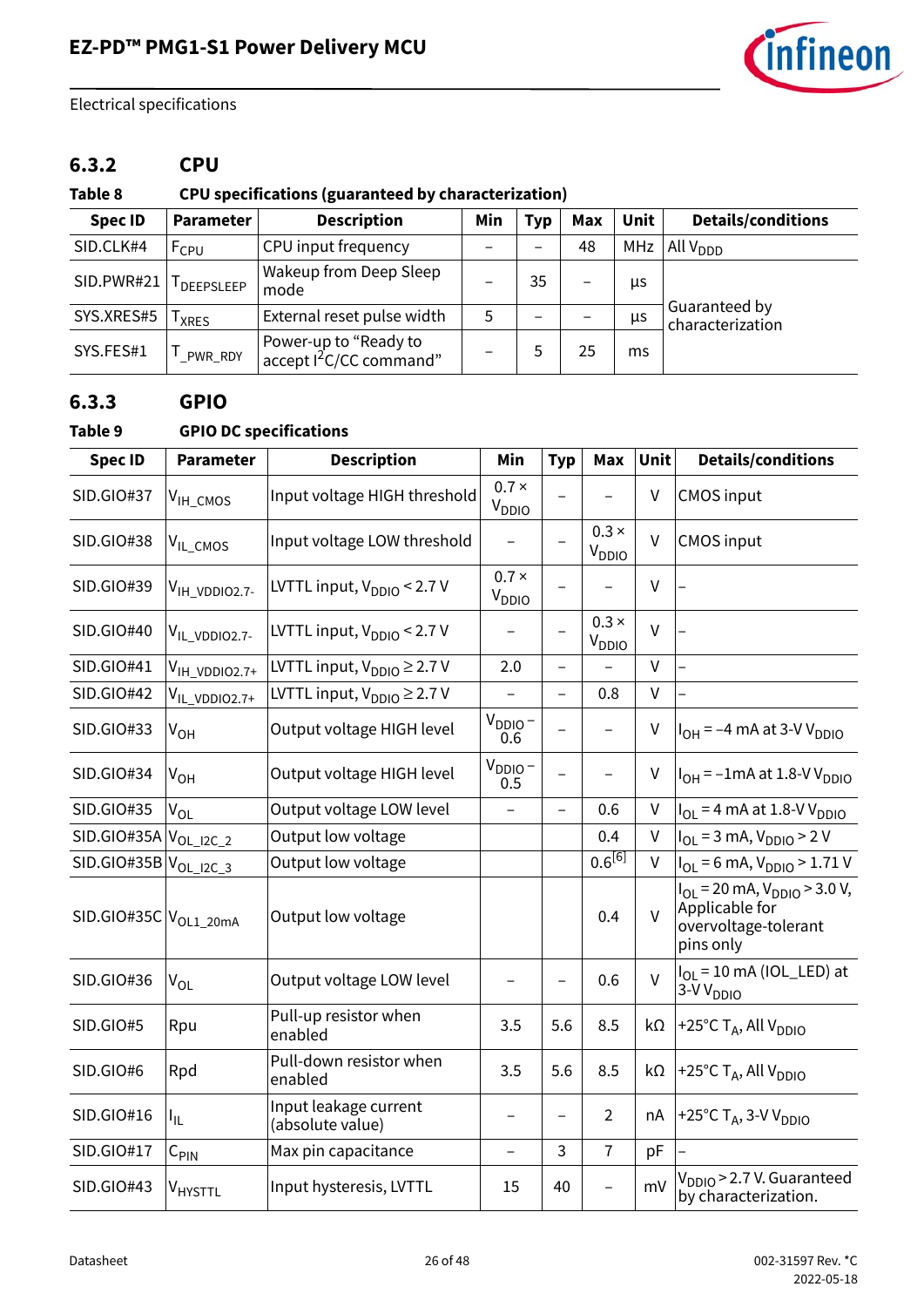

#### **Table 9 GPIO DC specifications** *(continued)*

| <b>Spec ID</b>                     | <b>Parameter</b>     | <b>Description</b>    | Min                                | <b>Typ</b>               | Max | <b>Unit</b> | <b>Details/conditions</b>               |
|------------------------------------|----------------------|-----------------------|------------------------------------|--------------------------|-----|-------------|-----------------------------------------|
| SID.GIO#44                         | V <sub>HYSCMOS</sub> | Input hysteresis CMOS | $0.05 \times$<br>V <sub>DDIO</sub> | $\overline{\phantom{0}}$ |     | mV          | $\frac{1}{1}$ V <sub>DDIO</sub> < 4.5 V |
| SID.GIO#44A V <sub>HYSCMOS55</sub> |                      | Input hysteresis CMOS | 200                                | $\overline{\phantom{0}}$ |     |             | mV $ V_{DDIO}$ > 4.5 V                  |

#### **Table 10 GPIO AC specifications (guaranteed by characterization)**

| <b>Spec ID</b>    | Parameter                 | <b>Description</b>                                                                        | Min            | <b>Typ</b> | Max            | Unit | <b>Details/conditions</b>                           |
|-------------------|---------------------------|-------------------------------------------------------------------------------------------|----------------|------------|----------------|------|-----------------------------------------------------|
| SID <sub>70</sub> | T <sub>RISEF</sub>        | Rise time in Fast Strong<br>mode                                                          | $\overline{2}$ |            | 12             | ns   | 3.3-V V <sub>DDIO</sub> , C <sub>load</sub> = 25 pF |
| <b>SID71</b>      | T <sub>FALLF</sub>        | Fall time in Fast Strong<br>mode                                                          | $\overline{2}$ |            | 12             | ns   | 3.3-V V <sub>DDIO</sub> , C <sub>load</sub> = 25 pF |
| SID.GIO#46        | <b>T</b> <sub>RISES</sub> | Rise time in Slow Strong<br>mode                                                          | 10             |            | 60             | ns   | 3.3-V V <sub>DDIO</sub> , C <sub>load</sub> = 25 pF |
| SID.GIO#47        | <b>T</b> <sub>FALLS</sub> | Fall time in Slow Strong<br>mode                                                          | 10             |            | 60             | ns   | 3.3-V V <sub>DDIO</sub> , C <sub>load</sub> = 25 pF |
| SID.GIO#48        | F <sub>GPIO_OUT1</sub>    | GPIO F <sub>OUT</sub> ;<br>3.3 $V \leq V_{DDIO} \leq 5.5$ V. Fast<br>Strong mode.         |                |            | 16             | MHz  | 90/10%, 25-pF load                                  |
| SID.GIO#49        | F <sub>GPIO_OUT2</sub>    | GPIO F <sub>OUT</sub> ;<br>1.7 $V \leq V_{DDIO} \leq 3.3$ V. Fast<br>Strong mode.         |                |            | 16             | MHz  | 90/10%, 25-pF load                                  |
| SID.GIO#50        | F <sub>GPIO_OUT3</sub>    | GPIO F <sub>OUT</sub> ;<br>3.3 $V \leq V_{\text{DDIO}} \leq 5.5$ V. Slow<br>Strong mode.  |                |            | $\overline{1}$ | MHz  | 90/10%, 25-pF load                                  |
| SID.GIO#51        | F <sub>GPIO_OUT4</sub>    | GPIO F <sub>OUT</sub> ;<br>$1.7 V \leq V_{\text{DDIO}} \leq 3.3 V$ . Slow<br>Strong mode. |                |            | 3.5            | MHz  | 90/10%, 25-pF load                                  |
| SID.GIO#52        | F <sub>GPIO_IN</sub>      | GPIO input operating<br>frequency;<br>1.7 V ≤ V <sub>DDIO</sub> ≤ 5.5 V.                  |                |            | 16             | MHz  | 90/10% $V_{10}$                                     |

#### **6.3.4 XRES**

#### **Table 11 XRES DC specifications**

| <b>Spec ID</b> | <b>Parameter</b>     | <b>Description</b>              | Min                               | Typ                               | Max                               | <b>Unit</b> | <b>Details/conditions</b>           |
|----------------|----------------------|---------------------------------|-----------------------------------|-----------------------------------|-----------------------------------|-------------|-------------------------------------|
| SID.XRES#1     | $V_{\text{IH}}$      | Input voltage HIGH<br>threshold | $0.7 \times$<br>V <sub>DDIO</sub> |                                   |                                   | V           | <b>CMOS</b> input                   |
| SID.XRES#2     | $V_{IL}$             | Input voltage LOW<br>threshold  | $\overline{\phantom{0}}$          |                                   | $0.3 \times$<br>V <sub>ddio</sub> | V           | <b>CMOS input</b>                   |
| SID.XRES#3     | $C_{\text{IN}}$      | Input capacitance               | $\overline{\phantom{0}}$          |                                   |                                   | pF          | $\overline{\phantom{0}}$            |
| SID.XRES#4     | V <sub>HYSXRES</sub> | Input voltage hysteresis        | $\overline{\phantom{0}}$          | $0.05\times$<br>V <sub>DDIO</sub> | $\overline{\phantom{0}}$          | mV          | Guaranteed by character-<br>ization |

#### **Note**

<span id="page-26-0"></span>6. To drive full bus load at 400 kHz, 6-mA I<sub>OL</sub> is required at 0.6-V V<sub>OL</sub>. Parts not meeting this specification can still function, but not at 400 kHz and 400 pF.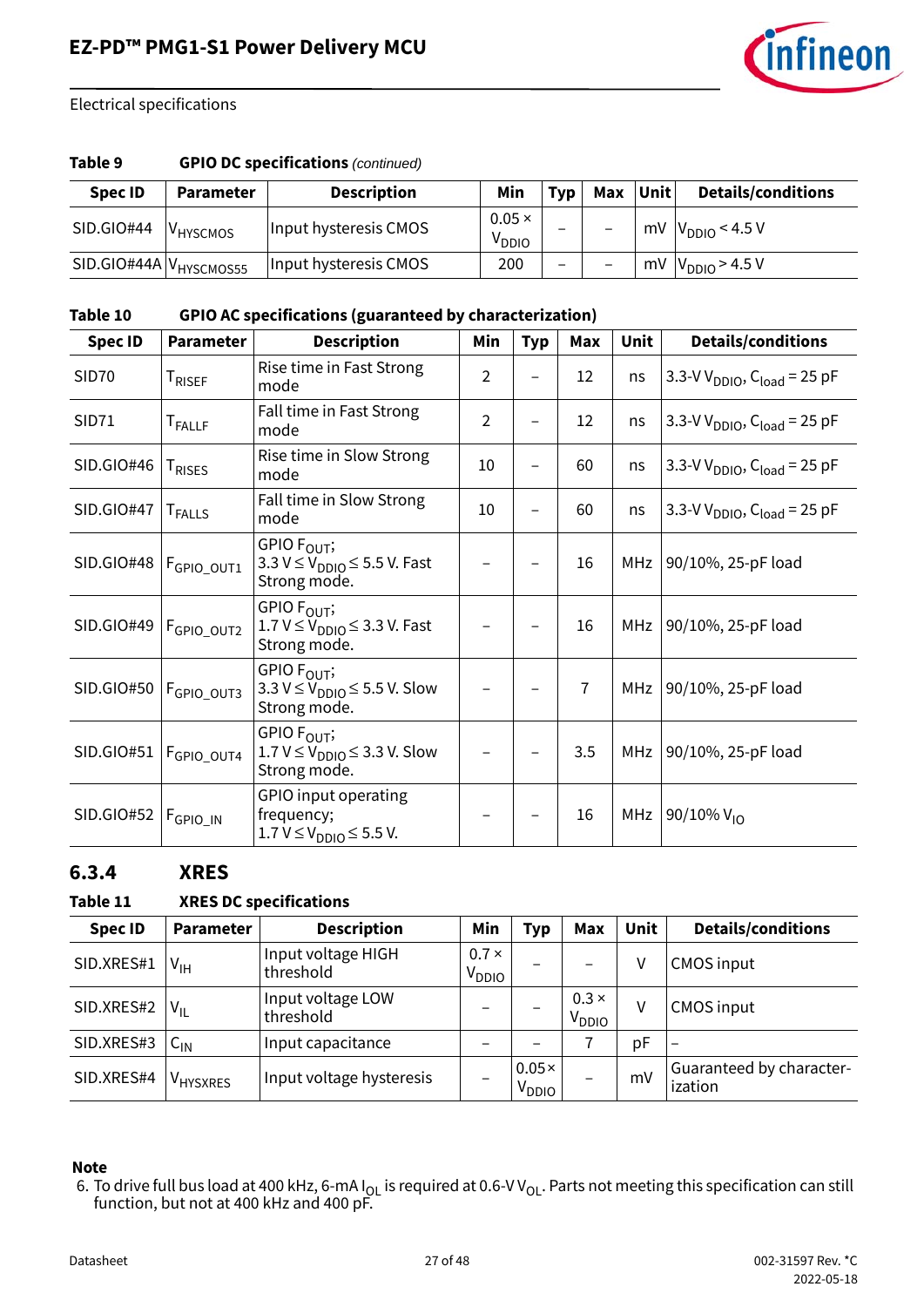

### <span id="page-27-0"></span>**6.4 Digital peripherals**

#### **6.4.1 Pulse width modulation (PWM) for GPIO pins**

The following specifications apply to the Timer/Counter/PWM peripherals in the Timer mode.

#### **Table 12 PWM AC specifications**

(guaranteed by characterization)

| <b>Spec ID</b> | <b>Parameter</b>   | <b>Description</b>              | Min  | <b>Typ</b> | <b>Max</b> | Unit       | <b>Details/conditions</b>                                                                             |
|----------------|--------------------|---------------------------------|------|------------|------------|------------|-------------------------------------------------------------------------------------------------------|
| SID.TCPWM.3    | <b>I</b> CPWMFREO  | Operating frequency             |      |            | <b>Fc</b>  | <b>MHz</b> | Fc max = $CLK_SYS$ .<br>Maximum = $48$ MHz.                                                           |
| SID.TCPWM.4    | <b>I</b> PWMENEXT  | Input trigger pulse width       | 2/Fc |            |            | ns         | For all trigger events                                                                                |
| SID.TCPWM.5    | <b>I</b> PWMFXT    | Output trigger pulse width      | 2/Fc |            |            | ns         | Minimum possible width<br>of Overflow, Underflow,<br>and CC (Counter equals<br>Compare value) outputs |
| SID.TCPWM.5A   | <sup>I</sup> CRES  | Resolution of counter           | 1/Fc |            |            | ns.        | Minimum time between<br>successive counts                                                             |
| SID.TCPWM.5B   | PWM <sub>RES</sub> | PWM resolution                  | 1/Fc | —          |            | ns         | Minimum pulse width of<br>PWM output                                                                  |
| SID.TCPWM.5C   | Q <sub>RES</sub>   | Quadrature inputs<br>resolution | 1/Fc | —          |            | ns         | Minimum pulse width<br>between<br>quadrature-phase inputs                                             |

### $6.4.2$   $1^2C$

#### **Table 13 Fixed I2C AC specifications**

(guaranteed by characterization)

| <b>Spec ID</b> | <b>Parameter</b> | <b>Description</b> | Min | <b>Typ</b> | Max | Unit        | <b>Details/conditions</b> |
|----------------|------------------|--------------------|-----|------------|-----|-------------|---------------------------|
| SID153         | 12C1             | Bit rate           |     |            | -   | <b>Mbps</b> | $\overline{\phantom{0}}$  |

#### **6.4.3 UART**

#### **Table 14 Fixed UART AC specifications**

(guaranteed by characterization)

| <b>Spec ID</b> | <b>Parameter</b> | <b>Description</b> | Min                      | Tvp                      | Max | Unit      | <b>Details/conditions</b> |
|----------------|------------------|--------------------|--------------------------|--------------------------|-----|-----------|---------------------------|
| SID162         | <b>UART</b>      | <b>Bit rate</b>    | $\overline{\phantom{0}}$ | $\overline{\phantom{0}}$ | -   | Mbps $ -$ |                           |

#### **6.4.4 SPI**

#### **Table 15 Fixed SPI AC specifications**

(guaranteed by characterization)

| Spec ID | <b>Parameter</b> | <b>Description</b>                                          | Min                      | <b>Typ</b> | Max | Unit | <b>Details/conditions</b> |
|---------|------------------|-------------------------------------------------------------|--------------------------|------------|-----|------|---------------------------|
| SID166  | <b>FSPI</b>      | <b>SPI operating frequency</b><br>(Master; 6X oversampling) | $\overline{\phantom{0}}$ | -          |     | MHz  |                           |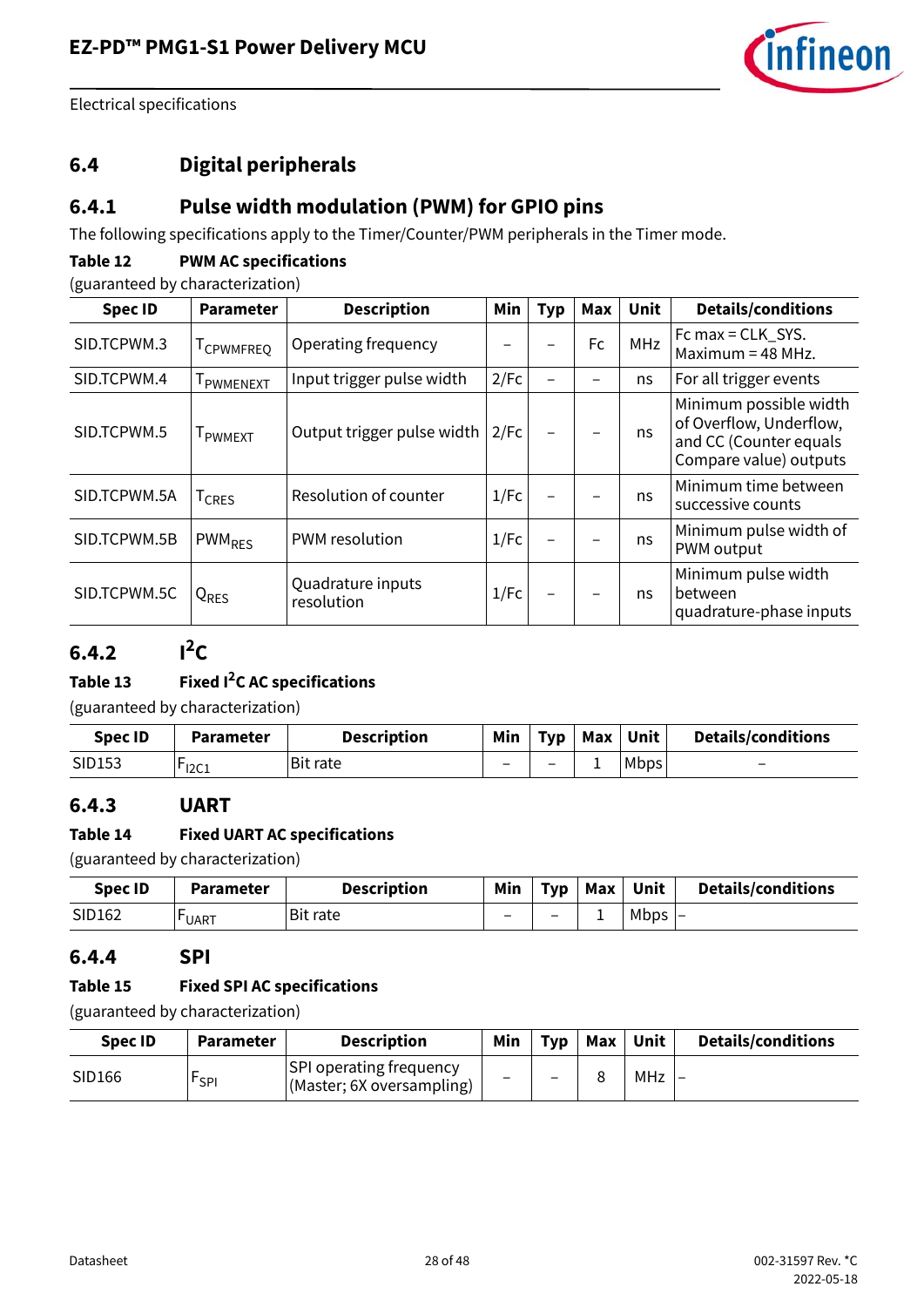

#### **Table 16 Fixed SPI master mode AC specifications**

(guaranteed by characterization)

| <b>Spec ID</b> | <b>Parameter</b> | <b>Description</b>                         | Min | Typ                      | Max | Unit | <b>Details/conditions</b>           |
|----------------|------------------|--------------------------------------------|-----|--------------------------|-----|------|-------------------------------------|
| SID167         | DMO              | MOSI valid after SClock driving<br>edge    |     | $\overline{\phantom{0}}$ | 15  | ns   | $\qquad \qquad -$                   |
| SID168         | l DSI            | MISO valid before SClock<br>capturing edge | 20  | $\overline{\phantom{0}}$ |     | ns   | Full clock, late MISO<br>sampling   |
| SID169         | I нмо            | Previous MOSI data hold time               | 0   | $\overline{\phantom{0}}$ |     | ns   | Referred to slave<br>capturing edge |

#### **Table 17 Fixed SPI slave mode AC specifications**

(guaranteed by characterization)

| <b>Spec ID</b> | <b>Parameter</b>      | <b>Description</b>                                      | Min          | <b>Typ</b>               | Max                            | <b>Unit</b> | <b>Details/conditions</b> |
|----------------|-----------------------|---------------------------------------------------------|--------------|--------------------------|--------------------------------|-------------|---------------------------|
| SID170         | <sup>I</sup> DMI      | MOSI valid before Sclock<br>capturing edge              | 40           |                          |                                | ns          | -                         |
| SID171         | $\Gamma_{\text{DSO}}$ | MISO valid after Sclock driving<br>edge                 |              |                          | $48 +$<br>$(3 \times T_{SCB})$ | ns          | $T_{SCB}$ = $T_{CPU}$     |
| <b>SID171A</b> | <b>DSO_EXT</b>        | MISO valid after Sclock driving<br>edge in Ext Clk mode |              |                          | 48                             | ns          | $\overline{\phantom{0}}$  |
| SID172         | <sup>I</sup> HSO      | Previous MISO data hold time                            | $\mathbf{0}$ |                          |                                | ns          | -                         |
| <b>SID172A</b> | <sup>I</sup> SSELSCK  | SSEL valid to first SCK Valid<br>edge                   | 100          | $\overline{\phantom{0}}$ |                                | ns          |                           |

#### **6.4.5 Memory**

#### **Table 18 Flash AC specifications**

| <b>Spec ID</b> | Parameter           | <b>Description</b>                                           | Min  | <b>Typ</b>               | Max | <b>Unit</b> | <b>Details/conditions</b>          |
|----------------|---------------------|--------------------------------------------------------------|------|--------------------------|-----|-------------|------------------------------------|
| SID.MEM#4      | ROW_WRITE           | Row (Block) write time<br>(erase and program)                |      | $\overline{\phantom{0}}$ | 20  | ms          | -                                  |
| SID.MEM#3      | ROW_ERASE           | Row erase time                                               |      | —                        | 13  | ms          | -                                  |
| SID.MEM#8      | <b>I ROWPROGRAM</b> | Row program time after erase                                 | —    | -                        | 7   | ms          | 25°C to 55°C, All V <sub>DDD</sub> |
| <b>SID178</b>  | <b>I</b> BULKERASE  | Bulk erase time (128 KB)                                     |      |                          | 35  | ms          | Guaranteed by design               |
| SID180         | <b>I</b> DEVPROG    | Total device program time                                    |      |                          | 25  | S           | Guaranteed by design               |
| SID.MEM#6      | F <sub>END</sub>    | Flash endurance                                              | 100k | $\qquad \qquad$          |     | cycles      |                                    |
| SID182         | $F_{RET1}$          | Flash retention, $T_A \le 55^{\circ}C$ ,<br>100K P/E cycles  | 20   |                          |     | years       |                                    |
| <b>SID182A</b> | $F_{\text{RET2}}$   | Flash retention, $T_A \leq 85^{\circ}C$ ,<br>10K P/E cycles  | 10   |                          |     | years       |                                    |
| <b>SID182B</b> | $F_{RET3}$          | Flash retention, $T_A \leq 105^{\circ}C$ ,<br>10K P/E cycles | 3    |                          |     | years       |                                    |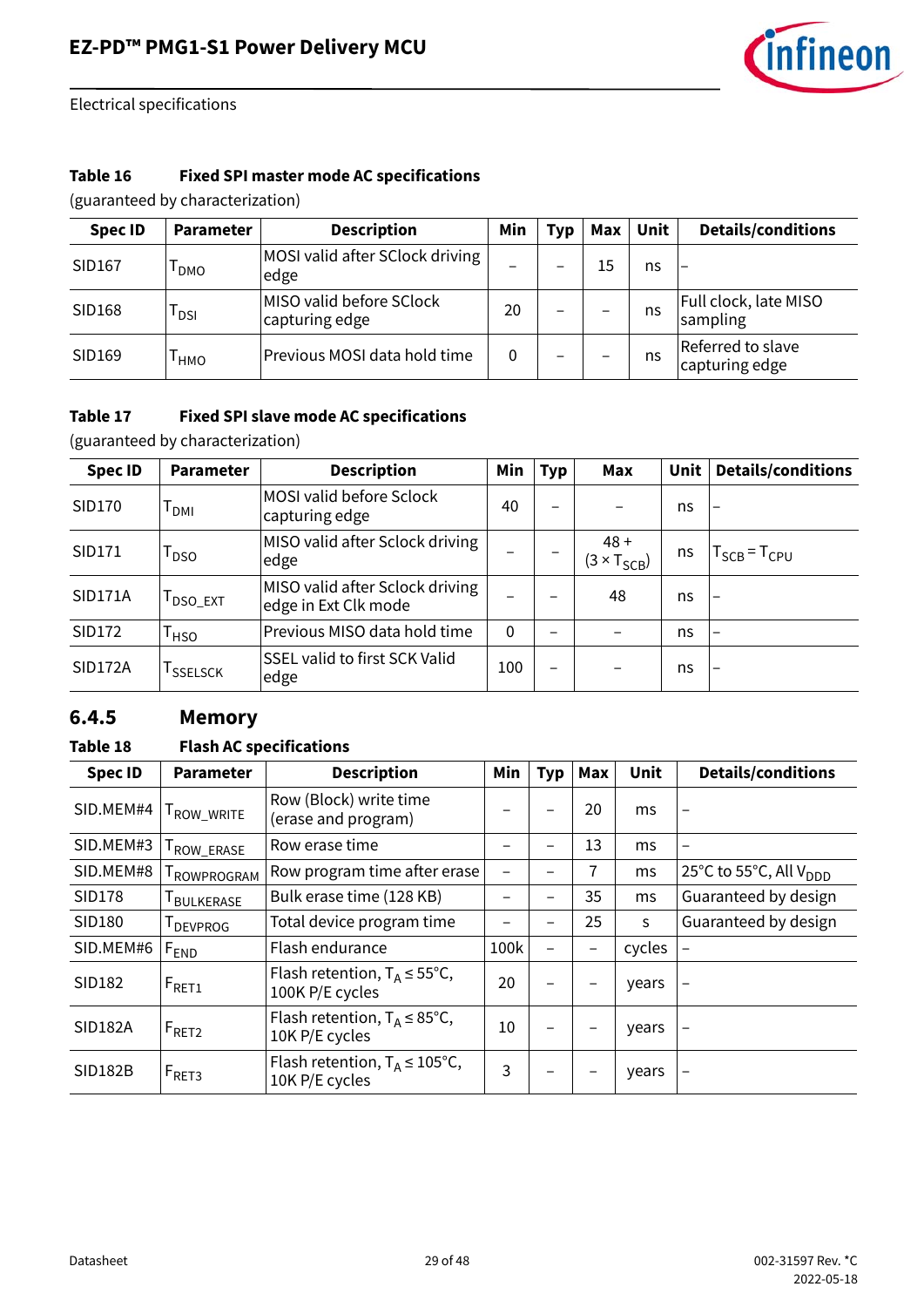

#### <span id="page-29-0"></span>**6.5 System resources**

#### **6.5.1 Power-on reset (POR) with brown out**

#### **Table 19 Imprecise POR (IPOR)**

| <b>Spec ID</b> | <b>Parameter</b>      | <b>Description</b>   | Min  | Typ                      | <b>Max</b> | Unit | <b>Details/conditions</b> |
|----------------|-----------------------|----------------------|------|--------------------------|------------|------|---------------------------|
| SID185         | <sup>V</sup> RISEIPOR | Rising trip voltage  | 0.80 | $\overline{\phantom{0}}$ | 1.50       |      | Guaranteed by             |
| SID186         | <sup>V</sup> FALLIPOR | Falling trip voltage | 0.70 | -                        | 1.4        |      | characterization          |

#### **Table 20 Precise POR (POR)**

| <b>Spec ID</b> | <b>Parameter</b>      | <b>Description</b>                                               | Min     | <b>Typ</b> | Max  | Unit | <b>Details/conditions</b>         |
|----------------|-----------------------|------------------------------------------------------------------|---------|------------|------|------|-----------------------------------|
| SID190         | <sup>V</sup> FALLPPOR | Brown-out detect (BOD) trip<br>voltage in active/sleep<br> modes | 1.48    | -          | 1.62 | v    | Guaranteed by<br>characterization |
| SID192         | VFALLDPSLP            | <b>BOD trip voltage in Deep</b><br>Sleep mode                    | $1.1\,$ | -          | 1.5  | v    |                                   |

#### **6.5.2 SWD interface**

#### **Table 21 SWD interface specifications**

| <b>Spec ID</b> | <b>Parameter</b> | <b>Description</b>                      | Min             | Typ                      | Max             | Unit | Details/<br>conditions                   |  |
|----------------|------------------|-----------------------------------------|-----------------|--------------------------|-----------------|------|------------------------------------------|--|
| SID.SWD#1      | F_SWDCLK1        | $3.3 V \leq V_{\text{DDIO}} \leq 5.5 V$ |                 | $\overline{\phantom{0}}$ | 14              | MHz  | SWDCLK $\leq$ 1/3 CPU<br>clock frequency |  |
| SID.SWD#2      | F_SWDCLK2        | $1.8 V \leq V_{\text{DDIO}} \leq 3.3 V$ |                 | $\overline{\phantom{0}}$ |                 | MHz  | SWDCLK $\leq$ 1/3 CPU<br>clock frequency |  |
| SID.SWD#3      | T_SWDI_SETUP     | $T = 1/f$ SWDCLK                        | $0.25 \times T$ | $\overline{\phantom{0}}$ |                 | ns   |                                          |  |
| SID.SWD#4      | T_SWDI_HOLD      | $T = 1/f$ SWDCLK                        | $0.25 \times T$ | $\overline{\phantom{0}}$ |                 | ns   | Guaranteed by                            |  |
| SID.SWD#5      | T_SWDO_VALID     | $T = 1/f$ SWDCLK                        |                 | $\overline{\phantom{0}}$ | $0.50 \times T$ | ns   | characterization                         |  |
| SID.SWD#6      | T_SWDO_HOLD      | $T = 1/f$ SWDCLK                        | 1               |                          |                 | ns   |                                          |  |

### **6.5.3 Internal main oscillator**

#### **Table 22 IMO AC specifications**

(guaranteed by design)

| <b>Spec ID</b>                  | <b>Parameter</b>      | <b>Description</b>                           | Min | <b>Typ</b>               | Max                      |      | Unit   Details/conditions                                            |
|---------------------------------|-----------------------|----------------------------------------------|-----|--------------------------|--------------------------|------|----------------------------------------------------------------------|
| SID.CLK#13  F <sub>IMOTOL</sub> |                       | Frequency variation at 48 MHz  <br>(trimmed) |     | $\overline{\phantom{0}}$ | ±2                       | $\%$ | 2.7 V ≤ V <sub>DDD</sub> < 5.5 V.<br>-25 °C ≤ T <sub>A</sub> ≤ 85 °C |
| SID226                          | <sup>I</sup> STARTIMO | IMO start-up time                            |     | $\overline{\phantom{0}}$ |                          | us   | $\overline{a}$                                                       |
| SID.CLK#1                       | $F_{IMO}$             | <b>IMO</b> frequency                         |     | 48                       | $\overline{\phantom{0}}$ | MHz  |                                                                      |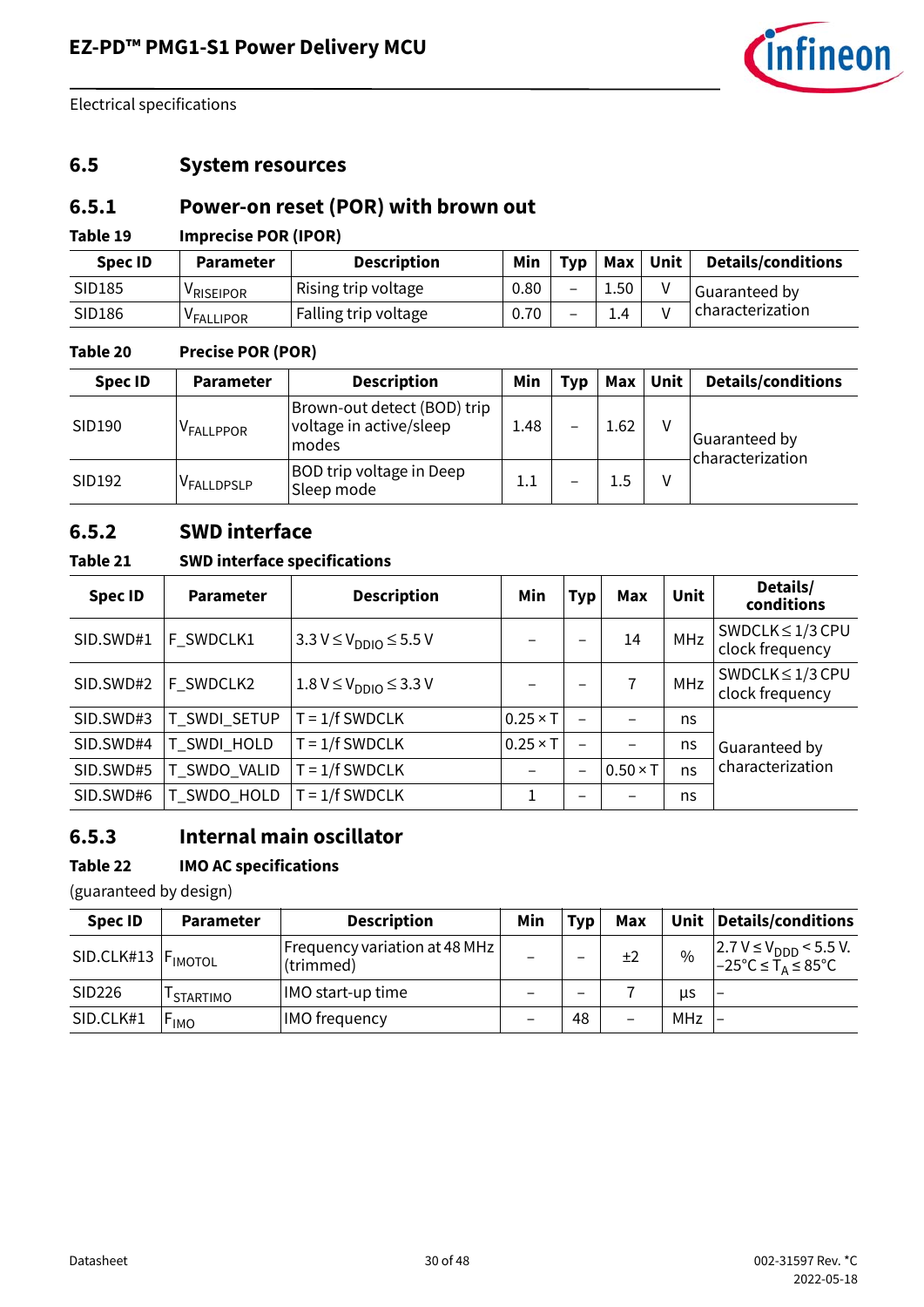

### **6.5.4 Internal low-speed oscillator**

#### **Table 23 ILO AC specifications**

| Spec ID   | <b>Parameter</b> | <b>Description</b>                       | Min | <b>Typ</b>               | Max                      | Unit          | Details/<br>conditions   |  |
|-----------|------------------|------------------------------------------|-----|--------------------------|--------------------------|---------------|--------------------------|--|
| SID234    | STARTILO1        | $\parallel$ <sub>I O</sub> start-up time |     | $\overline{\phantom{0}}$ | $\overline{\phantom{0}}$ | ms            | Guaranteed by            |  |
| SID238    | <b>ILODUTY</b>   | $\mathsf{II}_{\mathsf{LO}}$ duty cycle   | 40  | 50                       | 60                       | $\frac{0}{0}$ | characterization         |  |
| SID.CLK#5 | <b>FILO</b>      | II <sub>I O</sub> frequency              | 20  | 40                       | 80                       | kHz           | $\overline{\phantom{0}}$ |  |

#### **6.5.5 PD**

#### **Table 24 PD DC specifications**

| <b>Spec ID</b>    | <b>Parameter</b>      | <b>Description</b>                                                                  | Min   | <b>Typ</b>               | Max   | <b>Unit</b> | Details/<br>conditions   |
|-------------------|-----------------------|-------------------------------------------------------------------------------------|-------|--------------------------|-------|-------------|--------------------------|
| SID.DC.cc_shvt.1  | vSwing                | Transmitter output high<br>voltage                                                  | 1.05  | $\overline{a}$           | 1.2   | $\vee$      |                          |
| SID.DC.cc_shvt.2  | vSwing_low            | Transmitter output low<br>voltage                                                   |       | $\overline{\phantom{0}}$ | 0.075 | V           |                          |
| SID.DC.cc_shvt.3  | zDriver               | Transmitter output<br>impedance                                                     | 33    | $\qquad \qquad -$        | 75    | Ω           | $\overline{\phantom{0}}$ |
| SID.DC.cc_shvt.4  | zBmcRx                | Receiver input<br>impedance                                                         | 10    | $\overline{\phantom{0}}$ |       | МΩ          | Guaranteed by<br>design  |
| SID.DC.cc_shvt.5  | Idac_std              | Source current for USB<br>standard advertisement                                    | 64    |                          | 96    | μA          | $\overline{\phantom{0}}$ |
| SID.DC.cc_shvt.6  | Idac_1p5a             | Source current for 1.5A at<br>5 V advertisement                                     | 165.6 | $\overline{a}$           | 194.4 | μA          | $\qquad \qquad -$        |
| SID.DC.cc_shvt.7  | Idac_3a               | Source current for 3A at<br>5 V advertisement                                       | 303.6 | $\qquad \qquad -$        | 356.4 | μA          | $\overline{\phantom{0}}$ |
| SID.DC.cc_shvt.8  | $R_{D}$               | Pull down termination<br>resistance when acting as<br>UFP (upstream facing<br>port) | 4.59  | $\overline{\phantom{0}}$ | 5.61  | kΩ          |                          |
| SID.DC.cc_shvt.9  | Rd_db                 | Pull down termination<br>resistance when acting as<br>UFP, with dead battery        | 4.08  | $\qquad \qquad -$        | 6.12  | $k\Omega$   |                          |
| SID.DC.cc_shvt.10 | <b>zOPEN</b>          | CC impedance to ground<br>when disabled                                             | 108   |                          |       | kΩ          |                          |
| SID.DC.cc_shvt.11 | DFP_de-<br>fault_0p2  | CC voltages on DFP<br>side-Standard USB                                             | 0.15  | $\overline{\phantom{0}}$ | 0.25  | V           | $\overline{\phantom{0}}$ |
| SID.DC.cc_shvt.12 | DFP_1.5A_0p4          | CC voltages on DFP<br>side-1.5A                                                     | 0.35  | $\overline{\phantom{0}}$ | 0.45  | $\vee$      |                          |
| SID.DC.cc_shvt.13 | DFP_3A_0p8            | CC voltages on DFP<br>side-3A                                                       | 0.75  | $\overline{\phantom{0}}$ | 0.85  | V           | $\overline{\phantom{0}}$ |
| SID.DC.cc_shvt.14 | DFP_3A_2p6            | CC voltages on DFP<br>side-3A                                                       | 2.45  | $\overline{\phantom{0}}$ | 2.75  | V           | $\overline{\phantom{0}}$ |
| SID.DC.cc_shvt.15 | UFP_de-<br>fault_0p66 | CC voltages on UFP<br>side-Standard USB                                             | 0.61  | $\qquad \qquad -$        | 0.7   | V           |                          |
| SID.DC.cc_shvt.16 | UFP_1.5A_1p23         | CC voltages on UFP<br>side-1.5A                                                     | 1.16  | $\qquad \qquad -$        | 1.31  | V           |                          |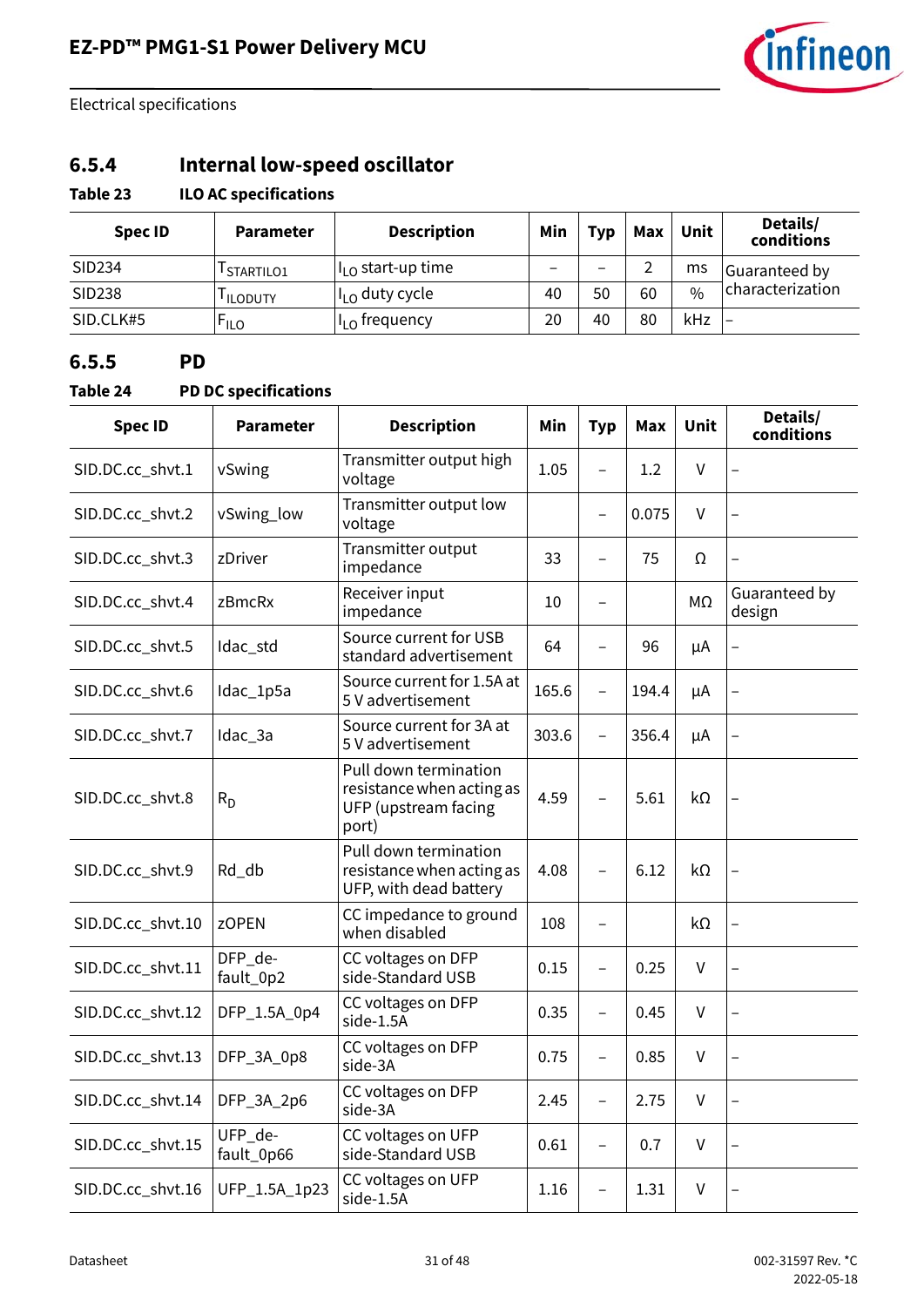

#### **Table 24 PD DC specifications** *(continued)*

| <b>Spec ID</b>    | <b>Parameter</b> | <b>Description</b>                        | Min  | <b>Typ</b>               | <b>Max</b> | Unit          | Details/<br>conditions   |
|-------------------|------------------|-------------------------------------------|------|--------------------------|------------|---------------|--------------------------|
| SID.DC.cc_shvt.17 | Vattach ds       | Deep sleep attach<br>threshold            | 0.3  | $\overline{\phantom{0}}$ | 0.6        | $\frac{0}{0}$ | $\overline{\phantom{0}}$ |
| SID.DC.cc_shvt.18 | Rattach_ds       | Deep sleep pull-up<br>resistor            | 10   | -                        | 50         | kΩ            |                          |
| SID.DC.cc_shvt.30 | FS_0p53          | Voltage threshold for fast<br>swap detect | 0.49 | $\qquad \qquad$          | 0.58       | v             |                          |

#### **6.5.6 ADC**

#### **Table 25 ADC DC specifications**

| <b>Spec ID</b> | <b>Parameter</b> | <b>Description</b>         | Min                 | <b>Typ</b>               | Max                 | Unit        | <b>Details/conditions</b>                                   |
|----------------|------------------|----------------------------|---------------------|--------------------------|---------------------|-------------|-------------------------------------------------------------|
| SID.ADC.1      | Resolution       | ADC resolution             |                     | 8                        |                     | <b>Bits</b> |                                                             |
| SID.ADC.2      | INL              | Integral non-linearity     | $-1.5$              | —                        | 1.5                 | <b>LSB</b>  |                                                             |
| SID.ADC.3      | <b>DNL</b>       | Differential non-linearity | $-2.5$              | $\qquad \qquad$          | 2.5                 | <b>LSB</b>  |                                                             |
| SID.ADC.4      | Gain Error       | Gain error                 | $-1.5$              | $\overline{\phantom{0}}$ | $1.5\,$             | <b>LSB</b>  |                                                             |
| SID.ADC.5      | VREF_ADC1        | Reference voltage of ADC   | V <sub>DDDmin</sub> | $\qquad \qquad$          | V <sub>DDDmax</sub> | $\vee$      | Reference voltage<br>generated from V <sub>DDD</sub>        |
| SID.ADC.6      | VREF_ADC2        | Reference voltage of ADC   | 1.96                | 2.0                      | 2.04                | v           | Reference voltage<br>generated from deep<br>sleep reference |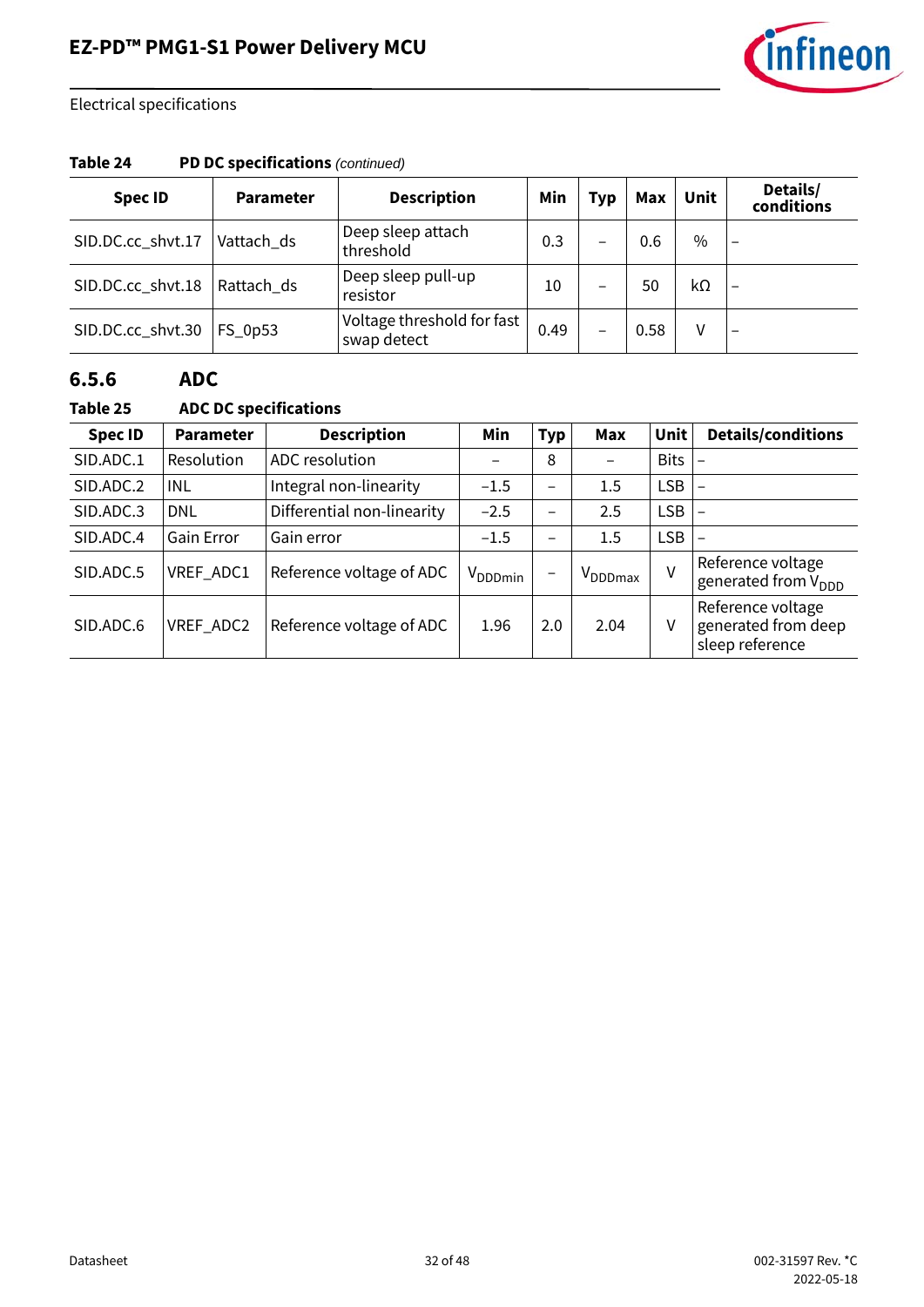

### **6.5.7 Charger detect**

#### **Table 26 Charger detect DC specifications**

| <b>Spec ID</b>    | <b>Parameter</b> | <b>Description</b>                                        | Min            | <b>Typ</b>               | Max   | <b>Unit</b> | Details/<br>conditions |
|-------------------|------------------|-----------------------------------------------------------|----------------|--------------------------|-------|-------------|------------------------|
| DC.CHGDET.1       | VDAT_REF         | Data detect voltage in<br>charger detect mode             | 250            |                          | 400   | mV          |                        |
| DC.CHGDET.2       | VDM_SRC          | Dn voltage source in<br>charger detect mode               | 500            | $\overline{\phantom{0}}$ | 700   | mV          |                        |
| DC.CHGDET.3       | VDP_SRC          | Dp voltage source in<br>charger detect mode               | 500            |                          | 700   | mV          |                        |
| DC.CHGDET.4       | IDM_SINK         | Dn sink current in charger<br>detect mode                 | 25             |                          | 175   | μA          |                        |
| DC.CHGDET.5       | IDP_SINK         | Dp sink current in charger<br>detect mode                 | 25             |                          | 175   | μA          |                        |
| DC.CHGDET.6       | IDP_SRC          | Data contact detect<br>current source                     | $\overline{1}$ |                          | 13    | μA          |                        |
| DC.CHGDET.32      | RDM_UP           | Dp/Dn pull-up resistance                                  | 0.9            | $\overline{\phantom{0}}$ | 1.575 | kΩ          |                        |
| DC.CHGDET.31      | RDM_DWN          | Dp/Dn pull-down resis-<br>tance                           | 14.25          |                          | 24.8  | kΩ          |                        |
| DC.CHGDET.29      | RDAT_LKG         | Data line leakage on<br>Dp/Dn                             | 300            |                          | 500   | kΩ          |                        |
| DC.CHGDET.34      | <b>VSETH</b>     | Logic Threshold                                           | 1.26           |                          | 1.54  | V           |                        |
| DC.pmg1s1.dpdm.14 | RDCP_DAT         | Dedicated charging port<br>resistance across DP and<br>DN |                |                          | 40    | Ω           |                        |

### 6.5.8 V<sub>SYS</sub> switch

#### Table 27 V<sub>SYS</sub> switch specifications

| <b>Spec ID</b>  | <b>Parameter</b> | <b>Description</b>                                                   | Min | <b>Typ</b> | Max | Unit | Details/<br>conditions                                                |
|-----------------|------------------|----------------------------------------------------------------------|-----|------------|-----|------|-----------------------------------------------------------------------|
| SID.DC.VDDDSW.1 | Res_sw           | Resistance from supply<br>input to output supply<br>V <sub>DDD</sub> |     |            | 1.5 | Ω    | Measured with a<br>load current of<br>5 mA to 10 mA on<br>$V_{DDD}$ . |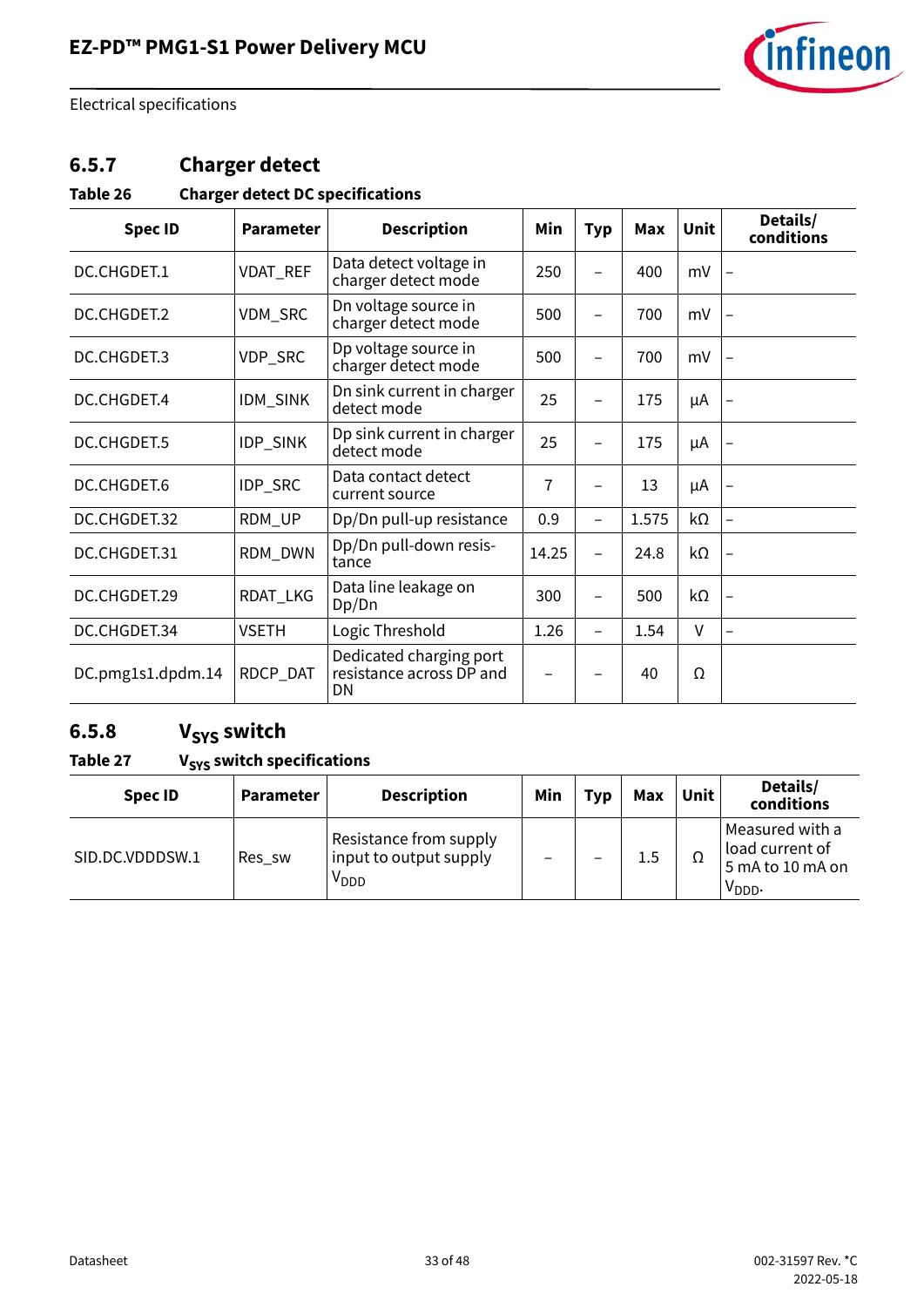

### **6.5.9 CSA**

<span id="page-33-0"></span>**Table 28 CSA DC specifications**

| <b>Spec ID</b> | <b>Parameter</b>         | <b>Description</b>                                                                          | Min                      | <b>Typ</b>  | Max                      | Unit          | <b>Details/conditions</b>                                                                       |
|----------------|--------------------------|---------------------------------------------------------------------------------------------|--------------------------|-------------|--------------------------|---------------|-------------------------------------------------------------------------------------------------|
| DC.csa_scp.42  | SCP_6A                   | Short circuit current<br>detect @ 6A                                                        | $\overline{\phantom{0}}$ | ±10         | $\equiv$                 | $\frac{0}{0}$ |                                                                                                 |
| DC.csa_scp.43  | SCP_10A                  | Short circuit current<br>detect@10A                                                         | $\overline{\phantom{0}}$ | ±10         | $\overline{\phantom{0}}$ | $\frac{0}{0}$ |                                                                                                 |
| OP.csa_scp.11  | Rsense                   | External sense register                                                                     | $\overline{\phantom{0}}$ | 5           | $\overline{\phantom{0}}$ | $m\Omega$     | 1% accuracy                                                                                     |
| DC.csa_scp.44  | locp_1A                  | OCP Trip threshold for<br>1A with Rsense = $5 \text{ mA}$                                   |                          | 130<br>±20% |                          | $\frac{0}{0}$ | 1A PD contracts OCP set<br>at 130% of contract value<br>or user programmable                    |
|                | locp_1A                  | OCP Trip threshold for<br>1A with Rsense = 10 m $\Omega$                                    | $\overline{a}$           | 130<br>±10% |                          | $\frac{0}{0}$ | 1A PD contracts OCP set<br>at 130% of contract value<br>or user programmable                    |
| DC.csa_scp.45  | locp_5A                  | OCP Trip threshold for<br>2A, 3A, 4A and 5A<br>contracts with Rsense =<br>$5/10$ m $\Omega$ |                          | 130<br>±10% |                          | $\frac{0}{0}$ | 2A, 3A, 4A, and 5A PD<br>contracts OCP set at<br>130% of contract value<br>OR user programmable |
| DC.rcp_scp.7a  | I_csainn_lk              | CSP pin input leakage<br>when RCP and CSA<br>blocks are OFF                                 |                          |             | 10                       | μA            | For provider $V_{\text{RUS}} = 5 V$                                                             |
| DC.rcp_scp.6a  | I csainp lk              | CSN pin input leakage<br>when RCP and CSA<br>blocks are OFF                                 |                          |             | 80                       | μA            | For provider $V_{BUS} = 5 V$                                                                    |
| DC.sys.1       | I_CSP_RCP_ON<br>_CSA_OFF | CSP pin current when<br>RCP block is ON and SCP<br>is OFF                                   |                          |             | 20                       | μA            | For provider $V_{BUS} = 5 V$                                                                    |
| DC.sys.2       | I_CSN_RCP_ON<br>_CSA_OFF | CSN pin current when<br>RCP block is ON and SCP<br>is OFF                                   | $\overline{\phantom{0}}$ |             | 100                      | μA            | For provider $V_{BUS}$ = 5 V                                                                    |
| DC.sys.3       | I_CSP_CSA_ON             | CSP pin current when<br>RCP block is OFF and<br><b>SCP is ON</b>                            |                          |             | 30                       | μA            | For provider $V_{BUS}$ = 5 V                                                                    |
| DC.sys.4       | _CSN_CSA_ON              | CSN pin current when<br>RCP block is OFF and<br><b>SCP is ON</b>                            |                          |             | 100                      | μA            | For provider $V_{BUS}$ = 5 V                                                                    |
| DC.sys.5       | L_CSP_RCP_ON<br>_CSA_ON  | CSP pin current when<br>RCP block is ON and SCP<br>is ON                                    |                          |             | 50                       | μA            | For provider $V_{\text{BUS}}$ = 5 V.<br>Guaranteed by design.                                   |
| DC.sys.6       | L_CSP_RCP_ON<br>_CAS_ON  | CSN pin current when<br>RCP block is ON and SCP<br>is ON                                    |                          |             | 120                      | μA            | For provider $V_{BUS} = 5 V$ .<br>Guaranteed by design.                                         |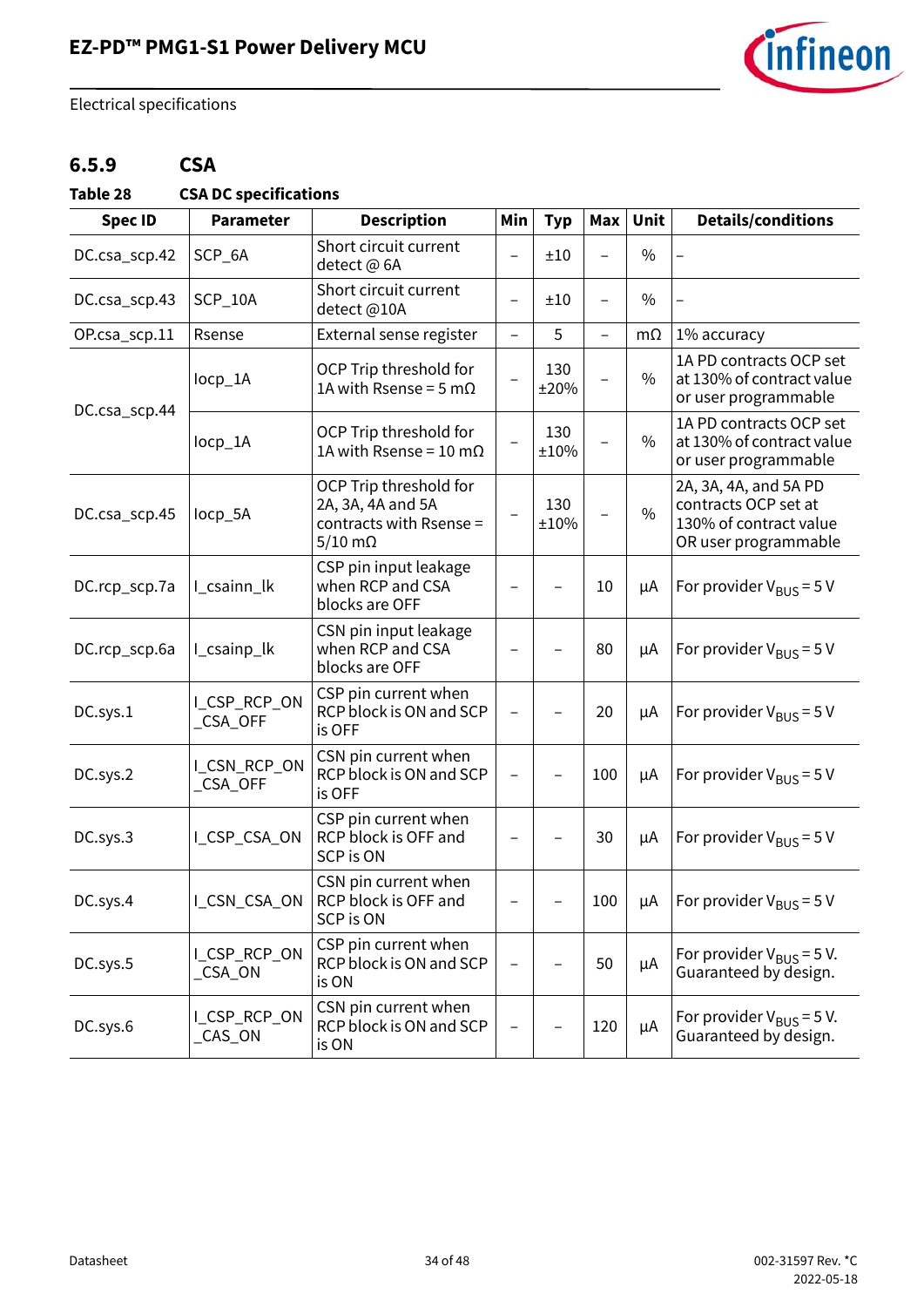

### 6.5.10 V<sub>BUS</sub> UV/OV

#### Table 29 V<sub>BUS</sub> UV/OV specifications

| <b>Spec ID</b> | <b>Parameter</b>     | <b>Description</b>                                                             | Min   | <b>Typ</b> | Max | Unit | <b>Details/conditions</b> |
|----------------|----------------------|--------------------------------------------------------------------------------|-------|------------|-----|------|---------------------------|
| SID.UVOV.1     | V <sub>THUVOV1</sub> | Voltage threshold accuracy in<br>active mode using bandgap<br>reference        |       | ±3         | -   | $\%$ |                           |
| SID.UVOV.2     | V <sub>THUVOV2</sub> | Voltage threshold accuracy in<br>deep sleep mode using deep<br>sleep reference |       | ±5         |     | $\%$ | $\overline{\phantom{0}}$  |
| SID.COMP_ACC   |                      | COMP_ACC   Comparator input offset at 4s                                       | $-15$ |            | 15  | mV   |                           |

### **6.5.11 Consumer side PFET gate driver**

#### **Table 30 Consumer side PFET gate driver DC specifications**

| <b>Spec ID</b>     | <b>Parameter</b>  | <b>Description</b>                                                                              | Min | <b>Typ</b>     | Max | <b>Unit</b> | Details/<br>conditions |
|--------------------|-------------------|-------------------------------------------------------------------------------------------------|-----|----------------|-----|-------------|------------------------|
| SID.DC.PGDO.1      | Rpd               | Resistance when "pull_dn"<br>enabled                                                            |     |                | 5   | kΩ          |                        |
| DC.pgdo_pd_isnk.12 | iout_0            | Sink current through iref_out at<br>iref_ctrl_lv < 11 ≥ LOW and<br>iref_ctrl_lv < $10:0 \ge 1$  |     | $\overline{2}$ |     | μA          |                        |
| DC.pgdo_pd_isnk.13 | iout_1            | Sink current through iref_out at<br>iref_ctrl_lv < 11 ≥ LOW and<br>iref_ctrl_lv < $10:0 \ge 2$  |     | $\overline{4}$ |     | μA          |                        |
| DC.pgdo_pd_isnk.14 | iout <sub>2</sub> | Sink current through iref_out at<br>iref_ctrl_lv < 11 ≥ LOW and<br>iref_ctrl_lv < $10:0 \ge 4$  |     | 8              |     | μA          |                        |
| DC.pgdo_pd_isnk.15 | iout <sub>3</sub> | Sink current through iref_out at<br>iref_ctrl_lv < 11 ≥ LOW and<br>iref_ctrl_lv < $10:0 \ge 8$  |     | 16             |     | μA          |                        |
| DC.pgdo_pd_isnk.16 | iout <sub>4</sub> | Sink current through iref_out at<br>iref_ctrl_lv < 11 ≥ LOW and<br>iref_ctrl_lv < 10:0 ≥ 16     |     | 32             |     | μA          |                        |
| DC.pgdo_pd_isnk.17 | iout <sub>5</sub> | Sink current through iref_out at<br>iref_ctrl_lv < 11 ≥ LOW and<br>iref_ctrl_lv < $10:0 \ge 32$ |     | 63             |     | μA          |                        |
| DC.pgdo_pd_isnk.18 | iout <sub>6</sub> | Sink current through iref_out at<br>iref_ctrl_lv < 11 ≥ LOW and<br>iref_ctrl_lv < 10:0 ≥ 64     |     | 126            |     | μA          |                        |
| DC.pgdo_pd_isnk.19 | iout_7            | Sink current through iref_out at<br>iref_ctrl_lv < 11 ≥ LOW and<br>iref_ctrl_lv < 10:0 ≥ 128    |     | 252            |     | μA          |                        |
| DC.pgdo_pd_isnk.20 | iout <sub>8</sub> | Sink current through iref_out at<br>iref_ctrl_lv < 11 ≥ LOW and<br>iref_ctrl_lv < 10:0 ≥ 256    |     | 504            |     | μA          |                        |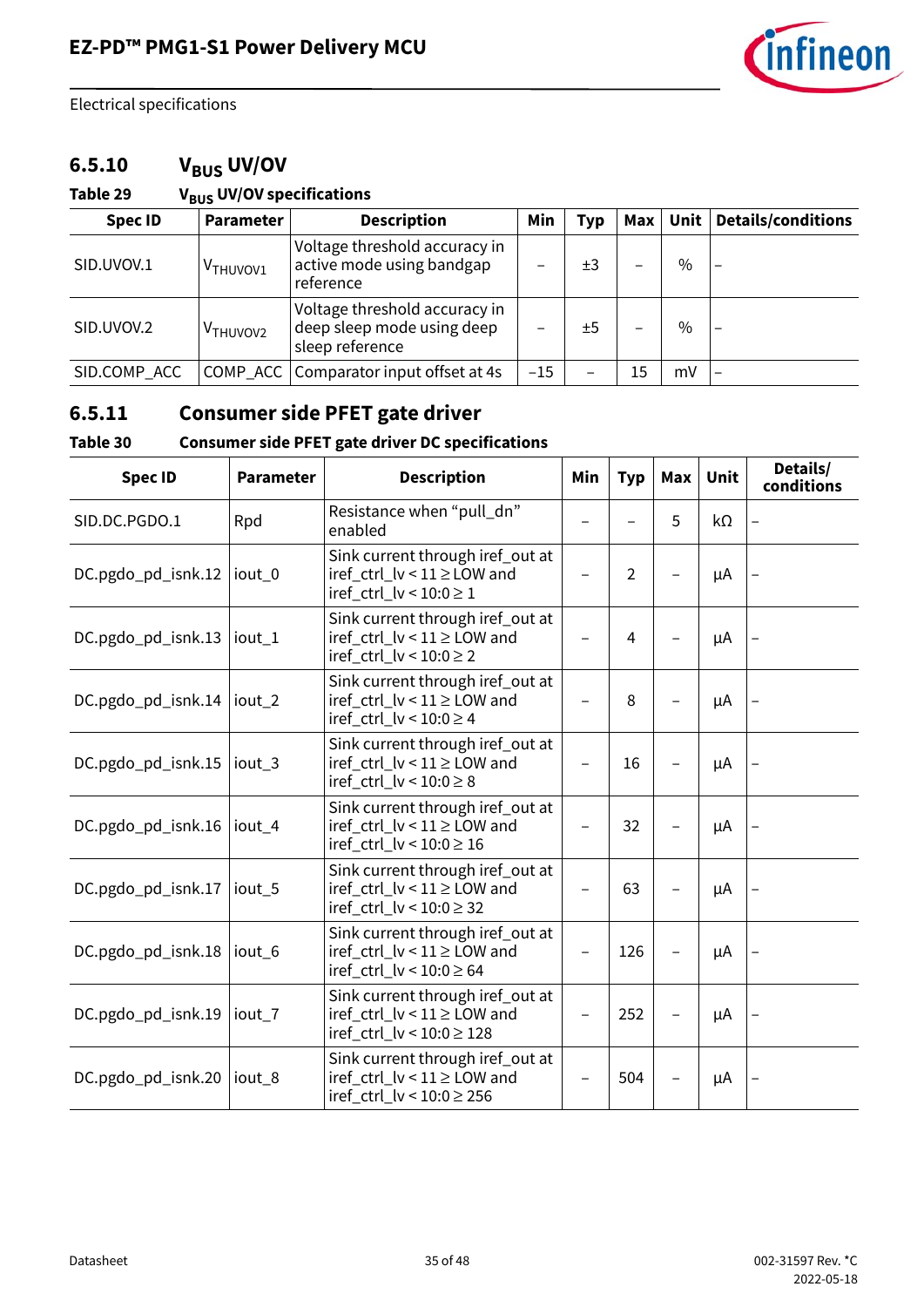

| Table 30 | <b>Consumer side PFET gate driver DC specifications (continued)</b> |
|----------|---------------------------------------------------------------------|
|----------|---------------------------------------------------------------------|

| <b>Spec ID</b>              | <b>Parameter</b> | <b>Description</b>                                                                                          | Min | Typ  | Max Unit | Details/<br>conditions |
|-----------------------------|------------------|-------------------------------------------------------------------------------------------------------------|-----|------|----------|------------------------|
| DC.pgdo_pd_isnk.21  iout_9  |                  | Sink current through iref_out at<br>$iref_{ctr}$ $lv$ < $11 \geq$ LOW and<br>iref_ctrl_lv < $10:0 \geq 512$ |     | 1008 | μA       |                        |
| DC.pgdo_pd_isnk.22  iout_10 |                  | Sink current through iref out at<br>iref_ctrl_lv < $11 \ge$ LOW and<br>iref_ctrl_lv < 10:0 ≥ 1024           |     | 2016 | μA       |                        |

#### **Table 31 Consumer side PFET gate driver AC specifications**

| <b>Spec ID</b>    | <b>Parameter</b> | <b>Description</b>                           | Min | Typ |                          |           | Max   Unit   Details/conditions |
|-------------------|------------------|----------------------------------------------|-----|-----|--------------------------|-----------|---------------------------------|
| SID.ac.pgdo.2     | Tr_discharge     | Discharge Rate of output<br>node             |     | -   |                          | $V/\mu s$ | Guaranteed by<br>design         |
| SID.ac.pgdo.sys_1 | Tsoft_on         | Consumer FET turn-ON<br>delay for soft start |     |     | $\overline{\phantom{0}}$ | ms        | $\overline{\phantom{m}}$        |

### **6.5.12 Provider side PFET gate driver**

| Table 32 | <b>Provider side PFET gate driver DC specifications</b> |
|----------|---------------------------------------------------------|
|          |                                                         |

| <b>Spec ID</b>    | <b>Parameter</b> | <b>Description</b>                                                                                                                                         | Min                      | <b>Typ</b>   | <b>Max</b>     | <b>Unit</b> | Details/<br>conditions   |
|-------------------|------------------|------------------------------------------------------------------------------------------------------------------------------------------------------------|--------------------------|--------------|----------------|-------------|--------------------------|
| DC.pgdo_pu_1      | Rpd              | Pull-down resistance when<br>enabled using strongest<br>pull-down strength, using the<br>"STRONG_EN =1" field in the<br>USBPD_PGDO_PD_ISNK_CFG<br>register |                          |              | 2              | kΩ          |                          |
| DC.pgdo_pu.2      | Rpu              | Pull-up resistance                                                                                                                                         | -                        | $\mathbf{1}$ | $\overline{2}$ | kΩ          | $\overline{\phantom{0}}$ |
| DC.pgdo_pd_isnk.1 | Rpd_0            | Resistance of iref_out to ground,<br>en_lv = HIGH, iref_ctrl_lv < 11 ≥<br>HIGH and iref_ctrl_lv < $10:0 \ge 1$                                             |                          | 6830         |                | Ω           |                          |
| DC.pgdo_pd_isnk.2 | Rpd_1            | Resistance of iref out to ground,<br>en_lv = HIGH, iref_ctrl_lv < 11 ≥<br>HIGH and iref_ctrl_lv < 10:0 ≥ 2                                                 | $\overline{\phantom{0}}$ | 3760         |                | Ω           |                          |
| DC.pgdo_pd_isnk.3 | Rpd_2            | Resistance of iref out to ground,<br>en_lv = HIGH, iref_ctrl_lv < $11 \ge$<br>HIGH and iref_ctrl_lv < $10:0 \ge 4$                                         |                          | 1900         |                | Ω           |                          |
| DC.pgdo_pd_isnk.4 | Rpd_3            | Resistance of iref_out to ground,<br>en $\lfloor v = H \rfloor$ GH, iref ctrl $\lfloor v < 11 \rfloor$<br>HIGH and iref_ctrl_lv < $10:0 \ge 8$             | $\overline{\phantom{0}}$ | 1000         |                | Ω           |                          |
| DC.pgdo_pd_isnk.5 | Rpd_4            | Resistance of iref out to ground,<br>en_lv = HIGH, iref_ctrl_lv < $11 \ge$<br>HIGH and iref_ctrl_lv < $10:0 \ge 16$                                        |                          | 660          |                | Ω           |                          |
| DC.pgdo_pd_isnk.6 | Rpd_5            | Resistance of iref out to ground,<br>en_lv = HIGH, iref_ctrl_lv < $11 \ge$<br>HIGH and iref_ctrl_lv < $10:0 \ge 32$                                        |                          | 1700         |                | Ω           |                          |
| DC.pgdo_pd_isnk.7 | Rpd_6            | Resistance of iref out to ground,<br>en_lv = HIGH, iref_ctrl_lv < $11 \ge$<br>HIGH and iref_ctrl_lv < $10:0 \ge 64$                                        |                          | 900          |                | Ω           |                          |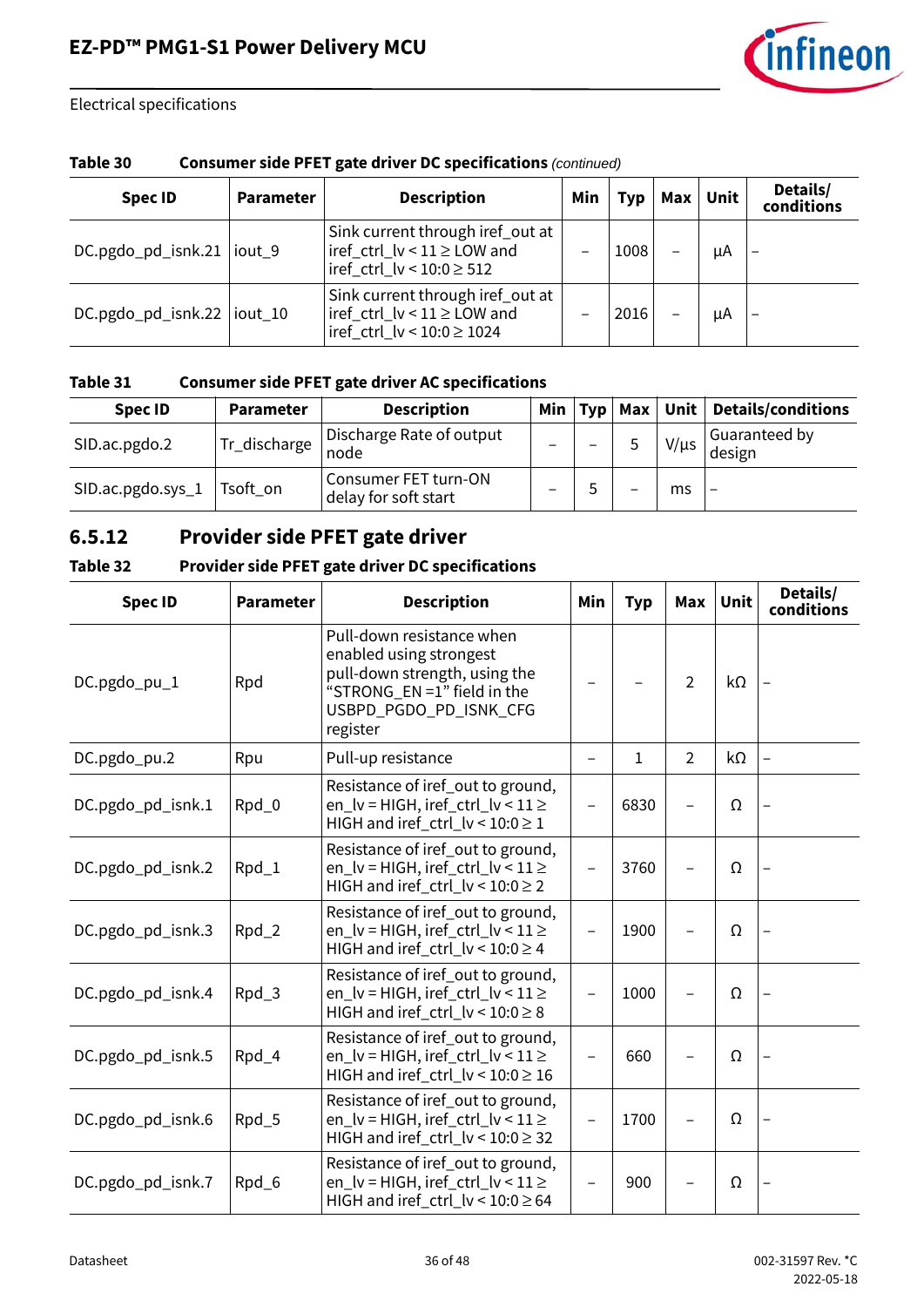

| <b>Spec ID</b>     | <b>Parameter</b> | <b>Description</b>                                                                                                                            | Min | <b>Typ</b> | Max | <b>Unit</b> | Details/<br>conditions |  |
|--------------------|------------------|-----------------------------------------------------------------------------------------------------------------------------------------------|-----|------------|-----|-------------|------------------------|--|
| DC.pgdo_pd_isnk.8  | Rpd_7            | Resistance of iref_out to ground,<br>en_lv = HIGH, iref_ctrl_lv < $11 \ge$<br>HIGH and iref_ctrl_lv < $10:0 \ge 128$                          | -   | 630        |     | Ω           |                        |  |
| DC.pgdo_pd_isnk.9  | Rpd_8            | Resistance of iref out to ground,<br>en_lv = HIGH, iref_ctrl_lv < $11 \ge$<br>HIGH and iref_ctrl_lv < $10:0 \ge 256$                          |     | 560        |     | Ω           |                        |  |
| DC.pgdo_pd_isnk.10 | $Rpd_9$          | Resistance of iref_out to ground,<br>en $\lfloor v = H \rfloor$ GH, iref ctrl $\lfloor v < 11 \ge$<br>HIGH and iref_ctrl_lv < $10:0 \geq 512$ |     | 530        |     | Ω           |                        |  |
| DC.pgdo_pd_isnk.11 | Rpd_10           | Resistance of iref_out to ground,<br>en $\lfloor v = H \rfloor$ GH, iref ctrl $\lfloor v < 11 \geq$<br>HIGH and iref_ctrl_lv < 10:0 ≥ 1024    |     | 520        |     | Ω           |                        |  |

#### **Table 32 Provider side PFET gate driver DC specifications** *(continued)*

| Table 33 | Provider side PFET gate driver AC specifications |
|----------|--------------------------------------------------|
|----------|--------------------------------------------------|

| <b>Spec ID</b> | <b>Parameter</b> | <b>Description</b>                                                          | Min | Typ | Max | <b>Unit</b> | <b>Details/conditions</b>                                                   |
|----------------|------------------|-----------------------------------------------------------------------------|-----|-----|-----|-------------|-----------------------------------------------------------------------------|
| AC.pgdo_pu.1   | Tpu              | Pull-up delay                                                               |     | 10  | 35  | μs          | For pull-up load of<br>4-nF capacitor and<br>50-kΩ resistor                 |
| AC.pgdo_pu.2   | Tpd              | Pull-down delay                                                             |     |     | 2   | μs          |                                                                             |
| AC.pgdo_pu.3   | SRpu             | Output slew rate measured<br>from 20% to 80% of output<br>rising waveform.  |     |     | 8   | $V/\mu s$   | Cload = $4$ nF, Vout =<br>0 V to 24 V, external<br>pull-up of 50 k $\Omega$ |
| AC.pgdo_pu.4   | SRpd             | Output slew rate measured<br>from 80% to 20% of output<br>falling waveform. |     |     | 8   | $V/\mu s$   | Cload = $4$ nF, Vout =<br>24 V to 0 V, external<br>pull-up of 50 k $\Omega$ |
| AC.pgdo.sys_1  | Tsoft_on         | Provider FET turn-ON delay for<br>soft start                                |     | 5   |     | ms          |                                                                             |

### **6.5.13 Provider side PFET RCP**

#### <span id="page-36-0"></span>**Table 34 Provider side PFET RCP DC specifications**

| <b>Spec ID</b> | <b>Parameter</b> | <b>Description</b>                                                                                                                        | Min  | <b>Typ</b> | Max  | Unit   | <b>Details/conditions</b>                                                                                                                                                     |
|----------------|------------------|-------------------------------------------------------------------------------------------------------------------------------------------|------|------------|------|--------|-------------------------------------------------------------------------------------------------------------------------------------------------------------------------------|
| DC.RCP.44      | Vcsa_rcp         | Voltage across external Rsense<br>between CSP/CSN for which<br>RCP condition detected (CSN<br>higher than CSP by Vcsa_rcp)                |      | 2          | 6    | mV     |                                                                                                                                                                               |
| DC.RCP.45      | Vcomp_rcp        | Voltage across $V_{BUS}$ and CSN<br>pins for which RCP condition is<br>detected                                                           | 20   |            | 130  | mV     |                                                                                                                                                                               |
| DC.RCP.46      | Vbus_max_det     | Voltage on CSN pin during<br>provider FET ON (source) for<br>which RCP condition is detected<br>(this threshold is user program-<br>mable | 5.55 | 5.75       | 5.95 | $\vee$ | This spec is for 5-V<br>provider V <sub>BUS</sub><br>voltage. For higher<br>voltages, firmware<br>changes this<br>threshold based on<br>V <sub>BUS</sub> contract<br>voltage. |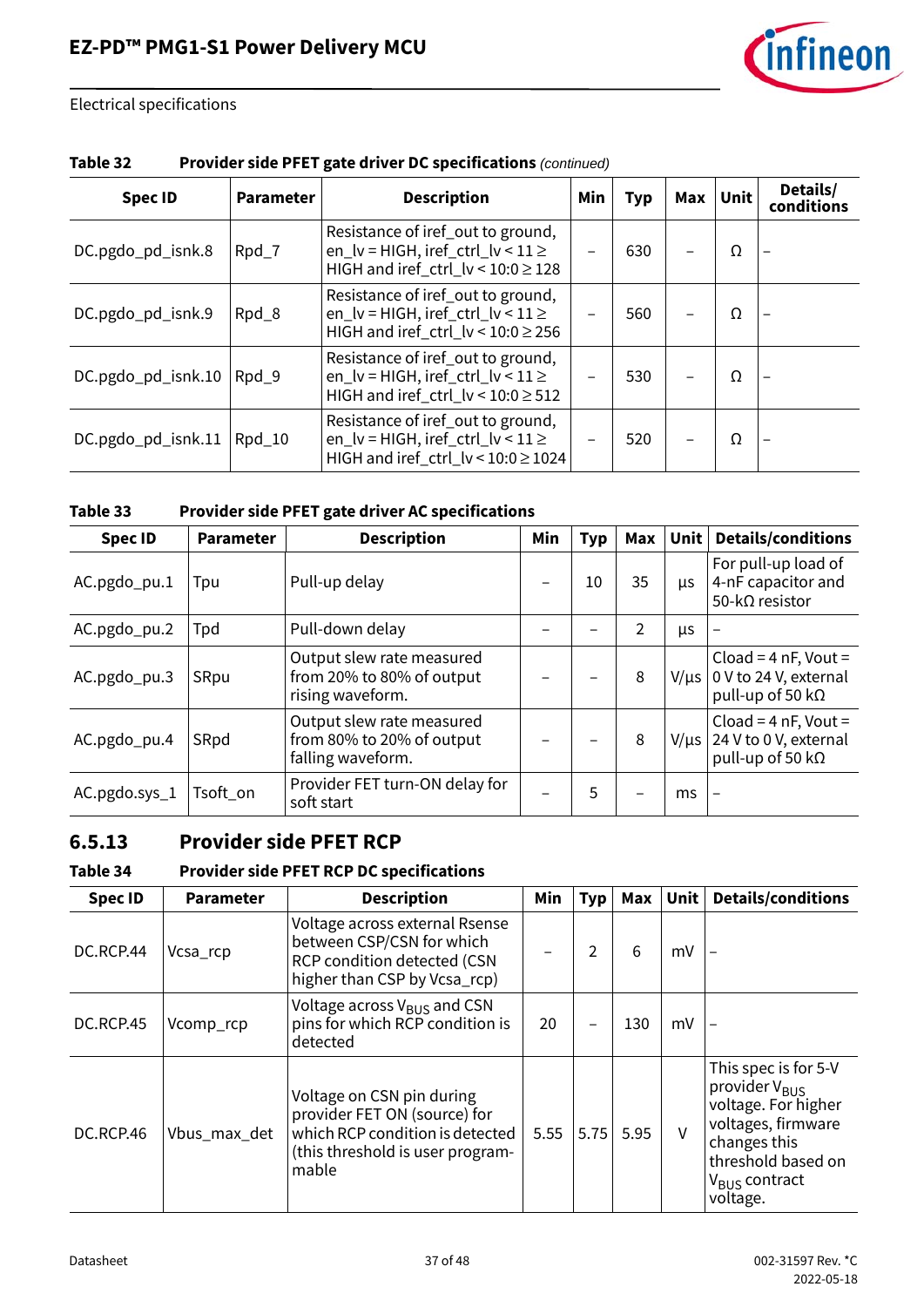

#### **Table 35 Provider side PFET RCP, SCP AC specifications**

| <b>Spec ID</b> | Parameter | <b>Description</b>                                                                         | Min | <b>Typ</b> | Max | Unit | <b>Details/conditions</b>                                                                        |
|----------------|-----------|--------------------------------------------------------------------------------------------|-----|------------|-----|------|--------------------------------------------------------------------------------------------------|
| AC.RCP_SYS.1   | Toff_scp  | Provider PFET switching off<br>after short circuit current<br>detect through provider PFET |     | 10         |     | μs   | Provider FET turns off<br>with gate pull-up of 50<br>$k\Omega$ and total gate cap of<br>4 nF.    |
| AC.RCP_SYS.1   | Toff_rcp  | Provider PFET switching off<br>after reverse current detect<br>through provider PFET       |     | 10         |     | μs   | Provider FET turns off<br>with gate pull-up of<br>50 k $\Omega$ and total gate cap<br>of $4$ nF. |
| AC.RCP_SYS.2   | Ton       | Recovery time to turn-ON<br>PFET RCP condition is<br>removed                               |     | 55         | 80  | μs   | $\overline{\phantom{0}}$                                                                         |

#### <span id="page-37-0"></span>Table 36 V<sub>BUS</sub> provider transition specifications

|                | - - -            |                                                                          |     |     |     |            |                                                                                                                                 |
|----------------|------------------|--------------------------------------------------------------------------|-----|-----|-----|------------|---------------------------------------------------------------------------------------------------------------------------------|
| <b>Spec ID</b> | <b>Parameter</b> | <b>Description</b>                                                       | Min | Typ | Max | Unit       | <b>Details/conditions</b>                                                                                                       |
| AC.tr.1        | Ton              | $V_{\text{BUS}}$ Low to High (10% to 90%)<br>for provider FET            |     | 5   |     | ms         | 0 to 5-V transition,<br>system-level with external<br>PFET with gate pull-up of<br>50 k $\Omega$ and total gate cap of<br>4 nF. |
| AC.tr.2        | FR_Ton           | $V_{\text{BUS}}$ Low to High (10% to 90%)<br>during FR swap              |     | 50  | 150 | μs         | 0 to 5-V transition,<br>system-level with external<br>PFET with gate pull-up of<br>50 k $\Omega$ and total gate cap of<br>4 nF. |
| AC.tr.3        | <b>Toff</b>      | VBUS_P_CTRL High to Low<br>(90% to 10%) using internal<br>active pull-up |     | 11  |     | <b>LLS</b> | 5 to 0-V transition,<br>system-level with external<br>PFET with gate pull-up of<br>50 k $\Omega$ and total gate cap of<br>4 nF. |

2022-05-18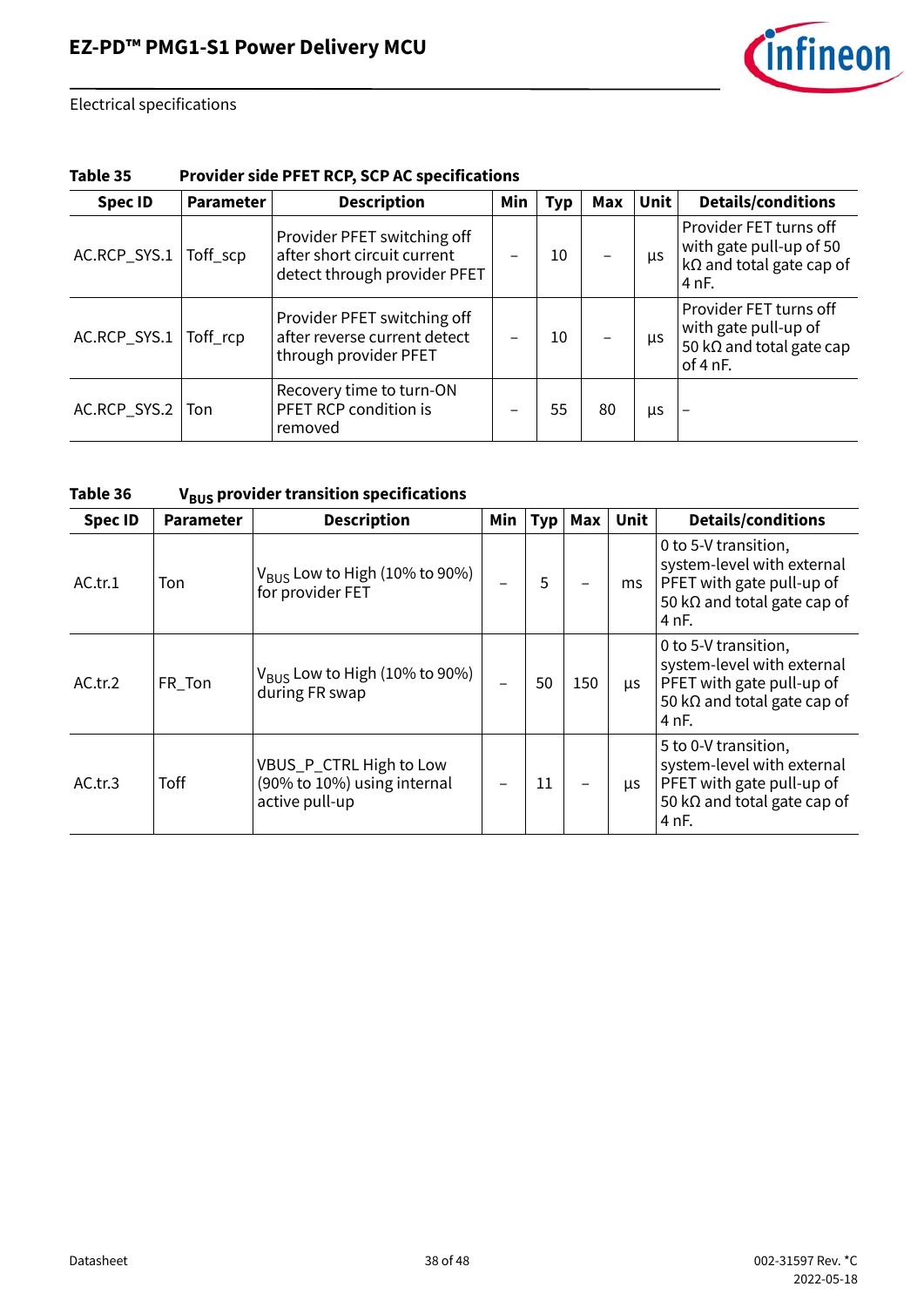

### **6.5.14 DP/DM switch**

#### **Table 37 DP/DM switch DC specifications**

(Charger detect block is disconnected from USBDP\_TOP, USBDM\_TOP, USBDP\_BOT and USBDM\_BOT through switch)

| <b>Spec ID</b>                | <b>Parameter</b> | <b>Description</b>                                                     | Min | <b>Typ</b> |              |    | Max   Unit   Details/conditions |
|-------------------------------|------------------|------------------------------------------------------------------------|-----|------------|--------------|----|---------------------------------|
| DC.pmg1s1.dpdm.1              | RON HS           | DP/DM on resistance<br>(0 to 0.5 V) - HS mode                          |     |            | 8            | Ω  |                                 |
| DC.pmg1s1.dpdm.2              | RON_FS           | DP/DM on resistance<br>(0 to 3.3 V) - FS mode                          |     |            | 12           | Ω  |                                 |
| DC.pmg1s1.dpdm.5              | Con_FS           | Switch on capacitance at<br>6 MHz - FS mode                            |     |            | 50           | pF | Guaranteed by<br>design         |
| DC.pmg1s1.dpdm.6              | Con_HS           | Switch on capacitance at<br>240 MHz - HS mode                          |     |            | 10           | pF |                                 |
| DC.pmg1s1.dpdm.9              | ileak_pin        | Pin leakage at DP/DM<br>connector side and host<br>side                |     |            | $\mathbf{1}$ | μA |                                 |
| DC.pmg1s1.dpdm.11 RON_FLAT_HS |                  | DP/DM on flat resistance<br>in HS mode $(0 \text{ to } 0.4 \text{ V})$ |     |            | 0.5          | Ω  | Guaranteed by<br>design         |
| DC.pmg1s1.dpdm.12 RON_FLAT_FS |                  | DP/DM on flat resistance<br>in FS mode (0 to 3.3 V)                    |     |            | 4            | Ω  | Guaranteed by<br>design         |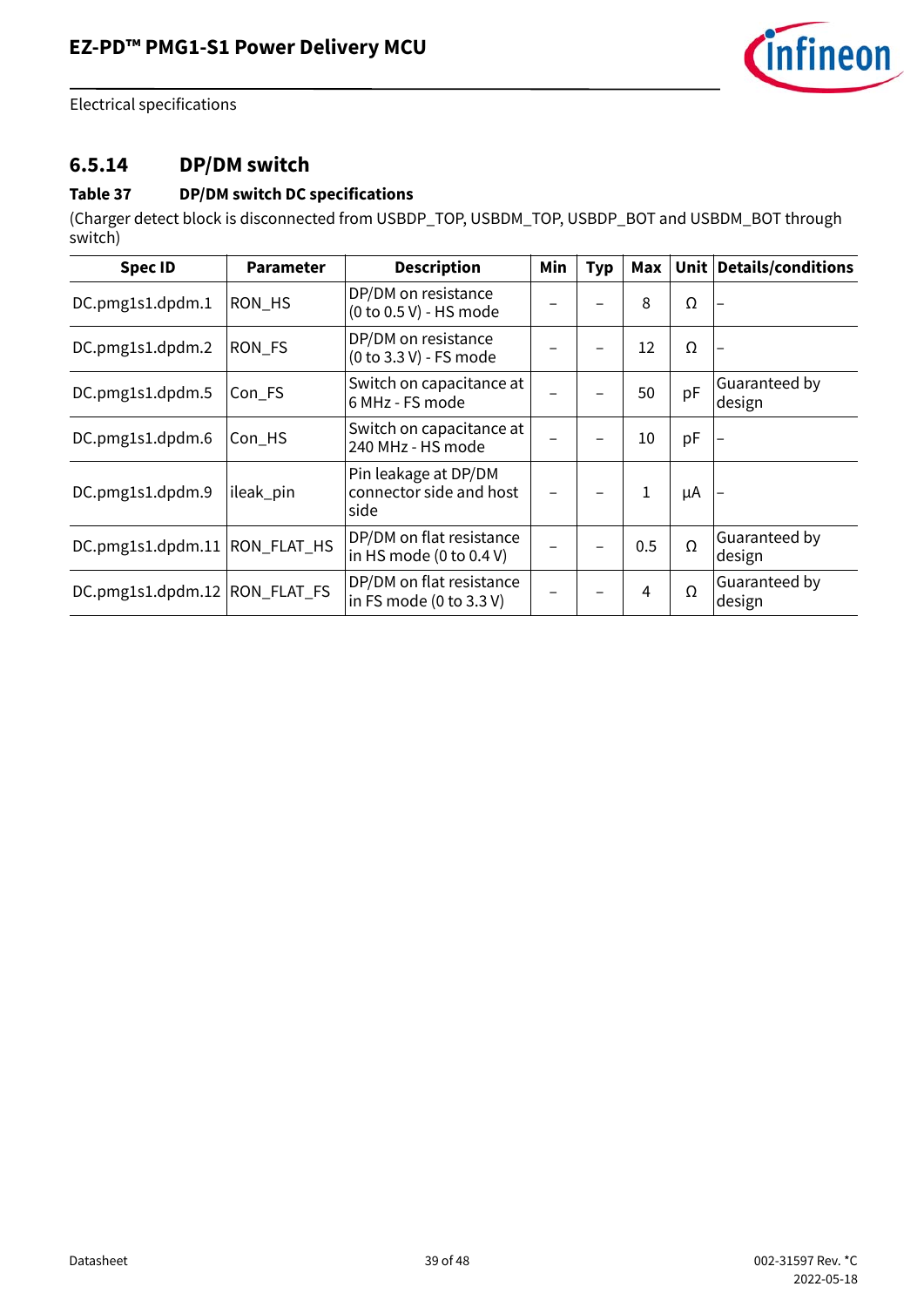

#### **Table 38 DP/DM switch AC specifications**

(Charger detect block is disconnected from USBDP\_TOP, USBDM\_TOP, USBDP\_BOT and USBDM\_BOT through switch)

| <b>Spec ID</b>    | <b>Parameter</b>            | <b>Description</b>                                     | Min   | Typ | <b>Max</b> | <b>Unit</b> | Details/<br>conditions            |
|-------------------|-----------------------------|--------------------------------------------------------|-------|-----|------------|-------------|-----------------------------------|
| AC.pmg1s1.dpdm.1  | BW_3dB_HS                   | 3-db bandwidth                                         | 700   |     |            | MHz         | Guaranteed by<br>design           |
| AC.pmg1s1.dpdm.2  | BW_3dB_FS                   | 3-db bandwidth                                         | 100   |     |            | <b>MHz</b>  | Guaranteed by<br>design           |
| AC.pmg1s1.dpdm.5  | $\mathsf{T}_{\mathsf{ON}}$  | DP/DM switch turn-on<br>time                           |       |     | 200        | μs          |                                   |
| AC.pmg1s1.dpdm.6  | $\mathsf{T}_{\mathsf{OFF}}$ | DP/DM switch turn-off<br>time                          |       |     | 0.4        | μs          | Guaranteed by<br>design           |
| AC.pmg1s1.dpdm.7  | <b>LON VPUMP</b>            | DP/DM charge pump<br>startup time                      |       |     | 200        | μs          | Guaranteed by<br>characterization |
| AC.pmg1s1.dpdm.8  | Off_isolation_HS            | Switch-off isolation for<br><b>HS</b>                  | $-20$ |     |            | dB          | Guaranteed by<br>design           |
| AC.pmg1s1.dpdm.9  | Off_isolation_FS            | Switch-off isolation for<br><b>FS</b>                  | $-50$ |     |            | dB          | Guaranteed by<br>design           |
| AC.pmg1s1.dpdm.10 | X talk                      | Cross talk of switch<br>From FS to HS at<br>$F=12$ MHz | $-50$ |     |            | dB          | Guaranteed by<br>design           |

#### **6.5.15 VCONN switch**

**Table 39 VCONN switch DC specifications**

| <b>Spec ID</b>       | <b>Parameter</b> | <b>Description</b><br>Min                                                                                                   |                          | <b>Typ</b> | Max  | Unit | Details/<br>conditions  |
|----------------------|------------------|-----------------------------------------------------------------------------------------------------------------------------|--------------------------|------------|------|------|-------------------------|
| DC.pmg1s1.20VCONN.1  | <b>Ron</b>       | Switch ON resistance at<br>$VCONN_Source = 5V$<br>with 215-mA load<br>current                                               | $\overline{\phantom{0}}$ | 0.7        | 1.3  | Ω    |                         |
| DC.pmg1s1.20VCONN.9  | <b>I</b> OCP     | Overcurrent detection<br>range for CC1/CC2                                                                                  | 550                      |            |      | mA   |                         |
| DC.pmg1s1.20VCONN.10 | OVP_threshold    | CC1, CC2 overvoltage<br>protection detection<br>threshold above V <sub>DDD</sub> or<br>VCONN_Source,<br>whichever is higher | 200                      |            | 1200 | mV   |                         |
| DC.pmg1s1.20VCONN.11 | OVP_hysteresis   | Overvoltage detection<br>hysteresis                                                                                         | 50                       |            | 200  | mV   | Guaranteed<br>by design |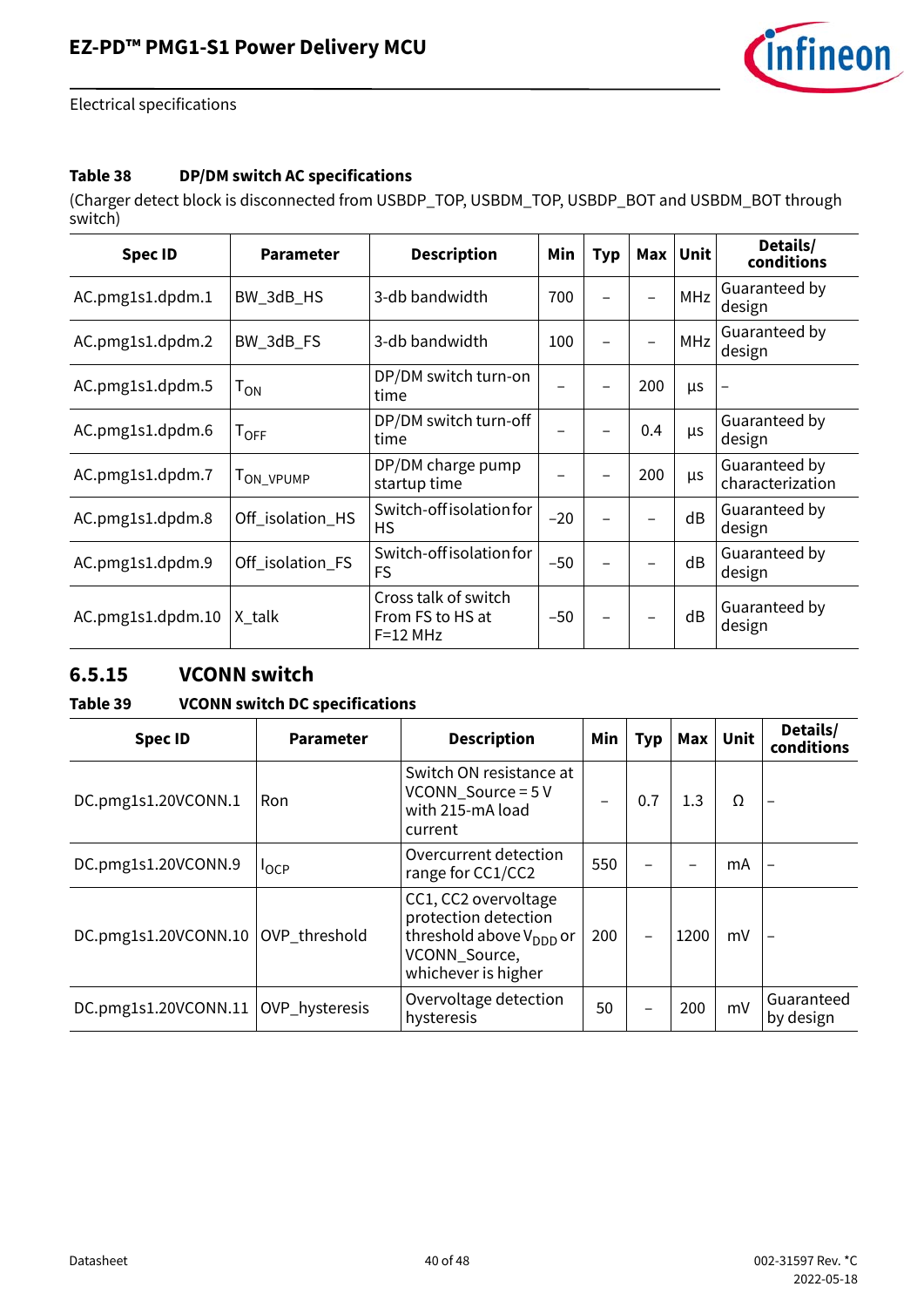

#### **Table 39 VCONN switch DC specifications** *(continued)*

| <b>Spec ID</b>                      | <b>Parameter</b> | <b>Description</b>                                                                                                                                                           | Min | <b>Typ</b> |     | Max Unit | Details/<br>conditions |
|-------------------------------------|------------------|------------------------------------------------------------------------------------------------------------------------------------------------------------------------------|-----|------------|-----|----------|------------------------|
| DC.pmg1s1.20VCONN.12 OCP_hysteresis |                  | Overcurrent detection<br>hysteresis                                                                                                                                          | 20  |            | 60  | mA       |                        |
| DC.pmg1s1.20VCONN.14                | OVP_threshold_on | Overvoltage detection<br>threshold above<br>VCONN_Source of<br>CC1/2, with CC1 or CC2<br>switch enabled. Same<br>threshold triggers<br>reverse current<br>protection circuit | 200 |            | 700 | mV       |                        |

#### **Table 40 VCONN switch AC specifications**

| <b>Spec ID</b>      | <b>Parameter</b>            | <b>Description</b>            | Min | <b>Typ</b> | Max    | Unit | Details/<br>conditions  |
|---------------------|-----------------------------|-------------------------------|-----|------------|--------|------|-------------------------|
| AC.pmg1s1.20VCONN.1 | ON                          | VCONN switch turn-on<br>time  | -   |            | 200    | us   |                         |
| AC.pmg1s1.20VCONN.2 | $\mathsf{I}_{\mathsf{OFF}}$ | VCONN switch turn-off<br>time | -   | -          | ာ<br>ٮ | μs   | Guaranteed by<br>design |

### **6.5.16 VBUS**

#### Table 41 V<sub>BUS</sub> discharge specifications

| <b>Spec ID</b>  | <b>Parameter</b> | <b>Description</b>      | Min  | Tvp                      | Max  | Unit | <b>Details/conditions</b> |
|-----------------|------------------|-------------------------|------|--------------------------|------|------|---------------------------|
| SID.VBUS.DISC.1 | Ron1             | 20-V NMOS ON resistance | 1500 | $\overline{\phantom{0}}$ | 3000 | Ω    | $\qquad \qquad$           |
| SID.VBUS.DISC.2 | Ron <sub>2</sub> | 20-V NMOS ON resistance | 750  | $\overline{\phantom{0}}$ | 1500 | Ω    | $\qquad \qquad$           |
| SID.VBUS.DISC.3 | Ron3             | 20-V NMOS ON resistance | 500  | $\overline{\phantom{0}}$ | 1000 | Ω    | $\overline{\phantom{m}}$  |
| SID.VBUS.DISC.4 | Ron4             | 20-V NMOS ON resistance | 375  | —                        | 750  | Ω    | $\qquad \qquad$           |
| SID.VBUS.DISC.5 | Ron <sub>5</sub> | 20-V NMOS ON resistance | 300  | —                        | 600  | Ω    | $\overline{\phantom{0}}$  |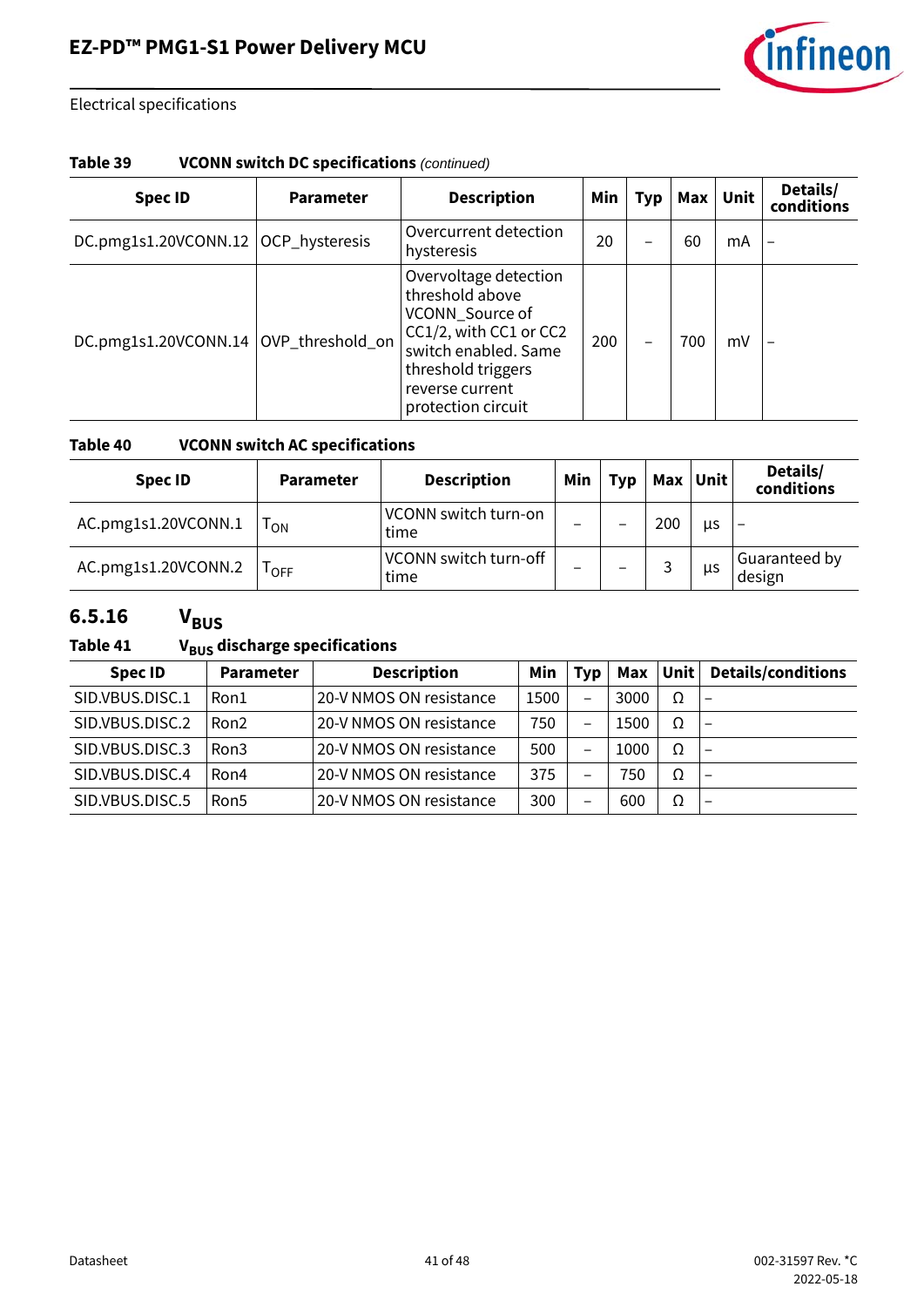

Ordering information

# <span id="page-41-0"></span>**7 Ordering information**

**[Table 42](#page-41-2)** lists the EZ-PD™ PMG1-S1 part numbers and features.

#### <span id="page-41-2"></span>**Table 42 EZ-PD™ PMG1-S1 ordering information**

| <b>MPN</b>       | Application  | Type-C<br>ports | <b>Termination resistor:</b><br>$R_{D-DB}$                                              | Role       | Package    | Si ID  |
|------------------|--------------|-----------------|-----------------------------------------------------------------------------------------|------------|------------|--------|
| CYPM1111-40LQXI  | DRP          |                 | $R_{\rm p}$ <sup>[7]</sup> , $R_{\rm D}$ <sup>[8]</sup> , $R_{\rm D-DB}$ <sup>[9]</sup> | <b>DRP</b> | 40-pin     | 0x2A20 |
| CYPM1111-40LQXIT | applications |                 |                                                                                         |            | <b>OFN</b> |        |

### <span id="page-41-1"></span>**7.1 Ordering code definitions**

The part numbers are of the form CYPM1ABC-DEFGHIJ where the fields are defined as follows.

#### **Table 43 Ordering code definitions**

| <b>Field</b> | <b>Description</b>           | <b>Values</b> | <b>Meaning</b>                 |
|--------------|------------------------------|---------------|--------------------------------|
| <b>CY</b>    | Cypress prefix               | <b>CY</b>     | Company ID                     |
| PM           | Marketing code               | <b>PM</b>     | PM = Power Delivery MCU family |
| 1            | <b>MCU Family generation</b> | 1             | Product family generation      |
|              |                              | $\mathbf{0}$  | S <sub>0</sub>                 |
| A            |                              | 1             | S <sub>1</sub>                 |
|              | Family                       | 2             | S <sub>2</sub>                 |
|              |                              | 3             | S <sub>3</sub>                 |
| B            | PD ports                     | 1             | 1-PD port                      |
|              |                              | 2             | 2-PD port                      |
| $\mathsf{C}$ | Application specific         | X             | Application specific           |
| DE           | Pin                          | XX            | Number of pins in the package  |
|              |                              | LQ            | QFN                            |
| FG           | Package code                 | <b>BZ</b>     | <b>BGA</b>                     |
|              |                              | <b>FN</b>     | <b>CSP</b>                     |
| H            | Lead free                    | χ             | Lead: $X = Pb$ -free           |
|              | Temperature range            |               | Industrial                     |
|              | Only for T&R                 | Т             | Tape and reel                  |

#### **Notes**

- <span id="page-41-4"></span>7. Termination resistor denoting a Source.
- <span id="page-41-5"></span>8. Termination resistor denoting an accessory or Sink.
- <span id="page-41-3"></span>9. Termination resistor denoting dead battery termination.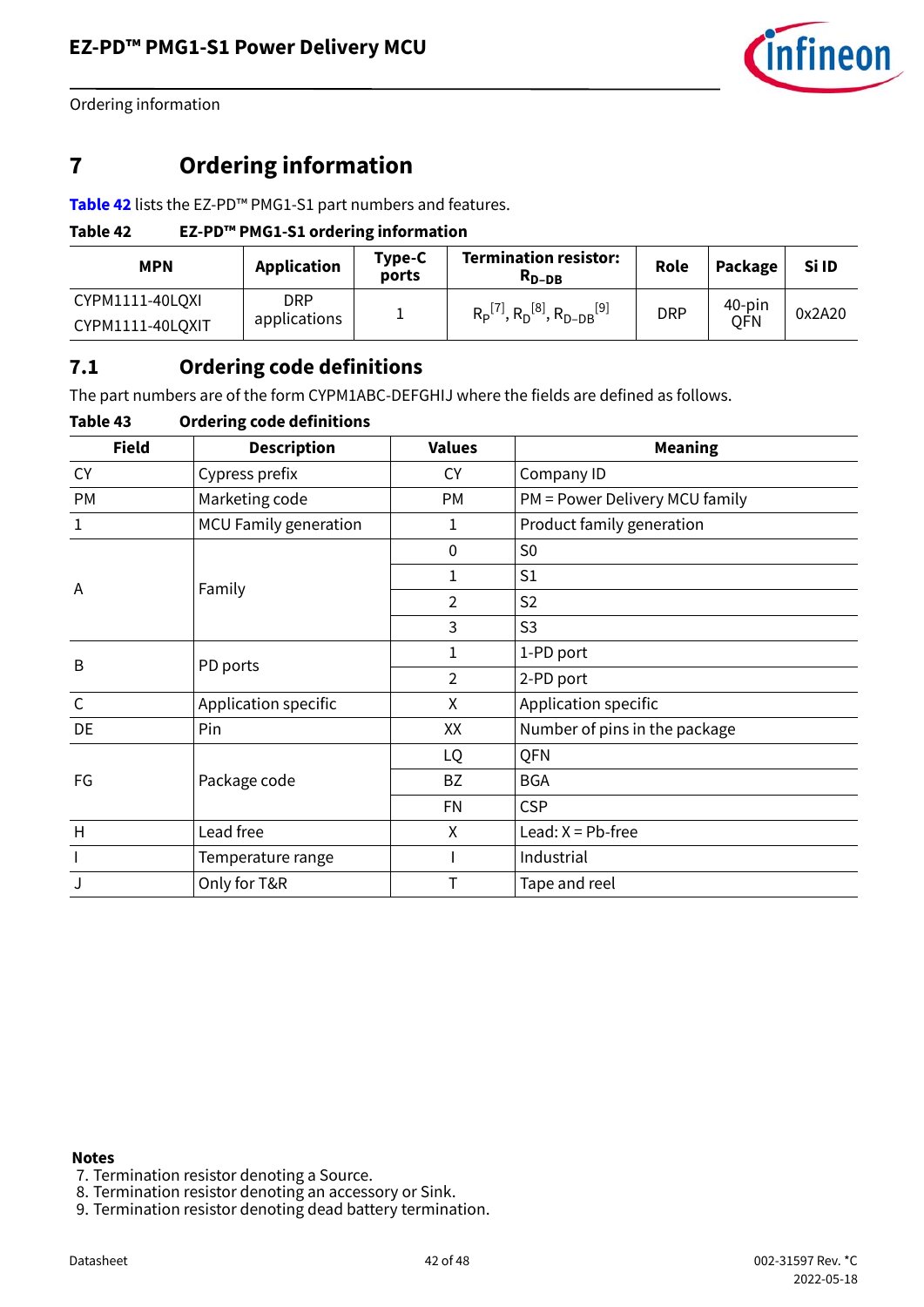

Packaging

# <span id="page-42-0"></span>**8 Packaging**

#### **Table 44 Package characteristics**

| <b>Parameter</b>           | <b>Description</b>                        | <b>Conditions</b> | Min   | Typ | Max  | Unit          |
|----------------------------|-------------------------------------------|-------------------|-------|-----|------|---------------|
| $I_A$                      | Operating ambient<br>temperature          | Industrial        | $-40$ | 25  | 85   | $^{\circ}$ C  |
|                            | Operating junction<br>temperature         | Industrial        | $-40$ | 25  | 100  | $^{\circ}$ C  |
| $\mathsf{I}_{\mathsf{JA}}$ | Package $\theta_{JA}$ (40-pin QFN)        |                   |       |     | 19.3 | $\degree$ C/W |
| TJC                        | Package $\theta_{\text{JC}}$ (40-pin QFN) |                   |       |     | 13.6 | $\degree$ C/W |

#### **Table 45 Solder reflow peak temperature**

| Package    | Maximum peak temperature | Maximum time within 5°C of peak temperature |
|------------|--------------------------|---------------------------------------------|
| 40-pin QFN | $260^{\circ}$ C          | 30 seconds                                  |

#### **Table 46 Package moisture sensitivity level (MSL), IPC/JEDEC J-STD-2**

| Package    | <b>MSL</b>       |
|------------|------------------|
| 40-pin QFN | MSL <sub>3</sub> |



**Figure 10 40-pin QFN (6 × 6 × 0.5 mm), LR40A/LQ40A 4.6 × 4.6 E-PAD (Sawn) package outline, 001-80659**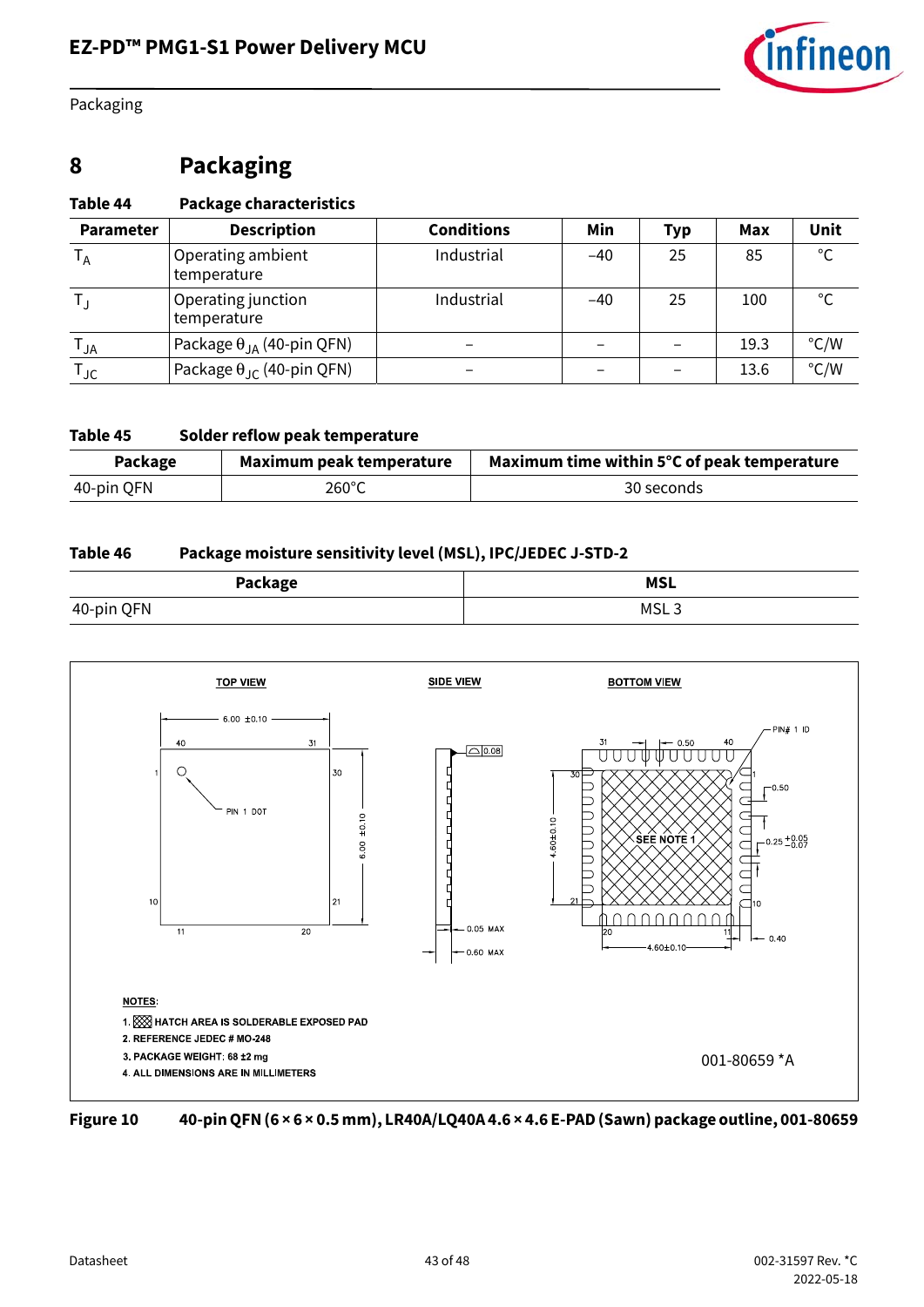

Acronyms

## <span id="page-43-0"></span>**9 Acronyms**

#### <span id="page-43-1"></span>**Table 47 Acronyms used in this document**

| <b>Acronym</b>  | <b>Description</b>                                                                                               |
|-----------------|------------------------------------------------------------------------------------------------------------------|
| <b>ADC</b>      | analog-to-digital converter                                                                                      |
| <b>AES</b>      | advanced encryption standard                                                                                     |
| API             | application programming interface                                                                                |
| Arm®            | advanced RISC machine, a CPU architecture                                                                        |
| CC              | configuration channel                                                                                            |
| <b>BOD</b>      | <b>Brown out Detect</b>                                                                                          |
| CPU             | central processing unit                                                                                          |
| <b>CRC</b>      | cyclic redundancy check, an error-checking protocol                                                              |
| <b>CS</b>       | current sense                                                                                                    |
| <b>CSA</b>      | current sense amplifier                                                                                          |
| <b>DFP</b>      | downstream facing port                                                                                           |
| <b>DP</b>       | DisplayPort, digital display interface developed by Video Electronics Standards Associ-<br>ation                 |
| <b>DIO</b>      | digital input/output, GPIO with only digital<br>capabilities, no analog. See GPIO.                               |
| <b>DMA</b>      | direct memory access                                                                                             |
| <b>DRP</b>      | dual role power                                                                                                  |
| <b>EEPROM</b>   | electrically erasable programmable read-only memory                                                              |
| <b>EMCA</b>     | a USB cable that includes an IC that reports cable characteristics (e.g., current rating) to<br>the Type-C ports |
| EMI             | electromagnetic interference                                                                                     |
| <b>ESD</b>      | electrostatic discharge                                                                                          |
| <b>FPB</b>      | flash patch and breakpoint                                                                                       |
| <b>FRS</b>      | fast role swap                                                                                                   |
| <b>FS</b>       | full-speed                                                                                                       |
| GPIO            | general-purpose input/output                                                                                     |
| IC              | integrated circuit                                                                                               |
| <b>IDE</b>      | integrated development environment                                                                               |
| $I^2C$ , or IIC | Inter-Integrated Circuit, a communications protocol                                                              |
| <b>ILO</b>      | internal low-speed oscillator, see also IMO                                                                      |
| <b>IMO</b>      | internal main oscillator, see also ILO                                                                           |
| I/O             | input/output, see also GPIO                                                                                      |
| <b>LVD</b>      | low-voltage detect                                                                                               |
| <b>LVTTL</b>    | low-voltage transistor-transistor logic                                                                          |
| <b>MCU</b>      | microcontroller unit                                                                                             |
| NC              | no connect                                                                                                       |
| <b>NMI</b>      | nonmaskable interrupt                                                                                            |
| <b>NVIC</b>     | nested vectored interrupt controller                                                                             |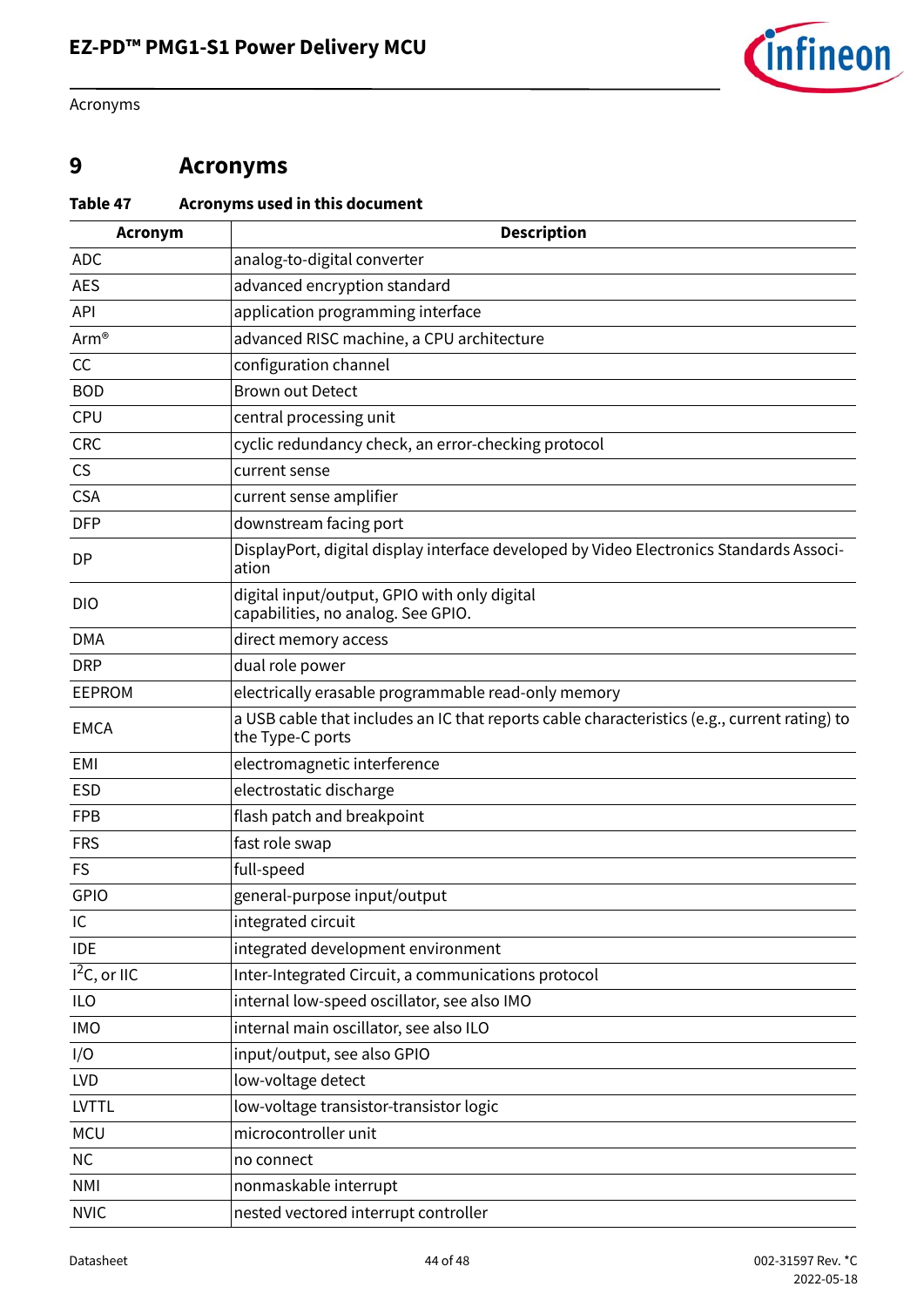

#### Acronyms

#### **Table 47 Acronyms used in this document** *(continued)*

| <b>Acronym</b> | <b>Description</b>                                                                                              |
|----------------|-----------------------------------------------------------------------------------------------------------------|
| <b>OCP</b>     | overcurrent protection                                                                                          |
| opamp          | operational amplifier                                                                                           |
| <b>OVP</b>     | overvoltage protection                                                                                          |
| <b>OVT</b>     | overvoltage tolerant                                                                                            |
| <b>PCB</b>     | printed circuit board                                                                                           |
| PD             | power delivery                                                                                                  |
| PGA            | programmable gain amplifier                                                                                     |
| PHY            | physical layer                                                                                                  |
| <b>POR</b>     | power-on reset                                                                                                  |
| <b>PRES</b>    | precise power-on reset                                                                                          |
| <b>PRNG</b>    | pseudo random number generation                                                                                 |
| <b>PWM</b>     | pulse-width modulator                                                                                           |
| <b>RAM</b>     | random-access memory                                                                                            |
| <b>RCP</b>     | reverse current protection, supported in Source Configuration only                                              |
| <b>RISC</b>    | reduced-instruction-set computing                                                                               |
| <b>RMS</b>     | root-mean-square                                                                                                |
| <b>RTC</b>     | real-time clock                                                                                                 |
| <b>RX</b>      | receive                                                                                                         |
| SAR            | successive approximation register                                                                               |
| <b>SCB</b>     | serial communication block                                                                                      |
| SCL            | <sup>2</sup> C serial clock                                                                                     |
| <b>SCP</b>     | short circuit protection, supported in Source Configuration only                                                |
| <b>SDA</b>     | I <sup>2</sup> C serial data                                                                                    |
| S/H            | sample and hold                                                                                                 |
| <b>SHA</b>     | secure hash algorithm                                                                                           |
| <b>SPI</b>     | Serial Peripheral Interface, a communications protocol                                                          |
| <b>SRAM</b>    | static random access memory                                                                                     |
| SWD            | serial wire debug, a test protocol                                                                              |
| <b>TCPWM</b>   | timer counter pulse-width modulator                                                                             |
| <b>TRNG</b>    | true random number generator                                                                                    |
| <b>TX</b>      | transmit                                                                                                        |
| Type-C         | a new standard with a slimmer USB connector and a reversible cable, capable of sourcing<br>up to 100 W of power |
| <b>UART</b>    | Universal Asynchronous Transmitter Receiver, a communications protocol                                          |
| <b>UFP</b>     | upstream facing port                                                                                            |
| <b>USB</b>     | <b>Universal Serial Bus</b>                                                                                     |
| <b>USBIO</b>   | USB input/output, EZ-PD™ PMG1-S1 pins used to connect to a USB port                                             |
| <b>UVP</b>     | undervoltage protection                                                                                         |
| <b>XRES</b>    | external reset I/O pin                                                                                          |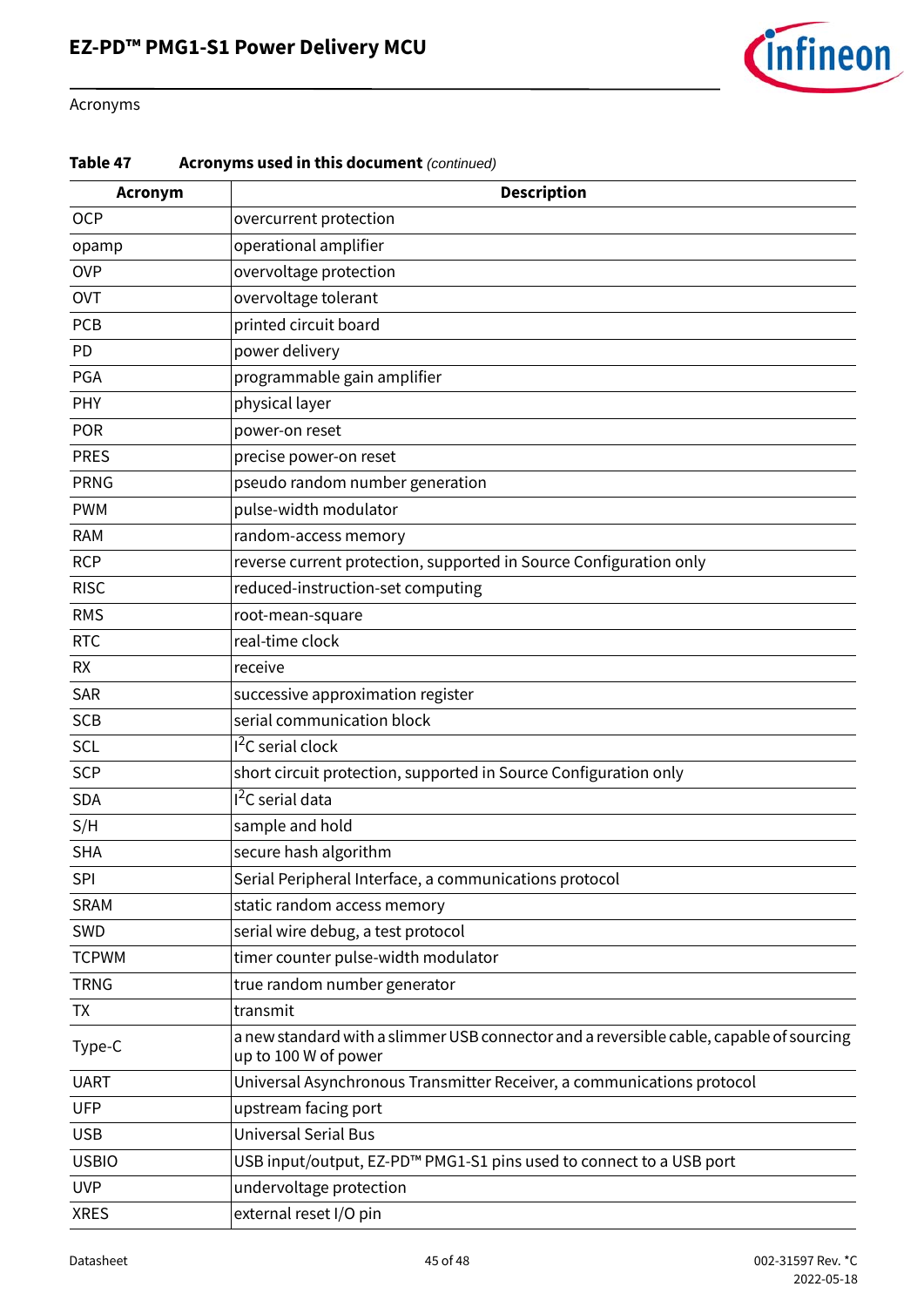

Document conventions

### <span id="page-45-0"></span>**10 Document conventions**

### <span id="page-45-1"></span>**10.1 Units of measure**

#### **Table 48 Units of measure**

| Symbol       | <b>Unit of measure</b> |
|--------------|------------------------|
| $^{\circ}C$  | degrees Celsius        |
| Hz           | hertz                  |
| KB           | 1024 bytes             |
| kHz          | kilohertz              |
| $k\Omega$    | kiloohm                |
| Mbps         | megabits per second    |
| MHz          | megahertz              |
| $M\Omega$    | megaohm                |
| Msps         | megasamples per second |
| μA           | microampere            |
| $\mu$ F      | microfarad             |
| $\mu$ s      | microsecond            |
| $\mu V$      | microvolt              |
| $\mu$ W      | microwatt              |
| mA           | milliampere            |
| $m\Omega$    | milliohm               |
| ms           | millisecond            |
| mV           | millivolt              |
| nA           | nanoampere             |
| ns           | nanosecond             |
| Ω            | ohm                    |
| pF           | picofarad              |
| ppm          | parts per million      |
| ps           | picosecond             |
| $\sf S$      | second                 |
| sps          | samples per second     |
| $\mathsf{V}$ | volt                   |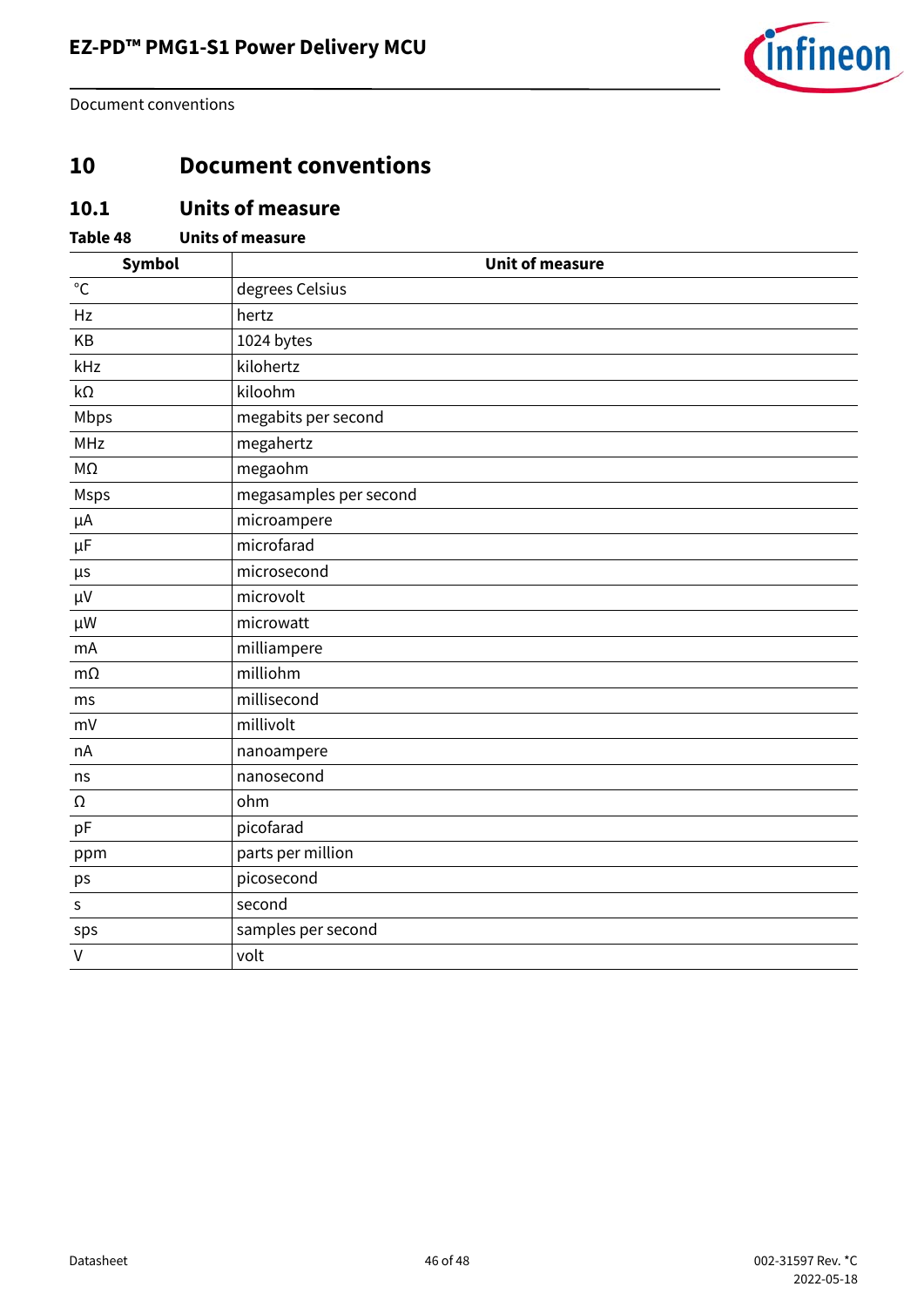

Revision history

# <span id="page-46-0"></span>**Revision history**

| Date of release | <b>Description of change</b>                                                                                                                                                                                                                                                                                                                                                                                                                                                                                                                                                                                                                                                                                                                                                                                                                 |
|-----------------|----------------------------------------------------------------------------------------------------------------------------------------------------------------------------------------------------------------------------------------------------------------------------------------------------------------------------------------------------------------------------------------------------------------------------------------------------------------------------------------------------------------------------------------------------------------------------------------------------------------------------------------------------------------------------------------------------------------------------------------------------------------------------------------------------------------------------------------------|
| 2020-10-23      | New datasheet.                                                                                                                                                                                                                                                                                                                                                                                                                                                                                                                                                                                                                                                                                                                                                                                                                               |
| 2021-02-24      | Updated the following references throughout the document:<br>DPLUS_SYS updated to "USBDP_SYS"<br>DMINUS_SYS updated to "USBDM_SYS"<br>DPLUS_TOP updated to "USBDP_TOP"<br>DMINUS_TOP updated to "USBDM_TOP"<br>DPLUS_BOT updated to "USBDP_BOT"<br>DMINUS_BOT updated to "USBDM_BOT"<br>Updated EZ-PD™ PMG1 family general description, Block diagram, and<br><b>Integrated VBUS load switch controller.</b><br>Added VBUS load switch controller for provider path and RCP.<br>Added links in Development support.<br>Added note in Figure 1 and Table 1.<br>Added Figure 5.<br>Added Notes 4 and 5 in <b>Electrical specifications</b> .<br>Added Table 34 to Table 36.<br>Updated Figure 2, Figure 4, Figure 7, and Figure 8.<br>Updated Table 3, Table 5, Table 28, and Table 47.<br><b>Updated Acronyms.</b><br>Updated Copyright year. |
| 2021-05-27      | Updated Table 3.<br>Changed datasheet status from preliminary to final.                                                                                                                                                                                                                                                                                                                                                                                                                                                                                                                                                                                                                                                                                                                                                                      |
| 2022-05-18      | Added Pin based absolute maximum ratings.<br>Migrated to IFX template.                                                                                                                                                                                                                                                                                                                                                                                                                                                                                                                                                                                                                                                                                                                                                                       |
|                 |                                                                                                                                                                                                                                                                                                                                                                                                                                                                                                                                                                                                                                                                                                                                                                                                                                              |